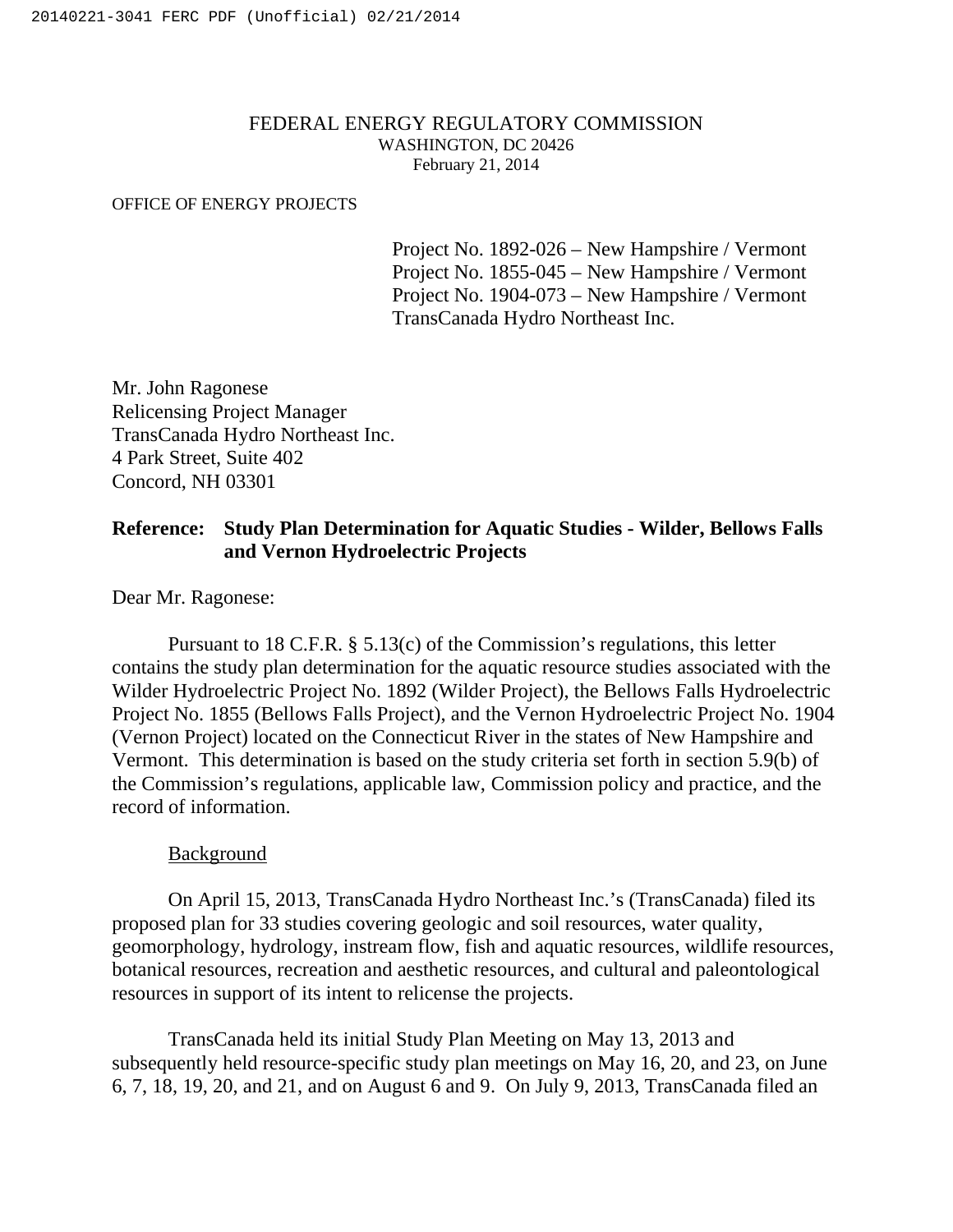2

updated Proposed Study Plan for additional stakeholder review and comment. Following the conclusion of the study plan meetings and after receiving comments on its updated Proposed Study Plan, TransCanada filed its Revised Study Plan on August 14, 2013.

Comments on the 33 studies were filed by: the U.S. Fish and Wildlife Service (FWS); the National Park Service (NPS); the New Hampshire Department of Environmental Services (NHDES); the New Hampshire Fish and Game Department (NHFGD); the Vermont Agency of Natural Resources (VANR); the Vermont Division of Historic Preservation; the City of Lebanon, New Hampshire; the Connecticut River Watershed Council (Watershed Council); the Connecticut River Joint Commission (Joint Commission); the American Whitewater Association; New England FLOW; The Nature Conservancy; the Appalachian Mountain Club; the Vermont River Conservancy; the Friends of the Connecticut River Paddlers' Trails; the Narragansett Indian Tribal Historic Preservation Office; the Nolumbeka Project; Two Rivers-Ottauquechee Regional Commission (Two Rivers); and F.William and Jennifer Lipfert.

On September 13, 2013, the study plan determination for the 13 proposed nonaquatic studies was issued. Of these studies, seven were approved as filed by TransCanada, and six were approved with staff-recommended modifications. However, as discussed below, decisions on the remaining 20 proposed aquatic resource studies and on the additional requested hydroacoustic study at the Vernon Project, that was not adopted by TransCanada, were deferred pursuant to section 5.29(f)(2) of the Commission's regulations.

#### Deferred Studies

On August 27, 2013, Entergy announced plans to decommission its Vermont Yankee Nuclear Power Plant (Vermont Yankee) during the fourth quarter of 2014. Vermont Yankee withdraws its cooling water from and discharges it back to TransCanada's reservoir for the Vernon Project. The Vernon reservoir is located immediately upstream of FirstLight Hydro Generating Company's reservoir for the Turners Falls Hydroelectric Project No. 1889. Operation of Vermont Yankee has influenced Connecticut River water temperatures within the Vernon reservoir and downstream through the Turners Falls Project since the plant went into operation in 1972. Because the baseline environmental condition will change after 2014, TransCanada's proposed aquatic studies may have produced invalid data if conducted while Vermont Yankee was still operating. Because of this unusual circumstance, staff hosted a technical meeting on November 26, 2013 to: (1) identify aquatic resource studies not affected by operation of Vermont Yankee that could be implemented in 2014; (2) identify aquatic resource studies likely affected by operation of Vermont Yankee; and (3) identify aquatic resource studies that may need modification due to the decommissioning of Vermont Yankee.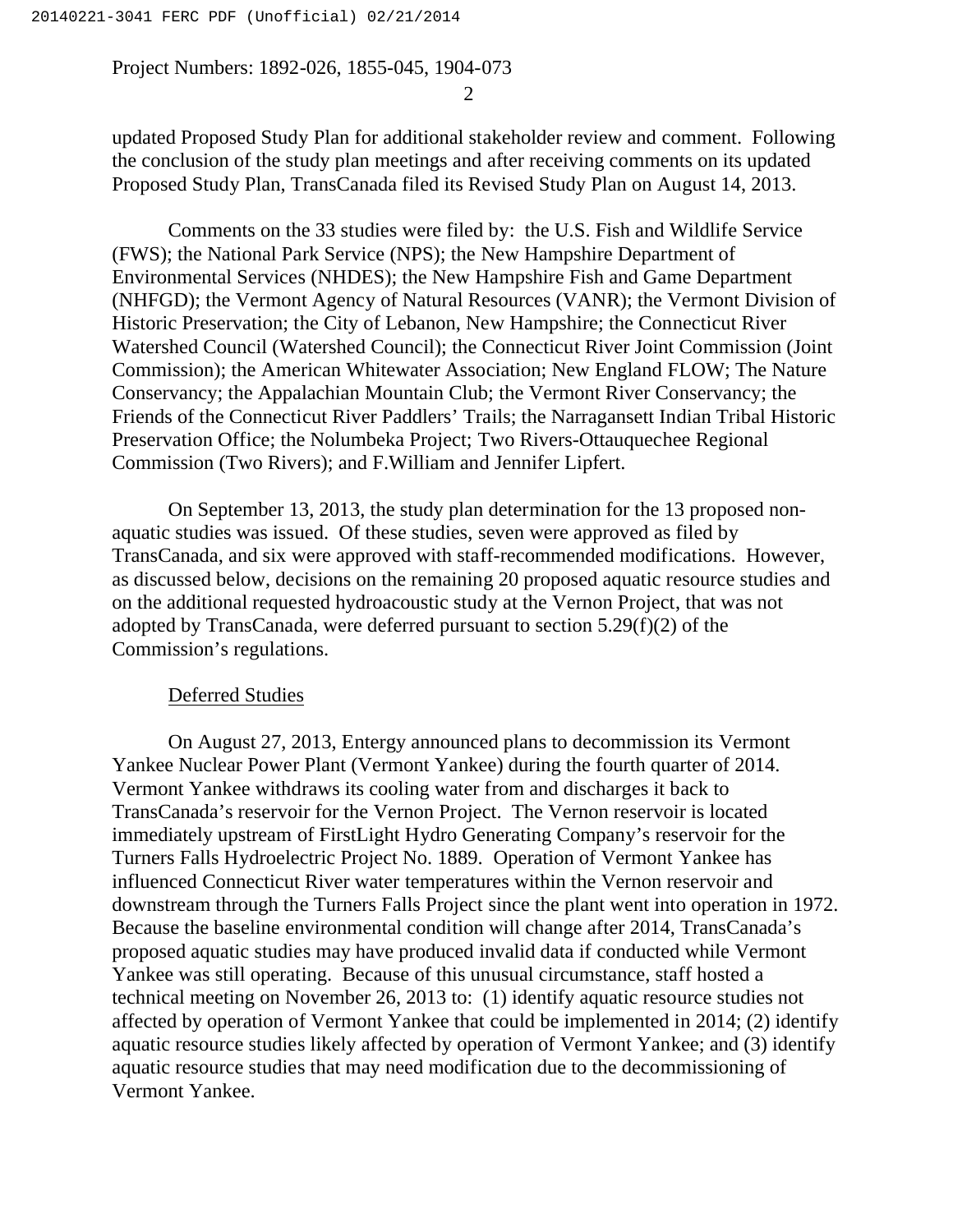3

On December 31, 2013, TransCanada submitted revisions to five of its proposed study plans based on the November 26, 2013 technical meeting and follow-up discussions with agencies and stakeholders. Revisions were made to the following study plans: 6 – *Water Quality Monitoring*; 13 – *Tributary and Backwater Area Fish Access and Habitats*; 18 *– American Eel Upstream Passage*; 21 – *American Shad Telemetry – Vernon;* and 23 – *Fish Impingement, Entrainment, and Survival*. This determination addresses the proposed revisions submitted by TransCanada for these five study plans.

#### General Comments

A number of the comments received do not address study plan issues. This determination does not address these comments, but only addresses comments specific to the merits of the proposed studies submitted pursuant to section 5.13 of the Commission's regulations and comments received thereon.

#### Study Plan Determination

Of the 20 studies proposed by TransCanada and addressed in this study plan determination, 16 are approved as filed by TransCanada and four are approved with staffrecommended modifications (see Appendix A). The additional *Vernon Hydroacoustic Study* is also being required with modifications. Finally, we are amending the proposed schedules for 15 of these studies, as indicated in Appendix A, since they are potentially affected by the closure of Vermont Yankee.

The specific modifications to the study plan and the basis for modifying TransCanada's study plan, and the reasons for not adopting certain requested modifications to the study plan are discussed in Appendix B. Although Commission staff considered all study plan criteria in section 5.9 of the Commission's regulations, only the specific study criteria that are particularly relevant to the determination are referenced in Appendix B.

As discussed in Appendix B, Section II, TransCanada must file a study plan for Commission approval for the *Vernon Hydroacoustic Study* with its Initial Study Report in September 2014. The *Vernon Hydroacoustic Study* should be implemented during the 2015 and 2016 field seasons, after the closure of Vermont Yankee. In its plan for this study, TransCanada must include copies of comments received from the consulted entities, a discussion of how such comments are addressed, and its rationale for not adopting any recommendations.

Nothing in this study plan determination is intended, in any way, to limit any agency's proper exercise of its independent statutory authority to require additional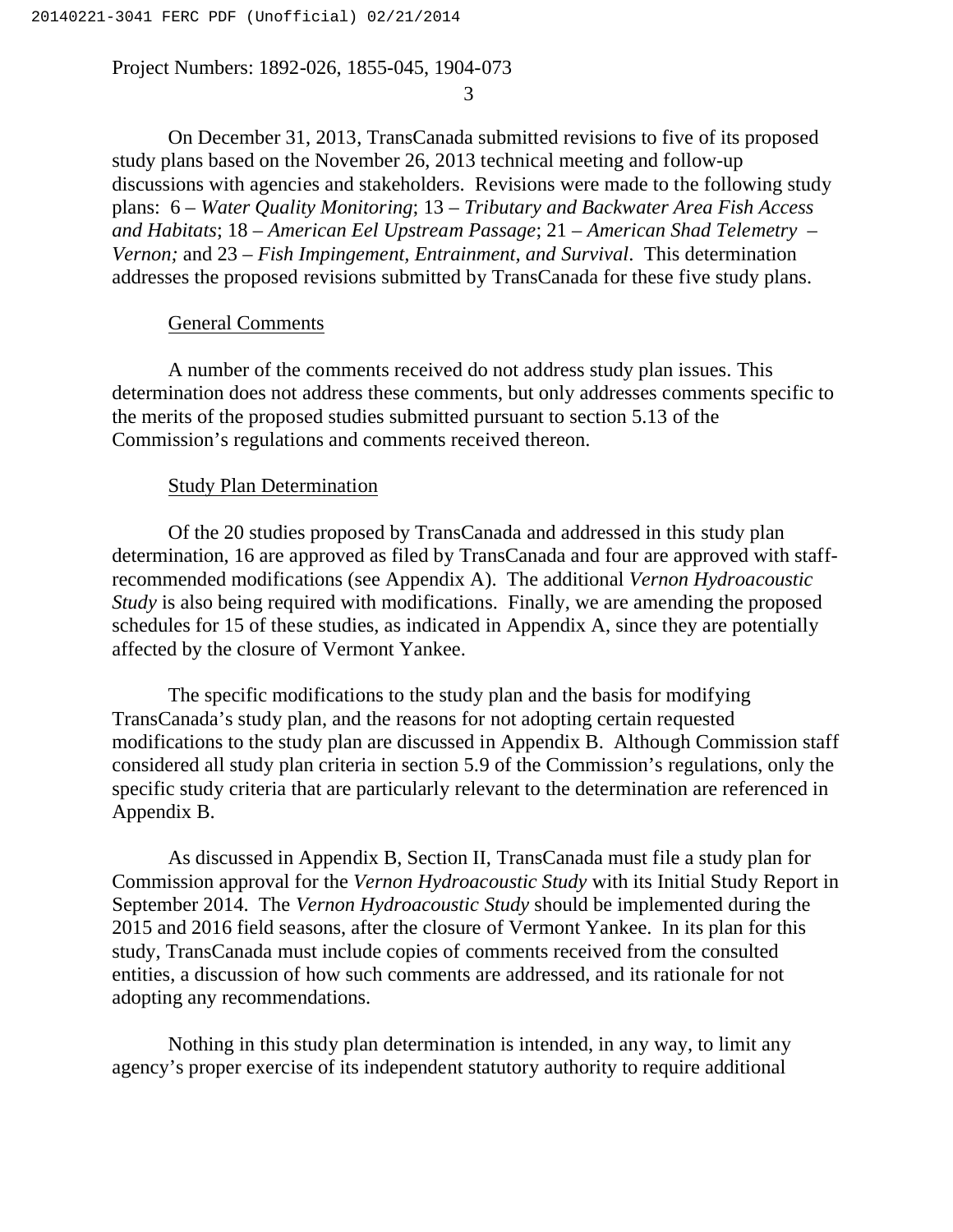4

studies. In addition, TransCanada may choose to conduct any study not specifically required herein that it feels would add pertinent information to the record.

If you have any questions, please contact Ken Hogan at (202) 502-8434.

Sincerely,

Jeff C. Wright Director Office of Energy Projects

Enclosures: Appendix A -- Summary of determinations on proposed and requested study modifications and the additional study requested Appendix B -- Staff's recommendations on proposed and requested study modifications and the additional study requested

cc: Mailing List Public Files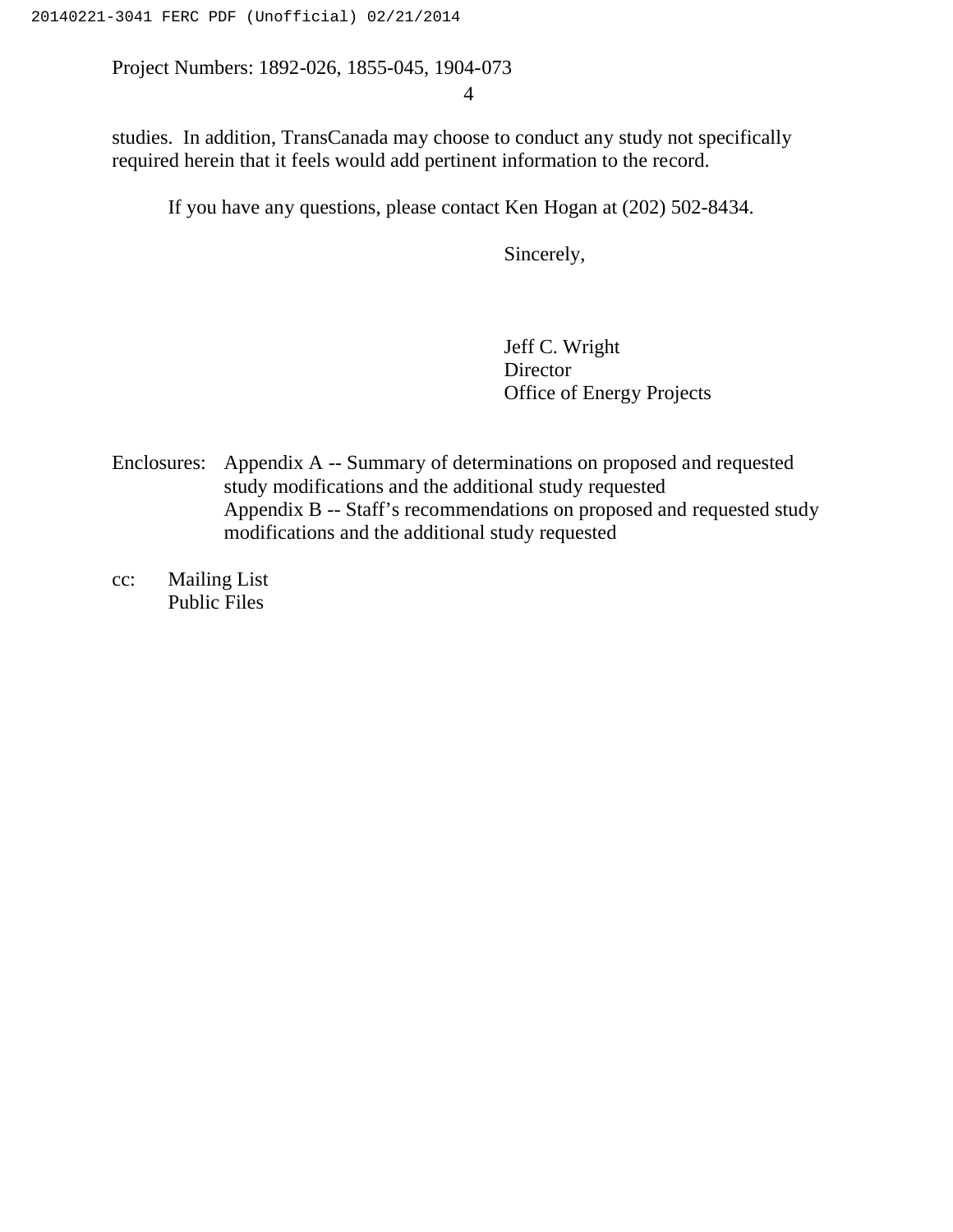## **APPENDIX A**

## **SUMMARY OF DETERMINATIONS ON PROPOSED AND REQUESTED STUDY MODIFICATIONS AND THE ADDITIONAL STUDY REQUESTED**

| <b>Study</b>                                         | <b>Recommending</b><br><b>Entity</b> | <b>Approved</b>                      | <b>Approved</b><br>with<br><b>Modifications</b> | <b>Final Study</b><br><b>Report Due</b> |
|------------------------------------------------------|--------------------------------------|--------------------------------------|-------------------------------------------------|-----------------------------------------|
| 6 -- Water Quality                                   | TransCanada                          |                                      |                                                 |                                         |
| Monitoring and                                       |                                      | $\boldsymbol{\mathrm{X}}^1$          |                                                 | March 1, 2016                           |
| <b>Continuous Temperature</b>                        |                                      |                                      |                                                 |                                         |
| Monitoring                                           |                                      |                                      |                                                 |                                         |
| 7 -- Aquatic Habitat                                 | TransCanada                          | X                                    |                                                 | March 1, 2015                           |
| Mapping                                              |                                      |                                      |                                                 |                                         |
| 8 -- Channel Morphology<br>and Benthic Habitat Study | <b>TransCanada</b>                   | X                                    |                                                 | March 1, 2015                           |
| 9 -- Instream Flow Study                             | <b>TransCanada</b>                   | X                                    |                                                 | December 31,<br>2015                    |
| 10 -- Fish Assemblage                                | <b>TransCanada</b>                   | $\boldsymbol{\mathrm{X}}^{\text{l}}$ |                                                 | March 1, 2016                           |
| Study                                                |                                      |                                      |                                                 |                                         |
| 11 -- American Eel Survey                            | <b>TransCanada</b>                   | $\boldsymbol{\mathrm{X}}^1$          |                                                 | March 1, 2016                           |
| 12 -- Tessellated Darter                             | TransCanada                          | $\boldsymbol{\mathrm{X}}^1$          |                                                 | March 1, 2016                           |
| Survey                                               |                                      |                                      |                                                 |                                         |
| 13 -- Tributary and                                  | TransCanada                          |                                      |                                                 |                                         |
| <b>Backwater Area Fish</b>                           |                                      | X                                    |                                                 | March 1, 2015                           |
| <b>Access and Habitats Study</b>                     |                                      |                                      |                                                 |                                         |
| 14 -- Resident Fish                                  | TransCanada                          |                                      |                                                 |                                         |
| Spawning in                                          |                                      |                                      | $\boldsymbol{\mathrm{X}}^1$                     | March 1, 2016                           |
| <b>Impoundments Study</b>                            |                                      |                                      |                                                 |                                         |
| 15 -- Resident Fish                                  | <b>TransCanada</b>                   |                                      |                                                 | March 1, 2016                           |
| Spawning in Riverine                                 |                                      | $\boldsymbol{\mathrm{X}}^1$          |                                                 |                                         |
| <b>Sections Study</b>                                |                                      |                                      |                                                 |                                         |
| 16 -- Sea Lamprey                                    | TransCanada                          |                                      | $\boldsymbol{\mathrm{X}}^1$                     | March 1, 2016                           |
| <b>Spawning Assessment</b>                           |                                      |                                      |                                                 |                                         |
| 17 -- Upstream Passage of                            | TransCanada                          |                                      |                                                 | March 1, 2016                           |
| <b>Riverine Fish Species</b>                         |                                      | $\boldsymbol{\mathrm{X}}^1$          |                                                 |                                         |
| Assessment                                           |                                      |                                      |                                                 |                                         |
| 18 -- American Eel                                   | TransCanada                          |                                      |                                                 | March 1, 2016                           |
| <b>Upstream Passage</b>                              |                                      | $\boldsymbol{\mathrm{X}}^1$          |                                                 |                                         |
| Assessment                                           |                                      |                                      |                                                 |                                         |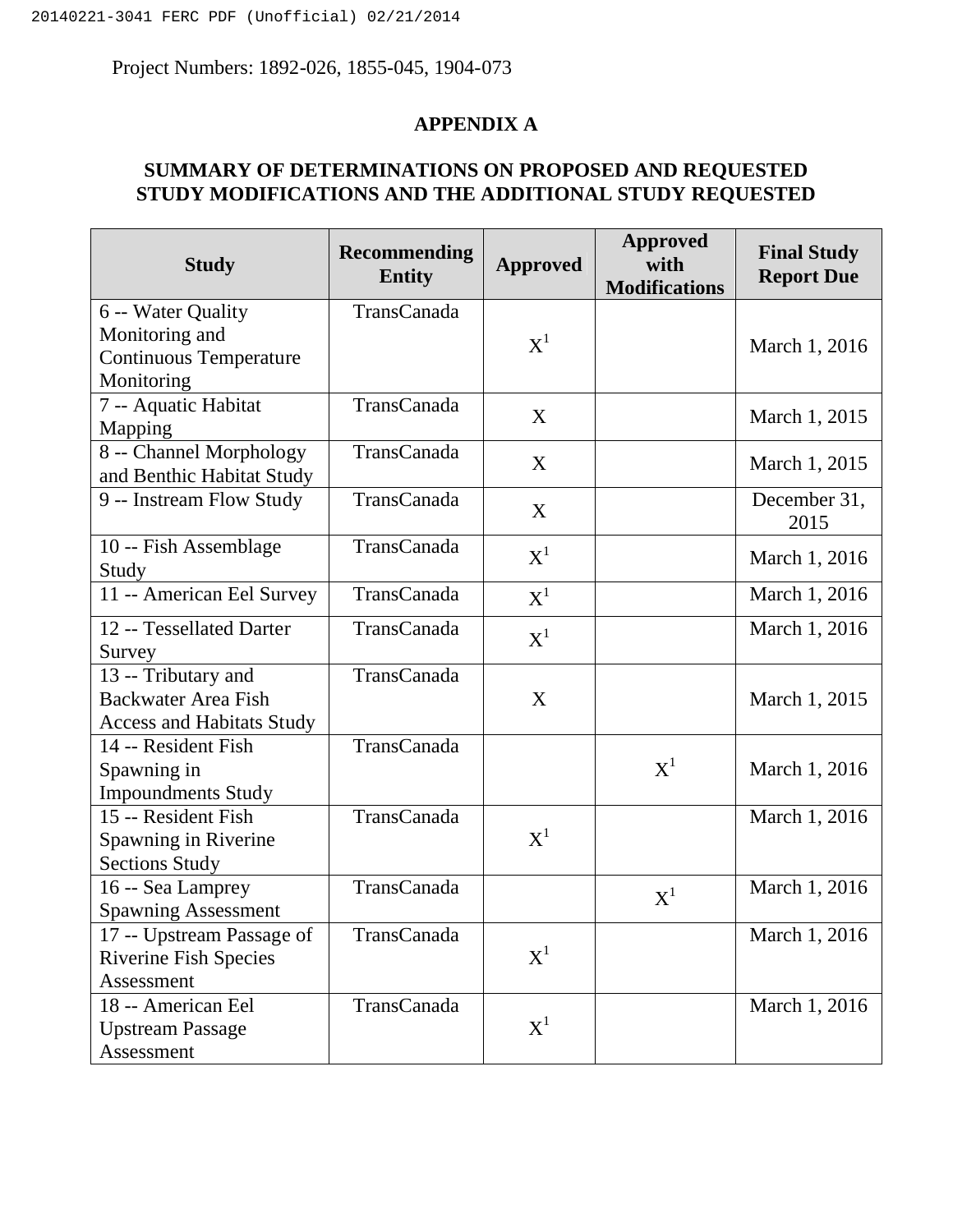| <b>Study</b>                      | <b>Recommending</b><br><b>Entity</b> | <b>Approved</b>             | <b>Approved</b><br>with<br><b>Modifications</b> | <b>Final Study</b><br><b>Report Due</b> |
|-----------------------------------|--------------------------------------|-----------------------------|-------------------------------------------------|-----------------------------------------|
| 19 -- American Eel                | TransCanada                          |                             |                                                 | March 1, 2016                           |
| <b>Downstream Passage</b>         |                                      | $\boldsymbol{\mathrm{X}}^1$ |                                                 |                                         |
| Assessment                        |                                      |                             |                                                 |                                         |
| 20 -- American Eel                | TransCanada                          |                             |                                                 | March 1, 2016                           |
| Downstream Migration              |                                      |                             | $\boldsymbol{\mathrm{X}}^1$                     |                                         |
| <b>Timing Assessment</b>          |                                      |                             |                                                 |                                         |
| 21 -- American Shad               | TransCanada                          | $X^1$                       |                                                 | March 1, 2016                           |
| Telemetry Study - Vernon          |                                      |                             |                                                 |                                         |
| 22 -- Downstream                  | TransCanada                          |                             |                                                 | March 1, 2016                           |
| <b>Migration of Juvenile</b>      |                                      | $\boldsymbol{\mathrm{X}}^1$ |                                                 |                                         |
| American Shad - Vernon            |                                      |                             |                                                 |                                         |
| 23 -- Fish Impingement,           | TransCanada                          |                             |                                                 | March 1, 2016                           |
| <b>Entrainment</b> , and Survival |                                      | $\boldsymbol{\mathrm{X}}^1$ |                                                 |                                         |
| Study                             |                                      |                             |                                                 |                                         |
| 24 -- Dwarf Wedgemussel           | TransCanada                          |                             |                                                 |                                         |
| (Alasmidonta heterodon)           |                                      | X                           |                                                 | March 1, 2015                           |
| and Co-Occurring Mussel           |                                      |                             |                                                 |                                         |
| Study                             |                                      |                             |                                                 |                                         |
| 25 -- Dragonfly and               | TransCanada                          |                             |                                                 |                                         |
| Damselfly Inventory and           |                                      |                             | $\boldsymbol{\mathrm{X}}^1$                     | March 1, 2016                           |
| Assessment                        |                                      |                             |                                                 |                                         |
| Vernon Hydroacoustic              | FWS, NHFGD,                          |                             |                                                 |                                         |
| Study                             | VANR, and                            |                             | X                                               | March 1, 2017                           |
|                                   | <b>Trout Unlimited</b>               |                             |                                                 |                                         |

A-2

<sup>1</sup> Study schedule adjusted to initiate study in 2015 field season due to timing of the decommissioning of the Vermont Yankee Nuclear Power Plant.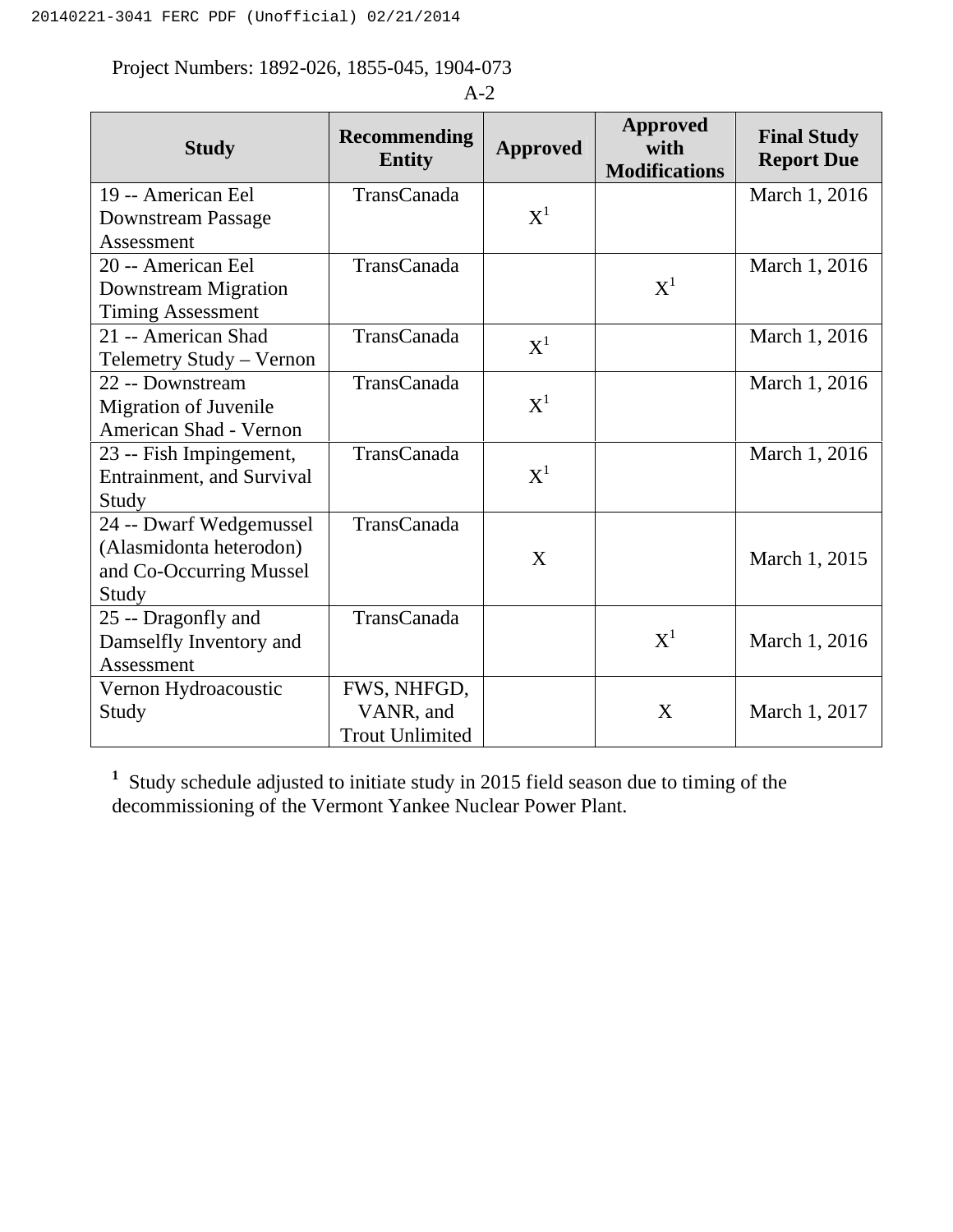## **APPENDIX B**

## **STAFF'S RECOMMENDATIONS ON PROPOSED AND REQUESTED STUDY MODIFICATIONS AND THE ADDITIONAL STUDY REQUESTED**

The following discusses staff's recommendations on studies proposed by TransCanada and requests for study modifications and an additional study. We base our recommendations on the study criteria outlined in the Commission's regulations [18 C.F.R. section 5.9(b)(1)-(7)].

### **I. Requests for Study Modifications**

## **Study 6 - Water Quality Monitoring and Continuous Temperature Monitoring Study**

Operation of the Wilder, Bellows Falls, and Vernon Projects may affect water quality in the Connecticut River (e.g., increase water temperatures, and turbidity resulting from project induced shoreline erosion). TransCanada proposes to conduct a water quality study to determine potential project effects on water quality by monitoring dissolved oxygen (DO), water temperature, turbidity, conductivity, nutrients, and chlorophyll-a. The study area will include the Wilder, Bellows Falls, and Vernon impoundments, as well as riverine locations upstream of the impoundments, the project tailraces, the Bellows Falls bypassed reach, and the mouths of key tributaries. The study will include the same 13 stations sampled during a 2012 survey, 3 additional stations located upstream of the 3 project impoundments, and 10 tributary sites.

## *Location of Turbidity Dataloggers*

#### Applicant's Proposal

 $\overline{a}$ 

TransCanada proposes to collect 15-minute turbidity data at 16 mainstem multiparameter datasonde sampling locations.<sup>1</sup> This includes the same 13 stations sampled during its 2012 Baseline Water Quality Study and 3 additional stations upstream of the influence of the 3 project impoundments. Turbidity data will be collected at the forebay and tailrace sites as well as at a site in the Bellows Falls bypassed reach from June 1 to September 30. Turbidity data will also be collected at the upstream impoundment sites during an intensive 10-day, low-flow period between June and September. TransCanada

<sup>&</sup>lt;sup>1</sup> Datasondes will monitor and record temperature, dissolved oxygen concentration, conductivity, pH, and turbidity every 15 minutes above and below each dam starting April 1 and continuing through November 15 and also at additional stations located in the main body of the project reservoirs during a 10-day, low-flow period.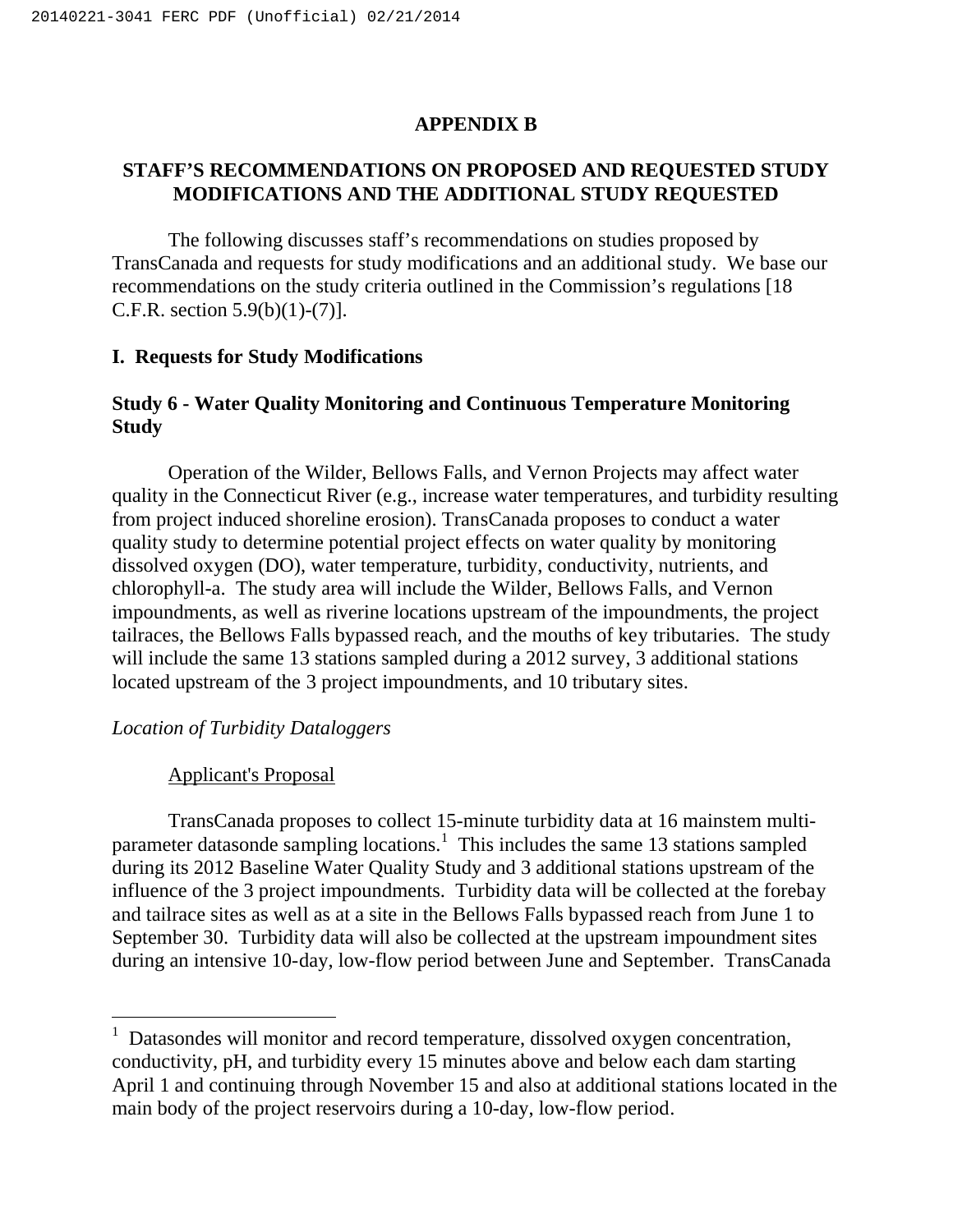### B-2

will also collect weekly profile turbidity data at these sites in 1-meter increments from the water surface to the channel bottom from June 1 to September 30.

#### **Comments**

The New Hampshire Department of Environmental Services (NHDES) requests that TransCanada place turbidity dataloggers near shore and just below the lower operating elevation of the projects, both upstream and downstream of erosion monitoring reference sites (established by study 2 – *Riverbank Transect Study*). NHDES suggests this additional information will help identify the impact of project operation on sediment movement and erosion in the Connecticut River.

In response, TransCanada does not propose to add additional turbidity data loggers beyond those identified in the study plan and contends that methods for identifying project impacts on sediment movement and erosion are already included in the following studies: study 2 – *Riverbank Transect Study*, study 3 – *Riverbank Erosion Study*, and study 8 – *Channel Morphology and Benthic Habitats Study*.

## Discussion and Staff Recommendation

TransCanada's Study 2 would monitor riverbank erosion at 20 transects with repeated cross-sections, ground photographs, and water-level monitoring. TransCanada's observations regarding changing water levels and the timing of bank erosion would provide information to establish whether water-level fluctuations and the potential increased shear stresses caused by project operation correlate with erosion in projectaffected areas.

TransCanada's Study 3 would provide baseline data relative to erosion in projectaffected areas by determining the locations of erosion, comparing these locations with previously compiled maps, characterizing erosion processes, ascertaining likely causes of erosion, and identifying the effects of erosion on other resources. The study would map riverbank erosion throughout the project impoundments by using existing maps and conducting field surveys. TransCanada proposes to ascertain causes of erosion by correlating the propensity of erosion to occur with certain conditions.

Study 8 would provide an understanding on how the projects affect bedload, particle size, and composition in relation to habitat availability for different life history stages of anadromous and riverine fish, as well as invertebrates.

Turbidity is an important component of water quality and can provide useful information on how much suspended material is in the water. TransCanada's proposal to monitor turbidity at 16 site locations is consistent with the goals and objectives of this study (section 5.9(b)(1)). These data coupled with the results of study 2 – *Riverbank*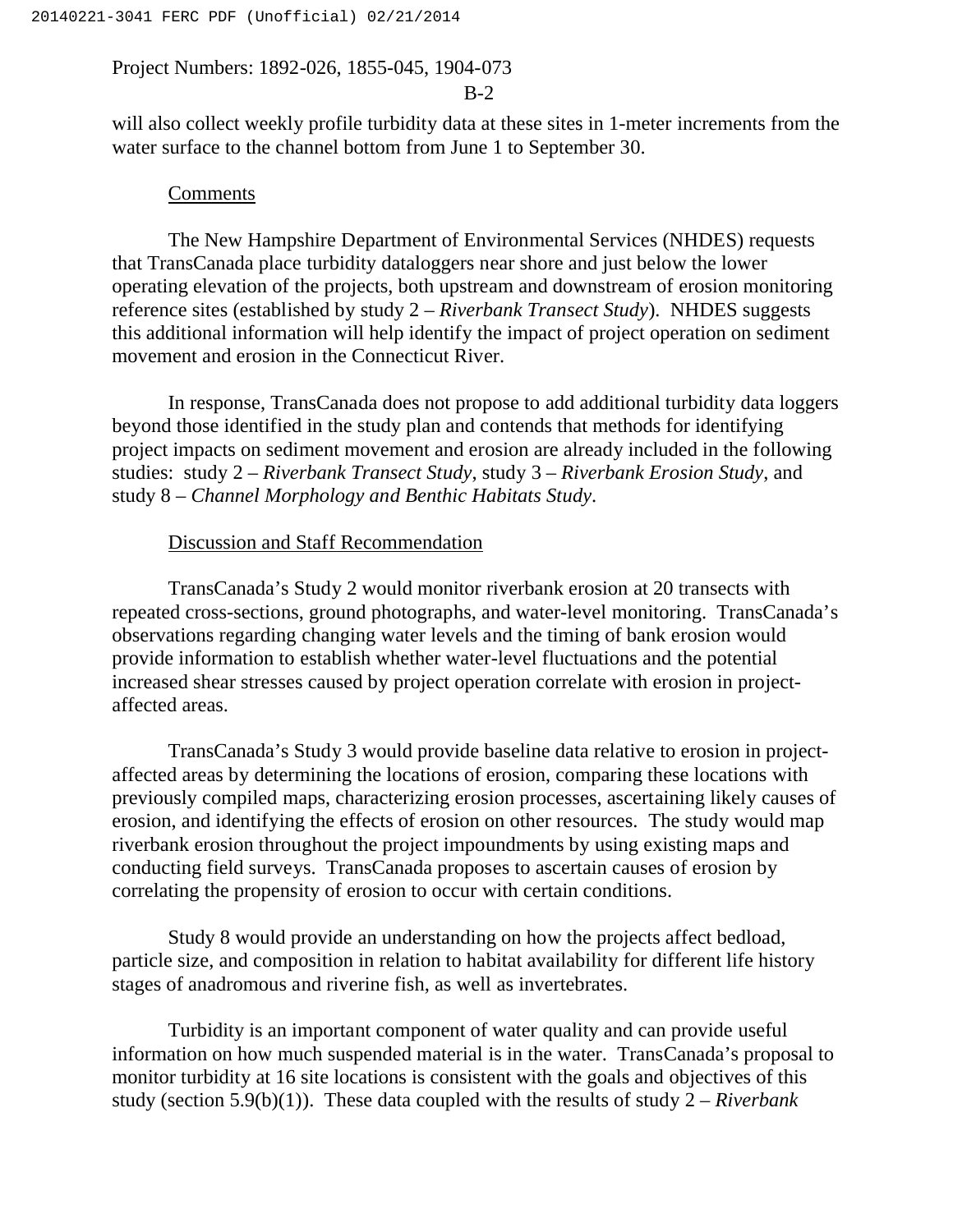#### B-3

*Transect Study*, study 3 – *Riverbank Erosion Study*, and study 8 – *Channel Morphology and Benthic Habitats Study* should provide sufficient information to ascertain the causes, including project operations, of rates and circumstances of stream bank erosion by periodically physically surveying the streambanks in question. The proposal by NHDES would increase the number of required dataloggers from 16 to 56 and could increase the costs of the \$280,000 study by 15 to 25%. The level of effort and costs required to deploy the additional dataloggers would not necessarily result in additional useful information (section 5.9 (b)(7)), because the existing studies are already designed to detect and determine causes and rates of erosion at the stream bank erosion transects. Therefore, we do not recommend modifying the study as requested by NHDES.

## *Mercury and Dioxin Sampling*

### Applicant's Proposal

TransCanada does not propose to sample sediments or fish tissue for mercury or dioxin within the project area.

#### **Comments**

 $\overline{a}$ 

The Connecticut River Joint Commission (Joint Commission) recommends that this study be amended to sample sediments and fish tissue for mercury and dioxin within the project area. The Joint Commission also requests that the study determine mercury levels in the three reservoirs as well as possible mitigation measures. The Joint Commission believes that the fluctuating water levels in reservoirs exacerbate the accumulation of mercury in fish.

In its response, TransCanada disagrees that this additional sampling is needed because atmospheric deposition of mercury and subsequent bioaccumulation in fish tissue is a known problem in both Vermont and New Hampshire. Statewide advisories currently exist to warn the public to limit freshwater fish consumption because of elevated levels of mercury in fish tissue. TransCanada states that there is no evidence that the operation of the projects affects the bioaccumulation of mercury and dioxin in fish tissue.

## Discussion and Staff Recommendation

Atmospheric deposition of mercury and other airborne contaminants is the primary contributing factor in the bioaccumulation of heavy metals in fish tissue.<sup>2</sup> Natural and

 $2$  Hammerschmidt, C.R. and W.F. Fitzgerald. 2006. Methlymercury in freshwater fish linked to atmospheric mercury deposition. Environmental Science & Technology. 40(24):7764-7770.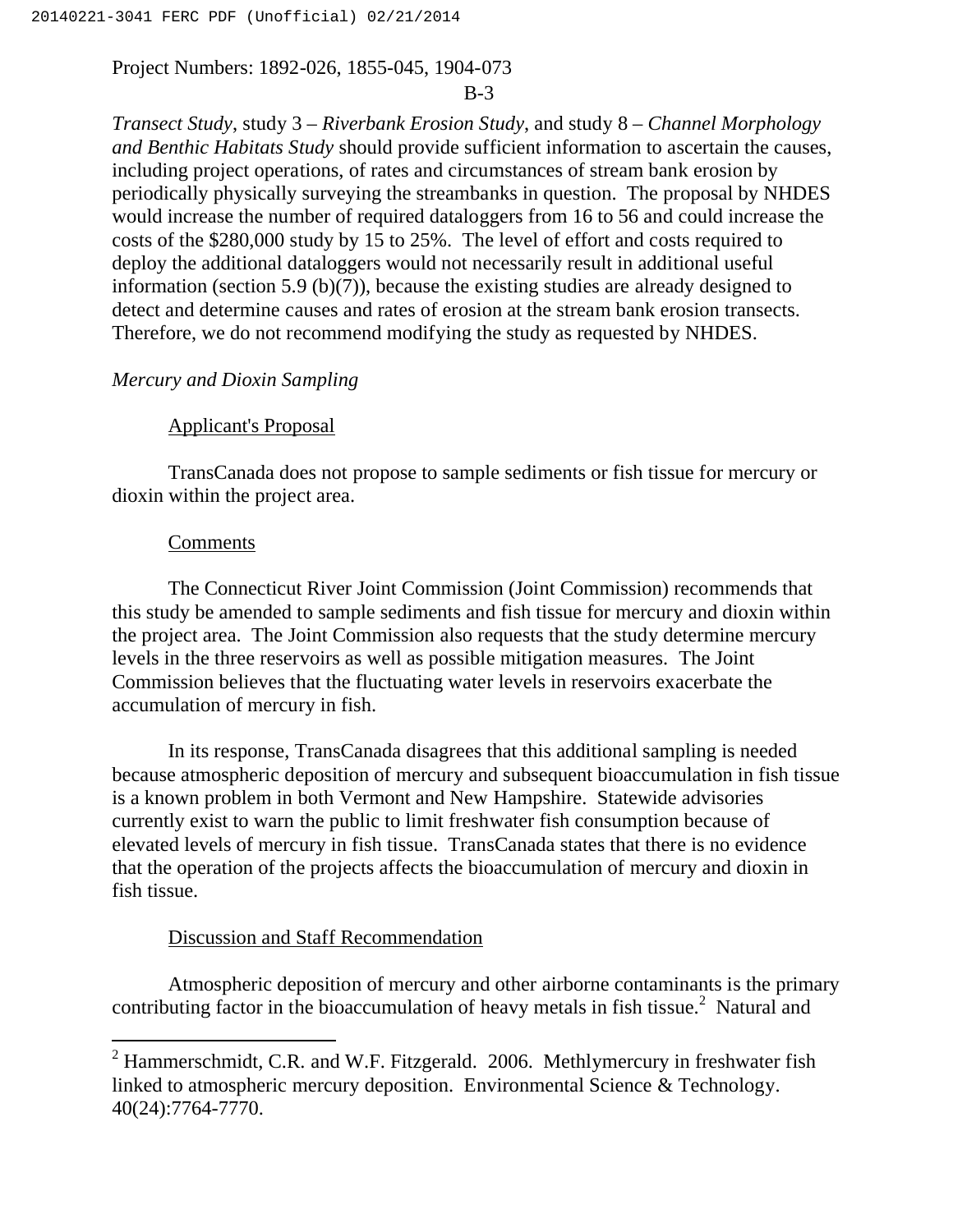$\overline{a}$ 

#### Project Numbers: 1892-026, 1855-045, 1904-073

### B-4

anthropogenic sources of mercury can be widely dispersed in the atmosphere and can accumulate in the soils.<sup>3</sup> During flooding, bacterial activity can increase and result in enhanced methylation of inorganic mercury.<sup>4</sup> As such, methylmercury can be transferred to the water column and made available to aquatic organisms.<sup>5</sup> Long-term seasonal water level fluctuations of water supply reservoirs can create this effect regularly, as the exposed sediment substrate is flooded. However, there is little evidence that routine short-term water level fluctuations, as practiced by TransCanada, have the ability to increase mercury bioavailability. A study by Tremblay<sup>6</sup> concluded that the gradual erosion of flooded soils by repeated water level fluctuations decreased the release of organic matter, suspended particles, and nutrients and ultimately decreased zooplankton production and methyl mercury concentration.

Similar to mercury, dioxins can be released into the environment in a number of ways and both man-made and natural sources exist. Regardless, sediment and fish tissue analysis of mercury or dioxins at the projects would be difficult to attribute to project operations and would not provide information needed to inform our environmental analysis or subsequent license requirements (section 5.9(b)(5)). Therefore, it is not appropriate to modify the study to sample river sediments or fish tissue for dioxin.

Because there is no clear connection between project-related reservoir fluctuations and the resource to be studied, we do not recommend modifying the study.

 $3$  Tremblay, A., M. Lucotte, and R. Schetagne. 1998. Total mercury and methylmercury accumulation in zooplankton of hydroelectric reservoirs in northern Quebec (Canada). *The Science of the Total Environment*. 213:307-315.

 $4$  Tremblay, A., M. Lucotte, and R. Schetagne. 1998. Total mercury and methylmercury accumulation in zooplankton of hydroelectric reservoirs in northern Quebec (Canada). *The Science of the Total Environment*. 213:307-315.

<sup>5</sup> Bodaly, R.A., V. St. Louis, M.J. Patterson, R.J.P. Fudge, B.D. Hall, D.M. Rosenberg, and J.W. Rudd. 1997. Bioaccumulation of mercury in the aquatic food web in newly flooded areas. *In* Mercury and its effects on environment and biology. Vol. 34. H. Sigel and A. Sigel, editors. Marcel Dekker, New York. 259 - 287.

 $6$  Tremblay, A., M. Lucotte, and R. Schetagne. 1998. Total mercury and methylmercury accumulation in zooplankton of hydroelectric reservoirs in northern Quebec (Canada). *The Science of the Total Environment*. 213:307-315.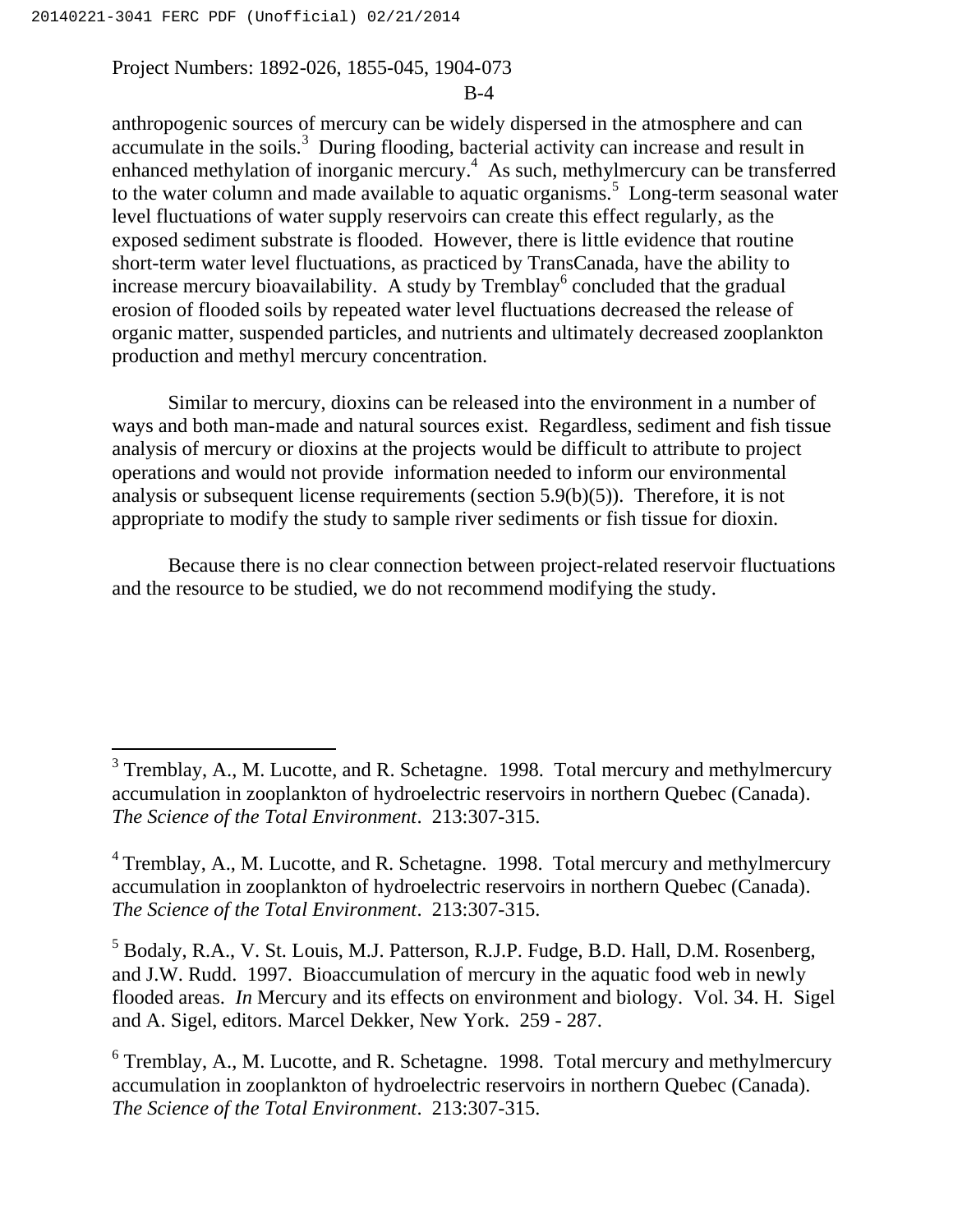B-5

*Permanent Wetland Reference Sites*

Applicant's Proposal

TransCanada does not propose to establish permanent wetland reference sites within and outside the zone influenced by the projects.

## Comments

The Joint Commission recommends that TransCanada collect data on speciesrichness at permanent wetland sites to determine if project operations affect wetland health.

## Discussion and Staff Recommendation

It is unclear why the Joint Commission made this comment on study 6. We note that the Joint Commission made this same comment on study 27 - *Floodplain, Wetland, Riparian, and Littoral Habitats Study*, which we addressed in our study plan determination issued on September 13, 2013. Based on our discussion on study 27 in the September 2013 determination, we do not recommend that TransCanada's include permanent wetland reference sites in study 6.

## **Study 7 – Aquatic Habitat Mapping**

The projects' peaking operations affect water levels in the impoundments and downstream riverine reaches potentially altering aquatic habitat quality in the project area. To describe baseline conditions, TransCanada proposes to map aquatic habitats from the head of the Wilder impoundment to Vernon dam. TransCanada would use this data, in conjunction with other studies, to examine the potential influences of project operation on aquatic habitats.

## *Substrate Analysis*

## Applicant's Proposal

TransCanada proposes to use side-scan sonar to survey and map aquatic habitat in the Wilder, Bellows Falls, and Vernon impoundments. The resolution of the sonar images would be approximately 5 cm; therefore, TransCanada would characterize the dominant substrate types as sand/silt/clay, gravel/cobble, boulder, riprap, ledge, or woody debris. TransCanada would validate sonar imagery and substrate in the field using a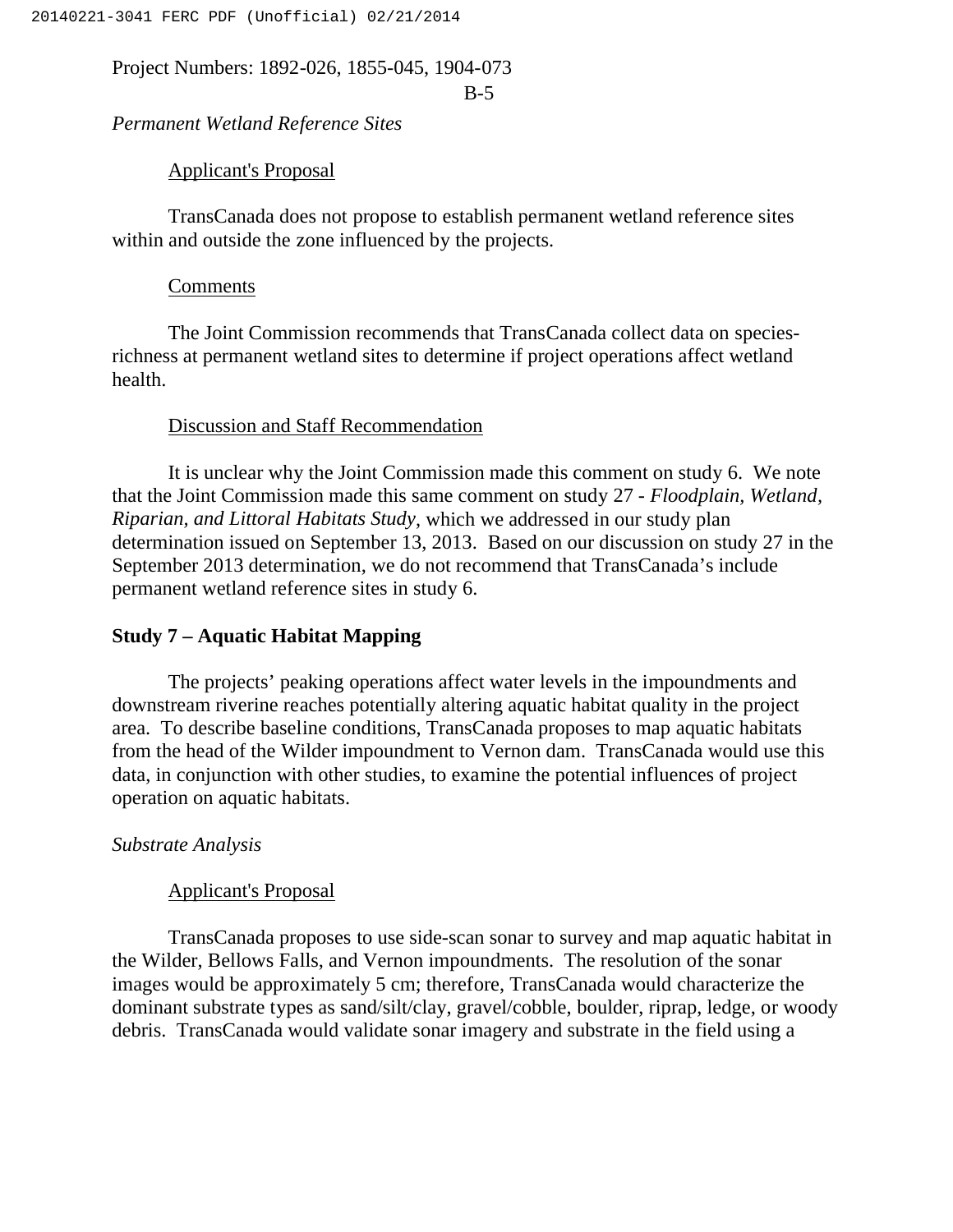#### B-6

variety of methods including visual assessments, view tubes, sediment probes, and ponar samples<sup>7</sup> in randomly-selected deep-water areas.

## **Comments**

 $\overline{a}$ 

In order to quantify the composition of substrates collected from ponar grab samples, Vermont Agency of Natural Resources (VANR) recommends a laboratory analysis for grain size percent composition by weight using the modified Wentworth scale.<sup>8</sup> VANR asserts this would provide additional information on substrate composition but would not require much more additional effort than the proposed methodology.

In response, TransCanada states that ponar samples analyzed with the Wentworth scale are not appropriate to describe substrate in large segments of habitat as substrate composition could change every few feet. TransCanada contends the additional data collection and analysis requested would be costly and the data would not be useful to accomplish study objectives.

## Discussion and Staff Recommendation

VANR does not explain how the fine-scale analysis of sediment size would improve the proposed benthic habitat characterization or assist with an evaluation of project effects (section 5.9(b)(5) and (7)). While detailed grain-size analysis of ponar samples would provide some additional quantitative information to describe existing substrate, including greater resolution of fine sediment (e.g., fine sand, very fine sand, silt), that level of detailed information is not needed to map aquatic habitat or inform our analysis of potential project effects (section 5.9(b)(5)). Typically, a detailed laboratory analysis of substrate size is used to describe sediment composition in small, well-defined areas and not to characterize habitat over large river segments such as TransCanada's study area (section  $5.9(b)(6)$ ). As such, the addition of a fine-scale sediment analysis is not needed because it would not provide much additional information but would add a substantial cost (section 5.9(b)(7)).

 $<sup>7</sup>$  A ponar sampler is a small clamshell dredge used to sample sediment in aquatic</sup> ecosystems.

<sup>&</sup>lt;sup>8</sup> The Wentworth scale is a common sediment classification system based on particle diameter.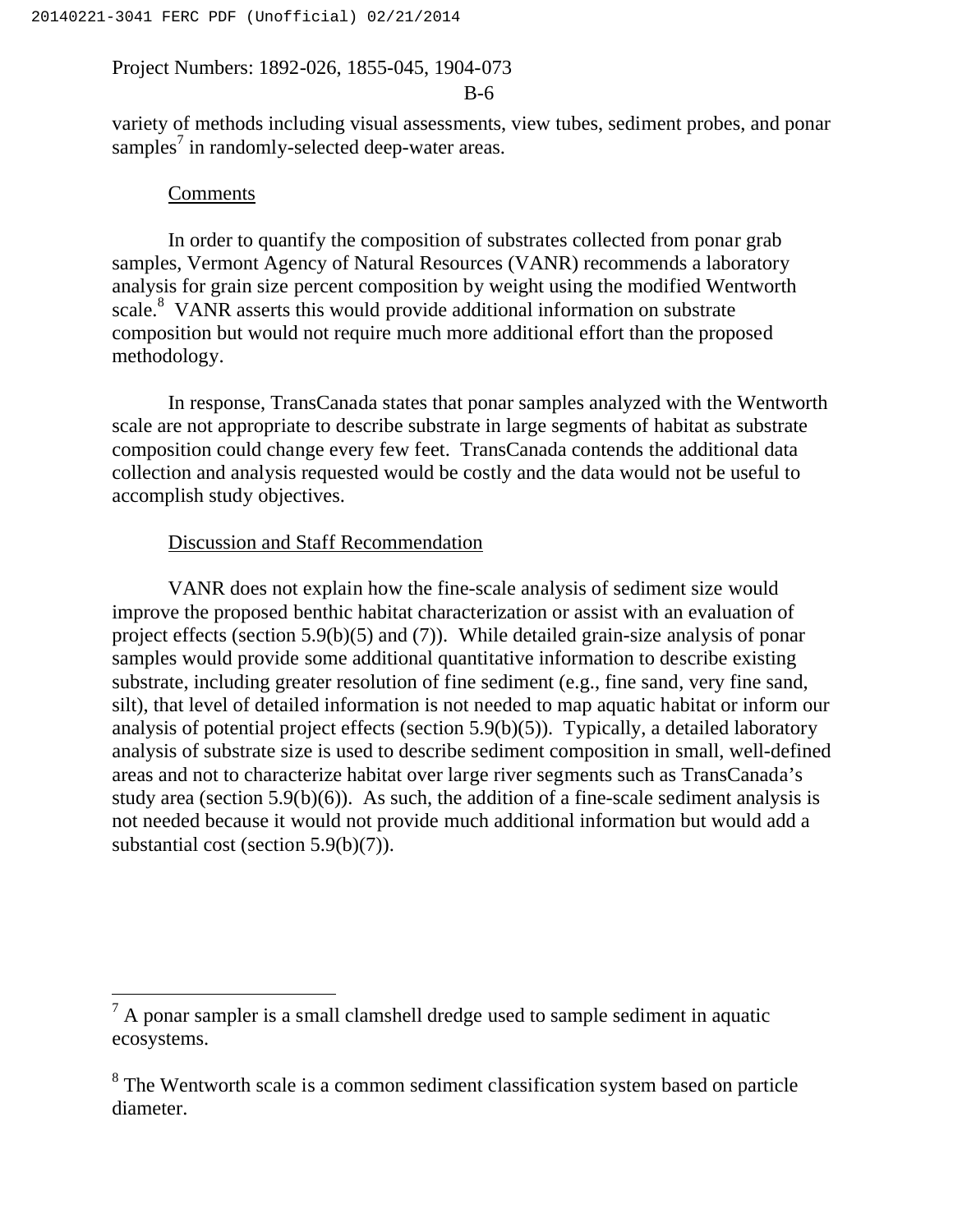B-7

## *Existing vs. Historic Conditions*

## Applicant's Proposal

TransCanada proposes to map habitat conditions throughout all three project areas to provide baseline data and assist several studies with the evaluation of potential effects of water level fluctuations on various aquatic habitat types.

### Comments

The Connecticut River Watershed Council (Watershed Council) recommends that TransCanada conduct a literature review to describe river habitat over time and compare existing habitat to pre-dam habitat conditions.

In its response, TransCanada states that current project operation and existing facilities are the baseline condition. TransCanada also notes that this request would not assist the development of license conditions or contribute to meeting the goals and objectives of this study (section 5.9(b)(5)).

## Discussion and Staff Recommendation

The baseline condition for our environmental analysis of existing projects is the current environmental condition. This is a well-established policy defined in previous Commission orders and upheld by the courts.<sup>9</sup> The Watershed Council's request to compare existing habitat to pre-project habitat conditions seeks to evaluate pre-project conditions and not the effects of project operation under a new license. Therefore, the requested analysis is not needed (section 5.9(b)(5)).

See *American Rivers v. FERC*, 187 F.3d 1007, *amended and rehearing denied*, 201 F.3d 1186 (9th Cir, 1999); Conservation *Law Foundation v. FERC*, 216 F.3d 41 (D. C. Cir. 2000).

 $9$  FERC Order 513, published in the Federal Register on June 2, 1989 (54 FR 23775-23776) and in a subsequent rehearing order published on January 2, 1990 (55 FR 16).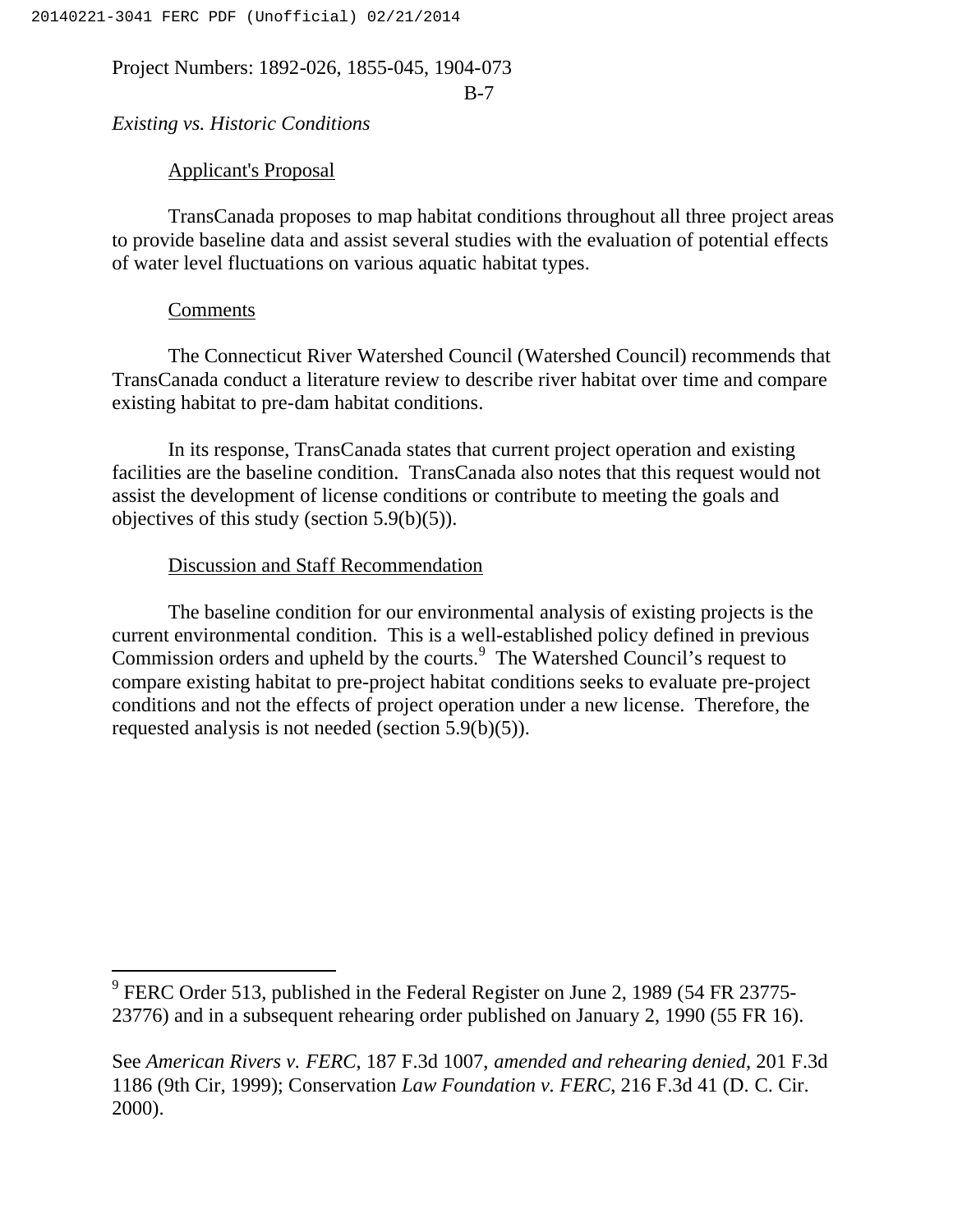B-8

## **Study 8 – Channel Morphology and Benthic Habitat**

Hydropower facility's peaking operations can affect the movement of sediment in riverine systems, which can affect aquatic habitat distribution and quality. TransCanada proposes to assess the distribution and extent of the existing substrate types including gravel and cobble bars within the project-affected areas; and identify the current conditions of the channel and determine the stability of the present substrate/benthic habitat and potential project-related effects on these habitats in the project-affected areas.

## *Existing vs. Historic Conditions*

## Applicant's Proposal

This study would characterize the distribution and extent of existing substrate types, identify the current condition of the river channel, determine the stability of benthic habitat, and describe potential project effects on benthic habitat. TransCanada proposes to conduct a literature review to identify study sites and to conduct Field investigations at those sites that will include mapping, pebble counts using established methodologies (e.g., Wolman pebble counts); an evaluation of substrate embeddedness; and photo-documentation of each site.

## Comments

Like its comment on study 7 above, the Watershed Council recommends that TransCanada conduct a literature review to describe historic river habitat over time and compare existing habitat to pre-dam habitat conditions.

In its response, TransCanada notes that study 1 – *Historical Riverbank Position and Erosion*, is designed to collect and evaluate information on historic river conditions to provide a context for erosion potential in the future. TransCanada considers the Watershed Council's request a new study request and feels it does not meet the ILP study criteria and notes that this request would not assist in the development of license conditions (section  $5.9(b)(5)$ ).

## Discussion and Staff Recommendation

As discussed above in study 7, under *Existing vs. Historic Conditions*, the baseline condition for our environmental analysis of existing projects is the current environmental condition. This request seeks to evaluate pre-project conditions and not ongoing effects of project operation. Furthermore, TransCanada notes that study 1would provide some historical data to provide context for future evaluations of erosion. Therefore, the requested comparison of pre-dam and current conditions is not needed to evaluate project effects on environmental resources (section 5.9(b)(5)).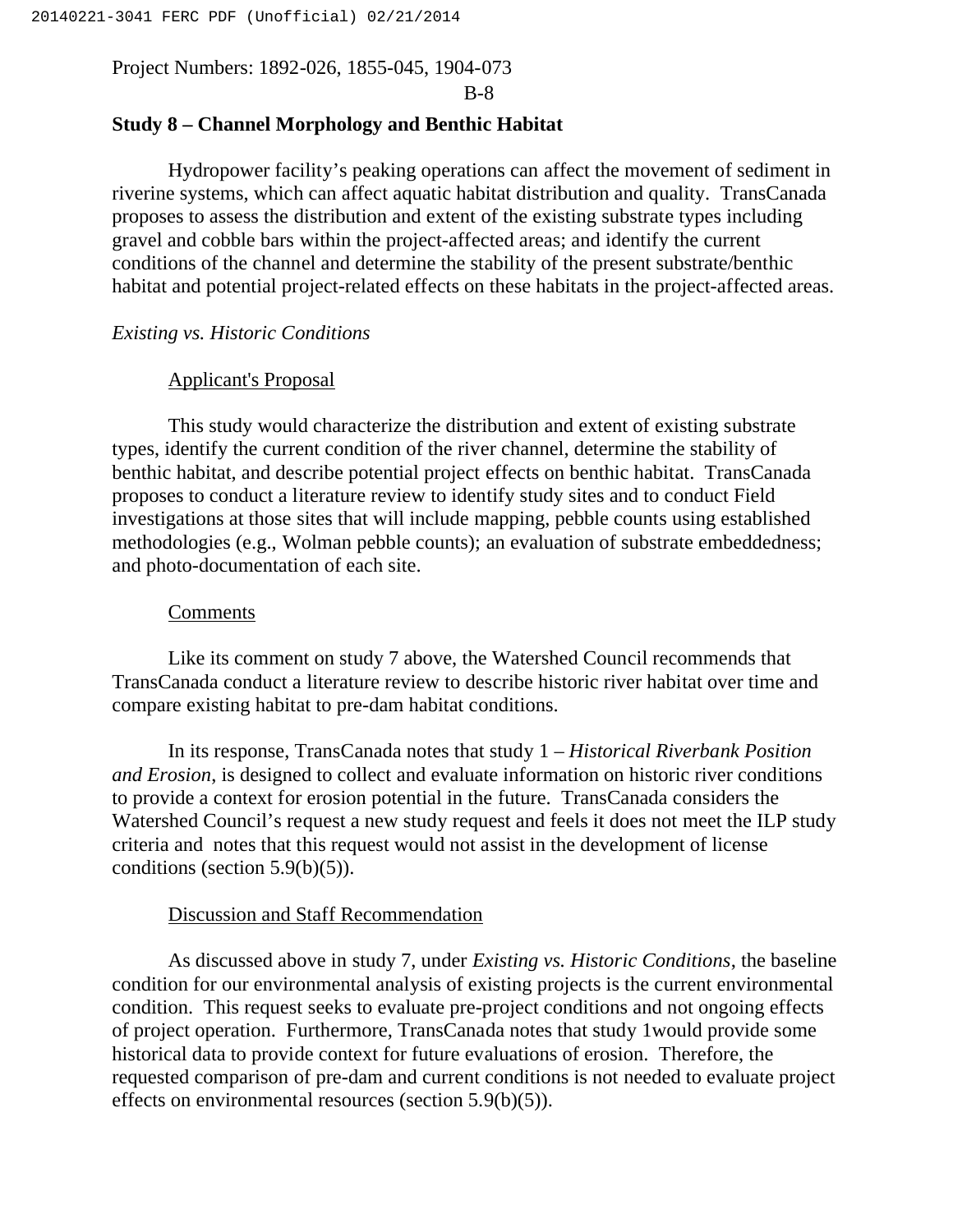#### B-9

## **Study 9 – Instream Flow Study**

Project operation, specifically peaking flows released from project powerhouses and dams, affect flows in the Connecticut River in bypassed reaches and downstream. TransCanada proposes to evaluate the effects of project operation on the relationship between flow and habitat in the riverine sections between Wilder dam and the Bellows Falls Project impoundment, between the Bellows Falls dam and the Vernon Project's impoundment (including the Bellows Falls bypassed reach), and downstream of the Vernon dam for 1.5 miles. TransCanada would use standard Instream Flow Incremental Methodology (IFIM), as well as 1-D and 2-D hydraulic modeling to evaluate project effects on aquatic habitat. The overall objective of this study is to assess the relationship between stream flow and resultant habitat of key aquatic species in riverine reaches downstream of project dams. The Specific objectives of this study are to:

- Compute a habitat index versus flow relationship for key aquatic species in each project reach.
- Use the habitat index versus flow relationship to develop a habitat duration timeseries analysis over the range of current operational flows.

## *Extent of Study Reach*

## Applicant's Proposal

TransCanada proposes to study five project-affected Connecticut River reaches based on hydrology and river morphology. These reaches include:

- Wilder dam to the confluence of the White River (1.5 miles)
- Confluence of the White River to upper extent of the Bellows Falls impoundment (15.5 miles)
- Bellows Falls bypassed reach (3,500 feet)
- Bellows Falls dam to upper extent of the Vernon impoundment (6 miles)
- Downstream of Vernon dam, approximately 1.5 miles

## Comments

NHDES requests that TransCanada provide justification for its decision to limit the downstream extent of the study to approximately 1.5 miles downstream of Vernon dam.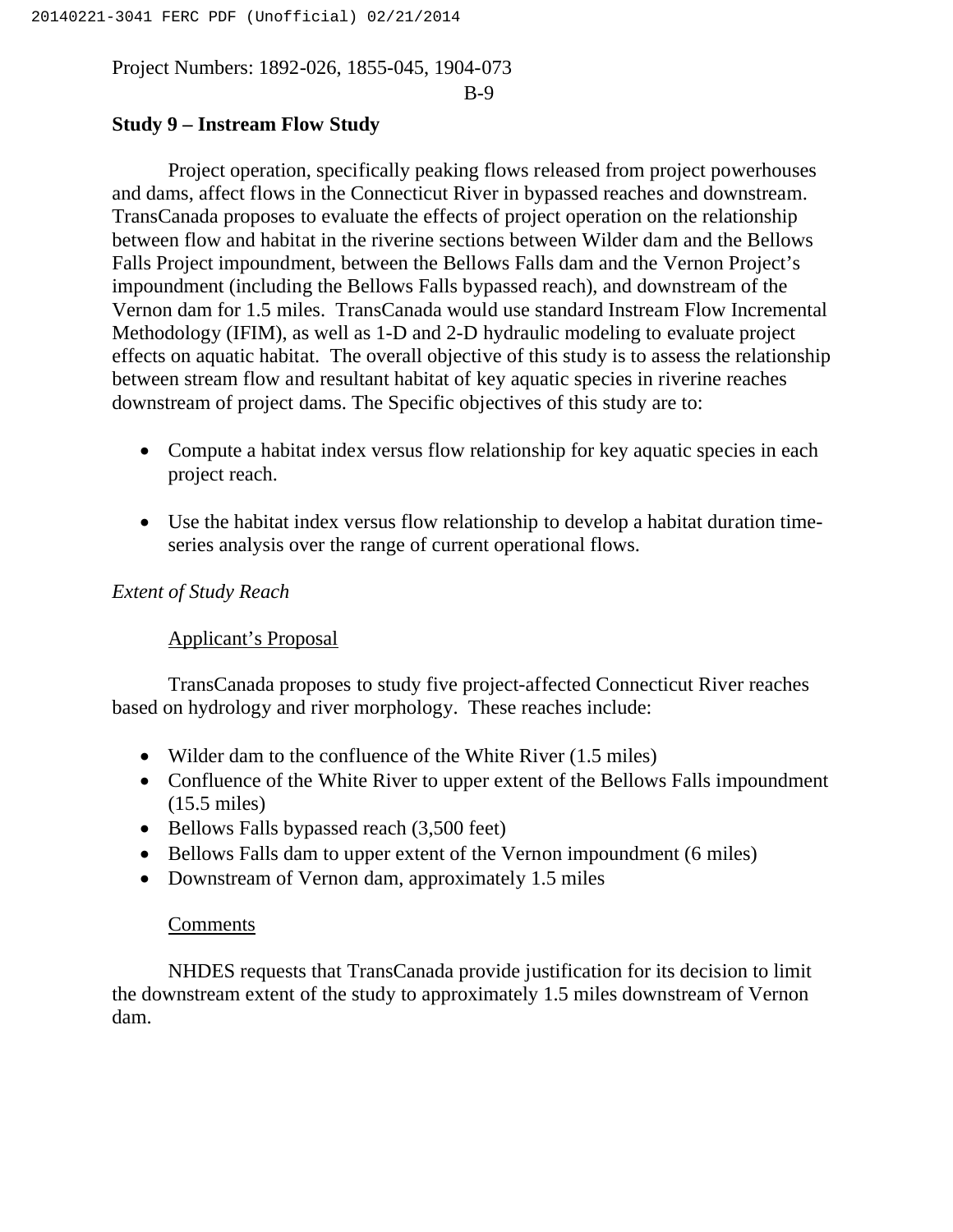## B-10

In response, TransCanada proposes to provide the aquatics working group with the final reach delineation and study sites for review and comment, and that final study sites would be selected with working group members in the field.

Despite TransCanada's response, NHDES maintains that it is still unclear how the downstream extent (1.5 miles) was determined.

#### Discussion and Staff Recommendation

Because of the complexity of the riverine/lacustrine habitat interface downstream of Vernon dam, it appears TransCanada's initial proposal to limit the downstream extent of study to 1.5 miles was arbitrary. However, because TransCanada proposes to make the final reach delineation and study site selections in the field with the aquatics working group, we find that the working group should be able to determine a reasonable study terminus; and therefore, we have no reason to modify the proposed study.

## *Model Calibration*

### Applicant's Proposal

TransCanada proposes a minimum of three sets of calibration flow measurements for each transect and one complete set of depth and velocity measurements at each transect at the target high flow or the flow level assuming the measurements can be effectively and safely taken.

#### Comments

 $\overline{a}$ 

NHDES requests that TransCanada take velocity and depth measurements at each 1-D transect location during the low-flow data collection. While TransCanada has revised its study plan to collect additional flow and stage data, it has not specifically adopted NHDES's request to take the additional velocity and depth measurements at each 1-D transect location during the low-flow data collection. TransCanada explains that the literature indicates that a single set of velocities at the highest possible flow is preferred (Bovee, 1997; Bovee et al., 1998).<sup>10</sup> Further, TransCanada reports that Payne and

 $10$  Bovee, K.D. 1997. Data Collection Procedures for the Physical Habitat Simulation System. USGS Biological Resources Division, Fort Collins, CO.

Bovee, K. D., B. L. Lamb, J. M. Bartholow, C. B. Stalnaker, J. G. Taylor, and J. Henriksen. 1998. Stream Habitat Analysis Using the Instream Flow Incremental Methodology: Biological Resources Discipline Information and Technology Report USGS/BRD-1998-0004, Viii +131 p.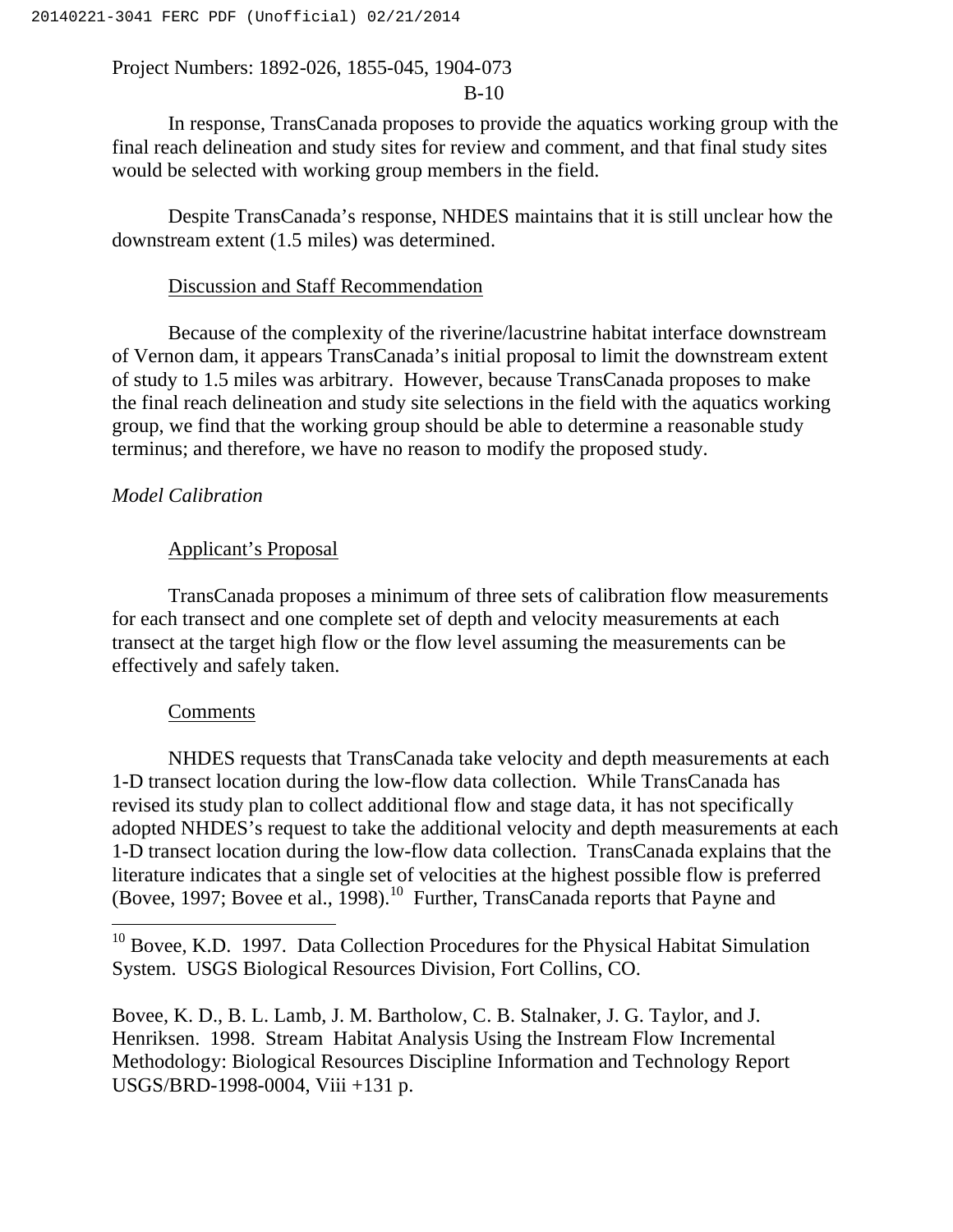### B-11

Bremm  $(2003)^{11}$  evaluated the effect of multiple-velocity calibration sets on the habitat index and concluded that generated habitat index results using a single-velocity set deviate only slightly from those incorporating three or more velocity sets.

## Discussion and Staff Recommendation

NHDES does not provide any justification for its assertion that low-flow velocity data are necessary for proper model calibration (section 5.9(b)(6)). With regard to flow calibration in IFIM models, we note that the collection of a single set of velocities at the highest possible flows is a commonly accepted scientific practice (section 5.9(b)(6)). Payne and Bremm  $(2003)^{12}$  found that the collection of low-flow calibration velocities provides no real benefit to the predictive power of the model and especially so in larger rivers, such as the Connecticut River. Larger rivers are less influenced by large bed elements and have fewer complex hydraulic controls; and therefore, feature less localized variability in depth and velocity. Therefore, TransCanada's proposed method for the calibration of water velocity within the IFIM model should be suitable. For these reasons we do not agree that additional flow calibration measurements are necessary (section  $5.9(b)(4)$ ).

## *Continuous Temperature and DO Monitoring*

## Applicant's Proposal

TransCanada is not proposing to collect water quality information, such as water temperature or dissolved oxygen, as a component of this study.

## **Comments**

NHDES requests continuous water temperature and DO data monitoring at each of the instream flow study data collection locations (1-D transects and 2-D study sites). In response, TransCanada asserts that continuous DO and temperature recording at the instream flow data collection locations is not appropriate or necessary, as it currently proposes to collect instantaneous measurements of DO and temperature at each IFIM study transect at the time of flow data collection, as well as continuous water quality parameters, including DO and temperature, in study *6 – Water Quality Monitoring and* 

 $11$  Payne, T.R. and D.J. Bremm. 2003. The influence of multiple velocity calibration sets on the PHABSIM habitat index. Paper presented to International IFIM User's Workshop, June 1-5, 2003, Ft. Collins, CO.

 $12$  Payne, T.R. and D.J. Bremm. 2003. The influence of multiple velocity calibration sets on the PHABSIM habitat index. Paper presented to International IFIM User's Workshop, June 1-5, 2003, Ft. Collins, CO.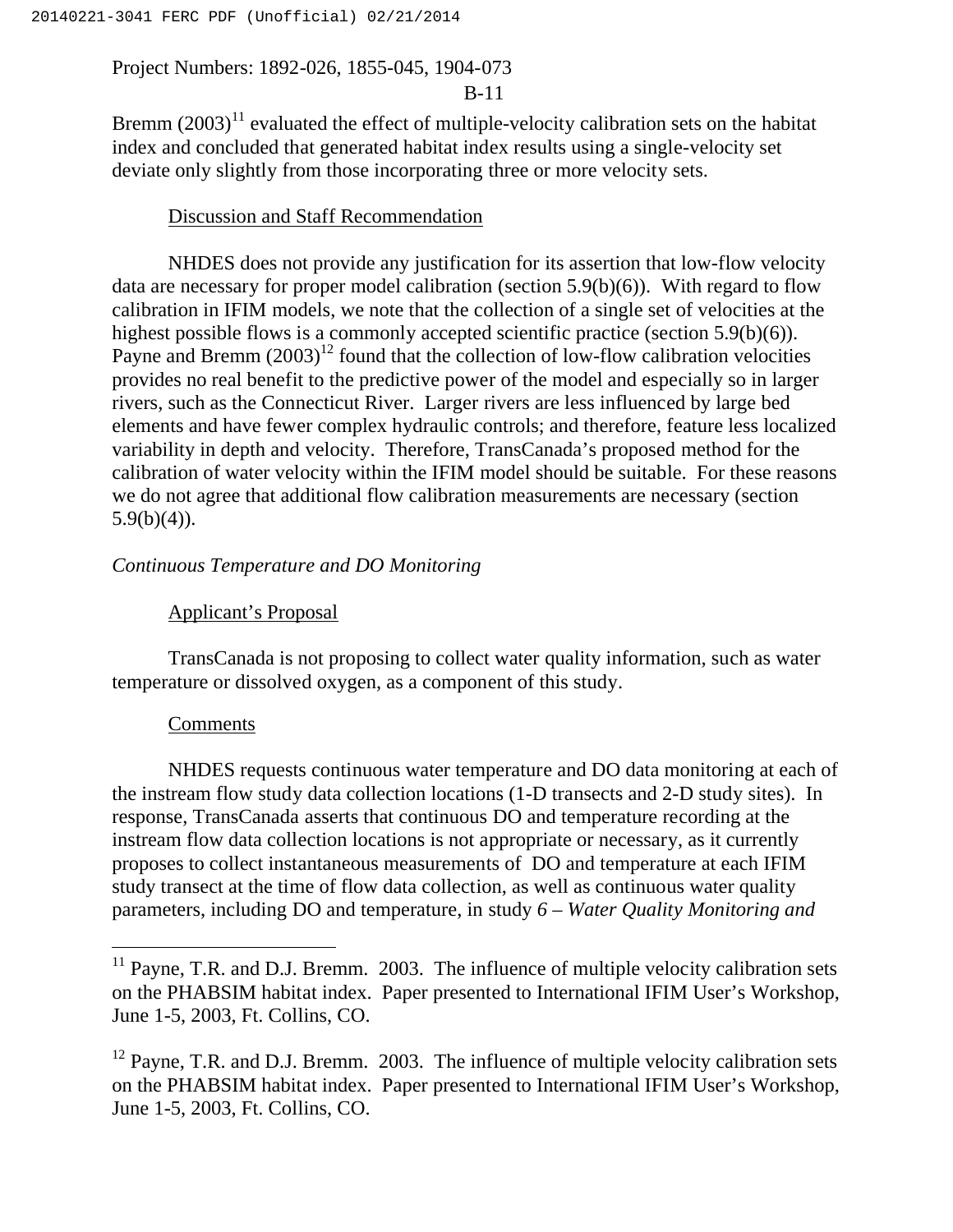## B-12

*Continuous Temperature Monitoring*. TransCanada also indicates it will collect supplemental water quality data as part of several other proposed studies.

## Discussion and Staff Recommendation

NHDES did not explain the need for additional continuous water quality monitoring as an element of the instream flow study (section 5.9(b)(4)). TransCanada will collect continuous water quality data at 13 sites, inclusive of the proposed IFIM transects, from above the Wilder impoundment downstream to the Vernon tailrace in study 6 *– Water Quality Monitoring and Continuous Temperature Monitoring*. The data gathered by TransCanada's proposed study should be suitable to provide the information necessary for evaluation of potential project effects on DO and temperature. Therefore, additional continuous water temperature and DO data monitoring at the instream flow data collection locations is not necessary.

### *Scope of Resources Evaluated*

### Applicant's Proposal

As noted above, TransCanada's overall objective of this proposed study is to assess the relationship between stream flow and the habitat of key aquatic species in riverine reaches downstream of the project dams.

#### Comments

The Joint Commission recommends that TransCanada modify this study to include a determination of the flow requirements of all significant uses for which the river was designated into the New Hampshire Rivers Management and Protection Program (NH River's Program), rather than just aquatic life. Specifically, the Joint Commission recommends that TransCanada consult with stakeholders and the Joint Commission's local river subcommittees to consider all of the Instream Protected Uses, Outstanding Characteristics and Resources (IPUOCRs) listed in New Hampshire RSA 483 for which the Connecticut River was designated, in order to determine which are significant and flow dependent.

In response, TransCanada states that all of its study plans are designed to assess the projects' operational effects on natural resources within the project affected areas. It explains that its' studies will provide a broader basis for assessment than the instream flow element of the NH River's Program.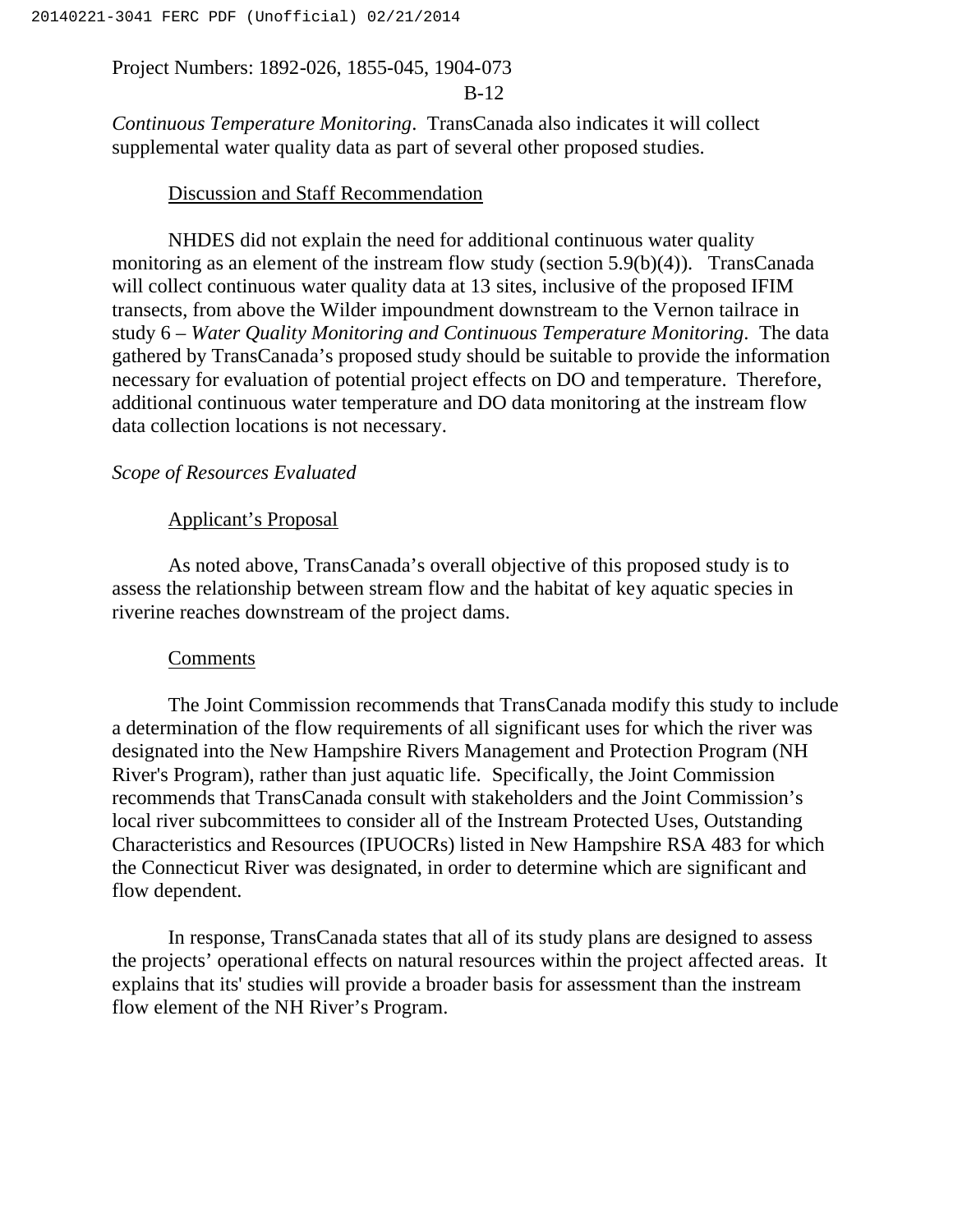## Discussion and Staff Recommendation

After extensive scoping of potential project-related issues and in collaboration with stakeholders, TransCanada has proposed over 30 studies, each seeking to determine potential project effects on differing resource areas, including, but not limited to aquatic organisms, water quality, recreation, cultural resources, and aesthetics. Furthermore, the Joint Commission has not specified the need for additional information regarding any designated IPUOCRs (section 5.9(b)(4)). As such, we find no reason to recommend modifying TransCanada's proposed *Instream Flow Study* to specifically address all of the IPUOCRs listed in New Hampshire RSA 483.

## **Study 10 - Fish Assemblage**

Hydropower projects can affect multiple aspects of riverine and lacustrine aquatic habitat, which in turn could potentially affect the fish assemblage in project-affected areas. The occurrence, distribution, and relative abundance of fish species could also be influenced by project operations. Therefore, to evaluate the effects of the projects' operations on species occurrence, distribution, and relative abundance TransCanada proposes to sample the fish assemblage of within project impoundments, tailwaters, and downstream riverine sections with multiple methods, including electrofishing, gill netting with experimental mesh nets, trap netting, and beach seining.

## *Sampling Design*

#### Applicant's Proposal

TransCanada proposes to conduct sampling to characterize the baseline fish assemblage within project-affected areas from the upper extent of the Wilder impoundment downstream to Vernon dam, as well as in the Bellows Falls bypassed reach. TransCanada proposes replicate sampling at a reach-level scale. Specifically, TransCanada proposes to divide this approximately 120-mile reach of the Connecticut River into seven geographic reaches delineated based on a combination of general river morphology and project structures. Following review of the aquatic habitat mapping (study 7), each geographic reach would be stratified based on habitat characteristics. The total number of sampling locations within each geographic reach would be randomly placed proportional to habitat type frequency. Effort would be made to ensure that a minimum of three sampling locations are placed within each strata (i.e., habitat type) within a particular geographic reach. A total of 12 to 15 randomly selected 500-meter segments would be selected (proportional to habitat availability) in each of the geographic reaches with the exception of the Bellows Falls bypassed reach and area downstream of Vernon dam where, as physically permitted, a total of 3 randomly selected 500-meter segments would be placed due to the short nature of those geographic reaches.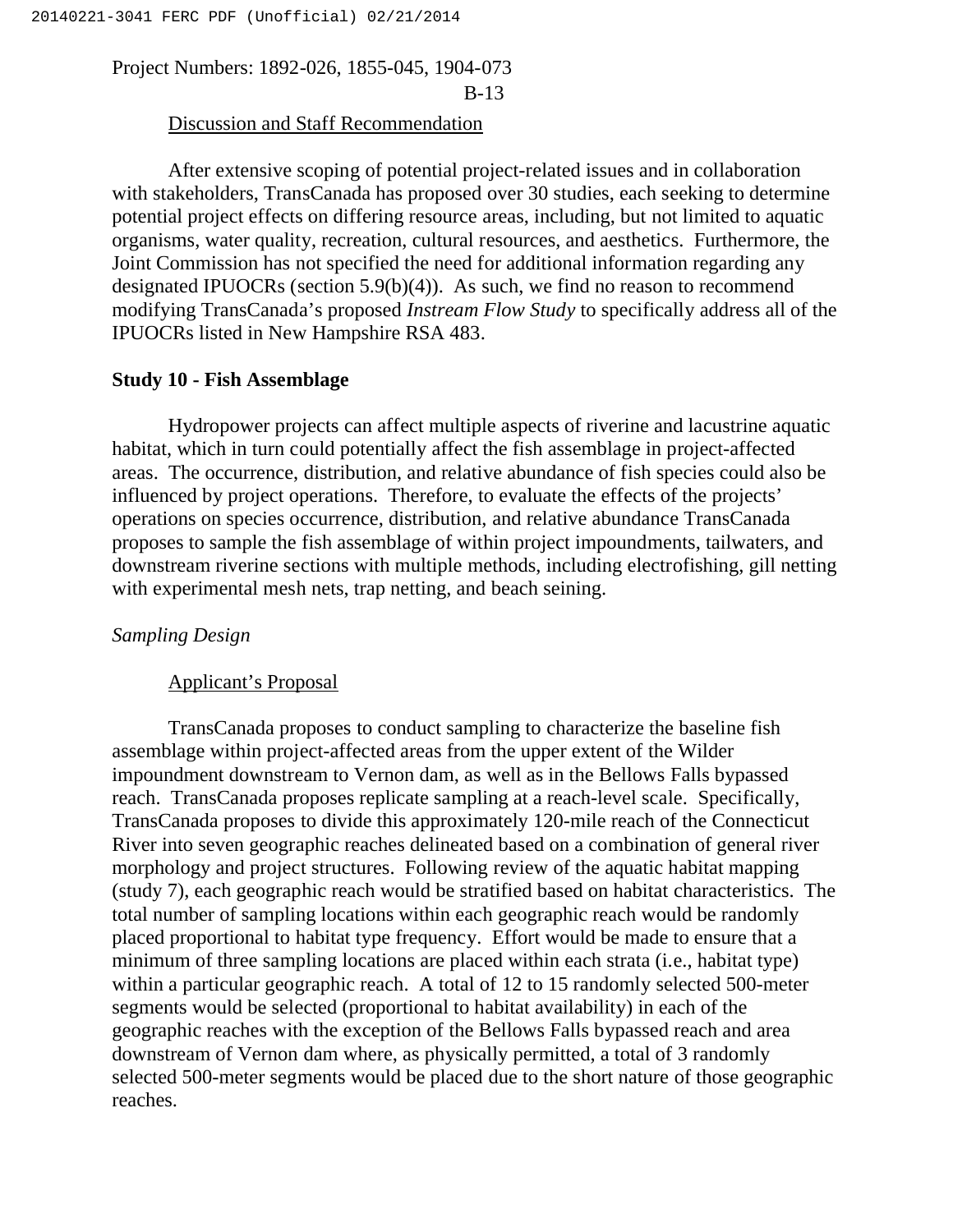B-14

#### Comments

The U.S. Fish and Wildlife Service (FWS) and The Nature Conservancy requested that TransCanada conduct replicate sampling to improve the statistical integrity of the study data. In response, TransCanada noted that this added effort would unreasonably increase the cost of the study. However, The Nature Conservancy contends that the intent of including site-level replicates is to "…improve the scientific rigor of the study while maintaining its current scope, objectives, and cost." The Nature Conservancy suggests smaller 50- to 100-meter replicates within each selected 500-meter reach and that sampling in such a manner would allow for greater statistical rigor at the site level as well as at the reach level, which would improve the quality of the study and keep study costs the same.

### Discussion and Staff Recommendation

While we agree that electrofishing costs would not substantially increase based on increasing the number of replicates at the site level, we do not agree that the cost would be the same with the other proposed gear methods, as suggested by The Nature Conservancy. For example, the cost of electrofishing five 100-meter sites vs. one 500 meter site would essentially be the same. However, gill netting for one 2-hour time period does not result in the same cost as gill netting for three 2-hour periods if workers are required to maintain a presence at the nets. Therefore, The Nature Conservancy's requested sample replicates would require added effort and therefore, would increase the study's cost. Further, The Nature Conservancy did not provide detailed methodology or consider the level of cost and effort associated with replicating gill netting, trap netting, and seining], nor has it described why TransCanada's proposed methodology is not sufficient to meet the stated information needs (section 5.9(b)(7)).

The Nature Conservancy's request may increase the statistical rigor of the proposed study somewhat. However, we note that the study, as proposed, will satisfy the study objective and produce results with an associated level of statistical integrity that would allow for the critical evaluation of the study, consistent with generally accepted scientific practice (section  $5.9(b)(6)$ ). Therefore, the increase in costs associated with The Nature Conservancy's requested methodology does not justify the slight statistical benefits to the study (section  $5.9(b)(7)$ ). As such, we do not recommend any modification to the proposed study.

## **Study 11 – American Eel Survey**

Project facilities and operations have the potential to affect the distribution and relative abundance of American eel within the mainstem Connecticut River and its tributaries upstream of the project dams by impeding upstream and downstream migration. TransCanada proposes to characterize the distribution and relative abundance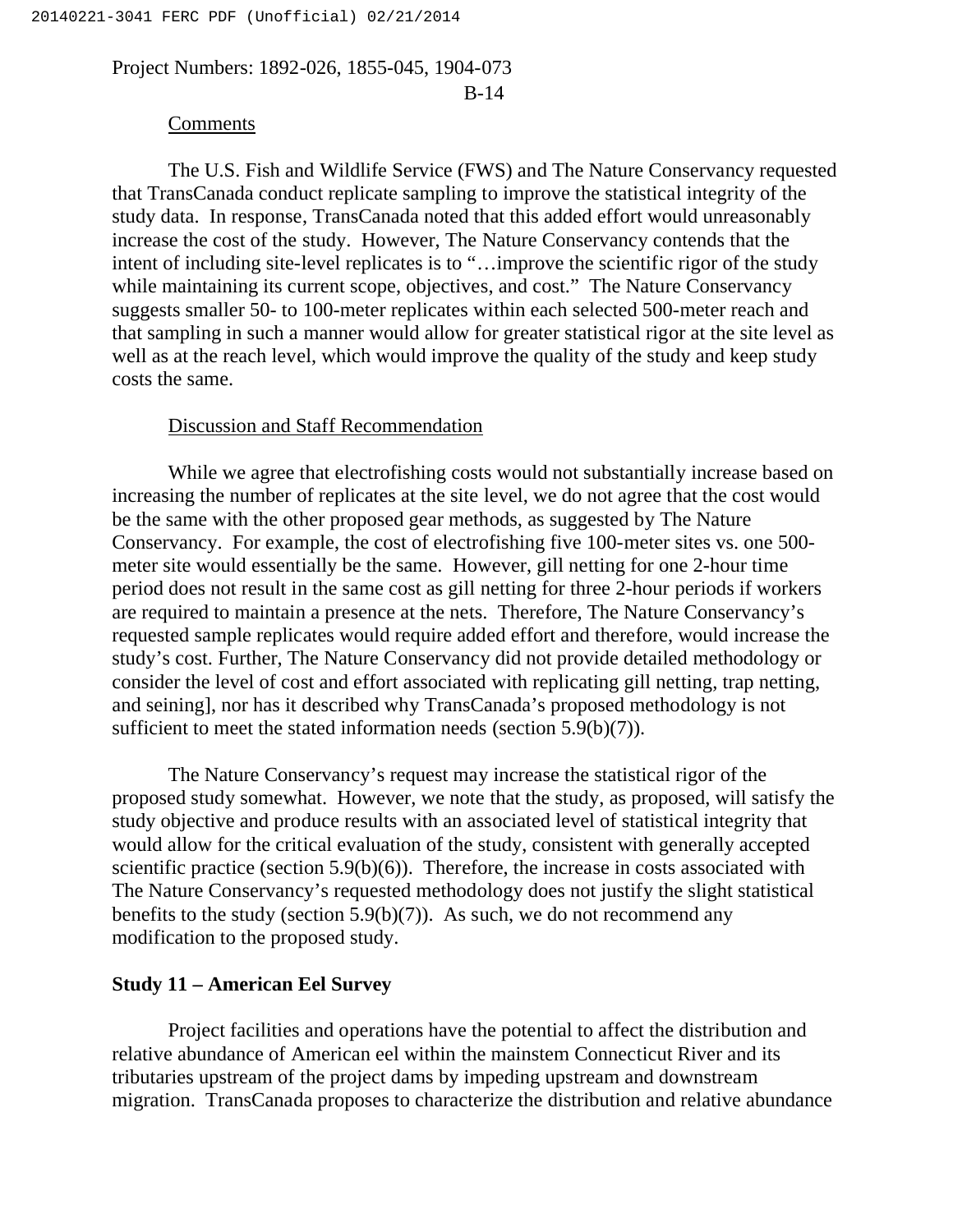## B-15

of American eels in the projects' impoundments; the intermediate riverine sections between Wilder dam and the Bellows Falls impoundment; between Bellows Falls dam and the Vernon impoundment (including the Bellows Falls bypassed reach) ; and within the project-influenced portions of 24 randomly selected tributaries within the Wilder, Bellows Falls, and Vernon projects.

## *Study Goals and Objectives and Geographic Scope*

## Applicant's Proposal

To characterize the distribution and relative abundance of American eel within project-affected reaches of the Connecticut River, TransCanada proposes to conduct the study, within the FERC project boundary of the three projects, within the intermediate riverine reaches between the Wilder Project and the Bellows Falls project, and between the Bellows Falls Project and the Vernon Project. TransCanada also proposes to characterize the distribution and relative abundance of American eel within the projectinfluenced portions of 24 randomly selected tributaries.

### **Comments**

VANR, the Watershed Council and the New Hampshire Fish and Game Department (NHFGD) find the stated goals and objectives of the study to be overly restrictive, and do not provide information on project effects on the distribution and relative abundance of American eel within the Connecticut River watershed upstream of the projects' facilities. As a result, VANR and NHFGD suggest the geographic scope of the study be expanded to include tributaries throughout the Connecticut River watershed. The Watershed Council suggests that surveys for juvenile upstream migrating eels be implemented at known barriers to tributaries to the Connecticut River to yield information on the presence of eels throughout the entire reach of the Connecticut River affected by the three projects.

The agencies state that information on the distribution and relative abundance of American eels within the Connecticut River watershed upstream of the projects' facilities is needed to evaluate the need for downstream fishways for out-migrating eels. VANR suggests that the installation of a hydroacoustic array at Vernon dam would help support this study. $13$ 

<sup>&</sup>lt;sup>13</sup> Requests for the installation of a hydroacoustic array at Vernon dam were made in studies 11, 20, 21, and 22. Because we treat the requests for the Vernon hydroacoustic array as a new study request, and TransCanada largely did not adopt the request, we address the need for a hydroacoustic array at Vernon dam below, in Section II. *Study Requested but not Adopted by TransCanada*.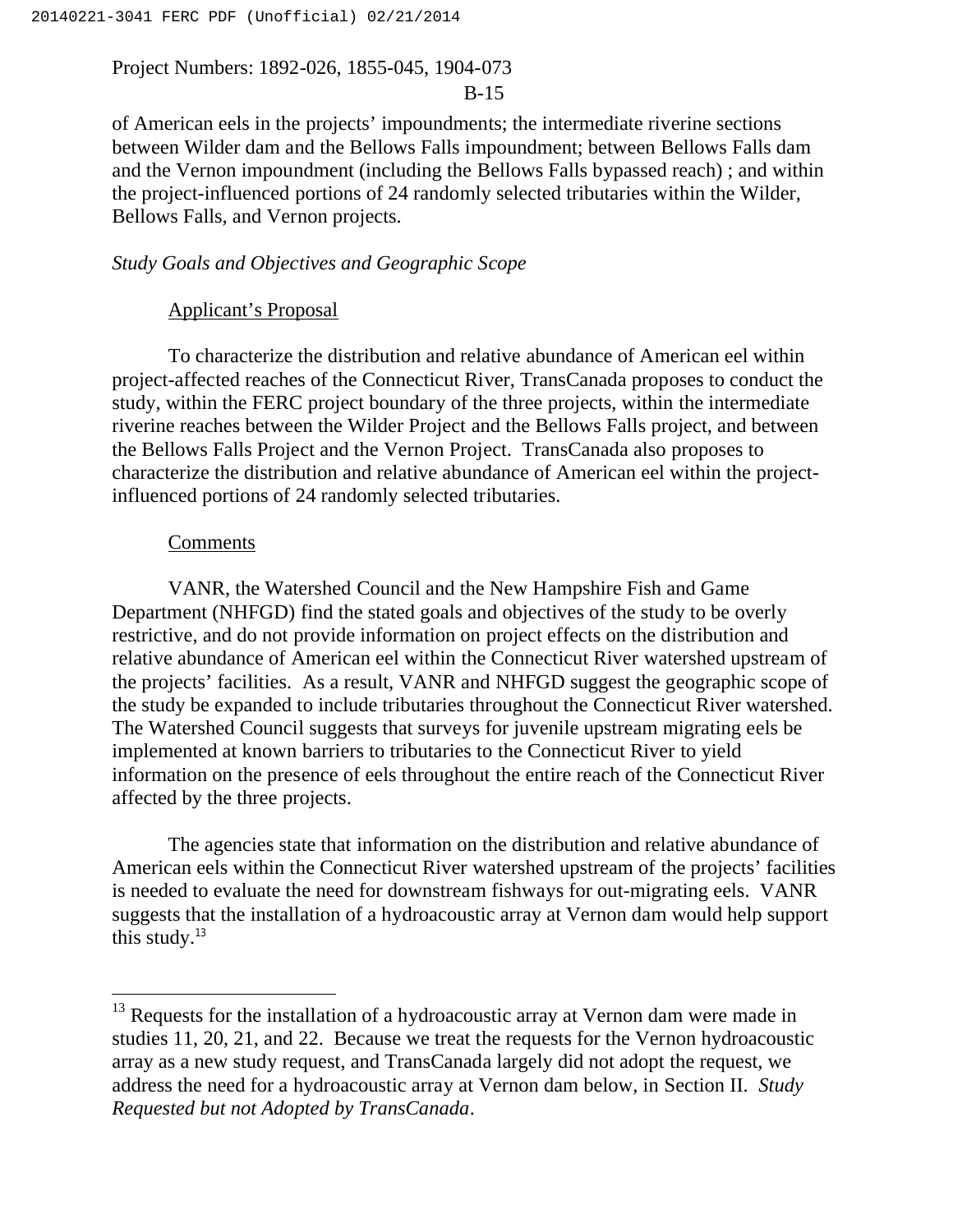## Discussion and Staff Recommendation

The presence of the three projects and their operation can influence the population and distribution of the American eel throughout its range in the Connecticut River watershed upstream of Vernon dam (section 5.9(b)(5)). TransCanada's proposed study limits the geographic scope of the study to an evaluation of the eel population and distribution within project-affected reaches of the Connecticut River and within the projects' hydraulic influence of select tributaries. TransCanada's proposed study would not evaluate the population of eels that pass through the projects' area and reside outside of the influence of the projects within the Connecticut River watershed.

Limiting the geographic scope of this study as TransCanada has to only projectaffected reaches of the Connecticut River would likely misinform an analysis of potential project effects because as noted above, the population of eels affected by the projects would likely be substantially underestimated (Section 5.9(b)(7)). However, conducting a watershed-wide survey for American eel as requested by VANR and suggested by NHFGD, would be extremely costly (section 5.9(b)(7)). While the Watershed Council's approach (evaluate upstream eel migrations within tributaries) would provide information on relative eel abundance above each project, it would not provide information on the population of adult eel attempting to migrate downstream past the projects (section  $5.9(b)(6)$ ).

Alternatively, the installation of the hydroacoustic array at Vernon dam, as suggested by VANR and recommended below in *Section II. Study Requested but not Adopted by TransCanada*, *Vernon Hydroacoustic Study,* would provide data on the outmigrating population of adult American eel from above Vernon dam in an efficient and cost-effective manner because the study would be conducted at one key project location (Vernon dam) rather than the entire watershed area upstream. Data provided by TransCanada's proposed study 18 – *American Eel Upstream Passage Assessment* along with data from study could be used to make some assumptions on the distribution and relative abundance of eels above each project. This information, when coupled with hydroacoustic data from Vernon dam, could be used to estimate the number of adult eel out-migrating past each project; thereby, supporting an analysis of the need for downstream fishways at each project (sections 5.9(b)(5), (6) and (7)).

For these reasons, we do not find it necessary to expand the geographic scope of study 11 – *American Eel Survey* to include tributaries to Connecticut River watershed or surveys for juvenile upstream migrating eels therein.

## **Study 14 – Resident Fish Spawning in Impoundments**

Project operations, specifically fluctuating water levels in the three impoundments, could affect fish spawning success and spawning habitat quality and quantity.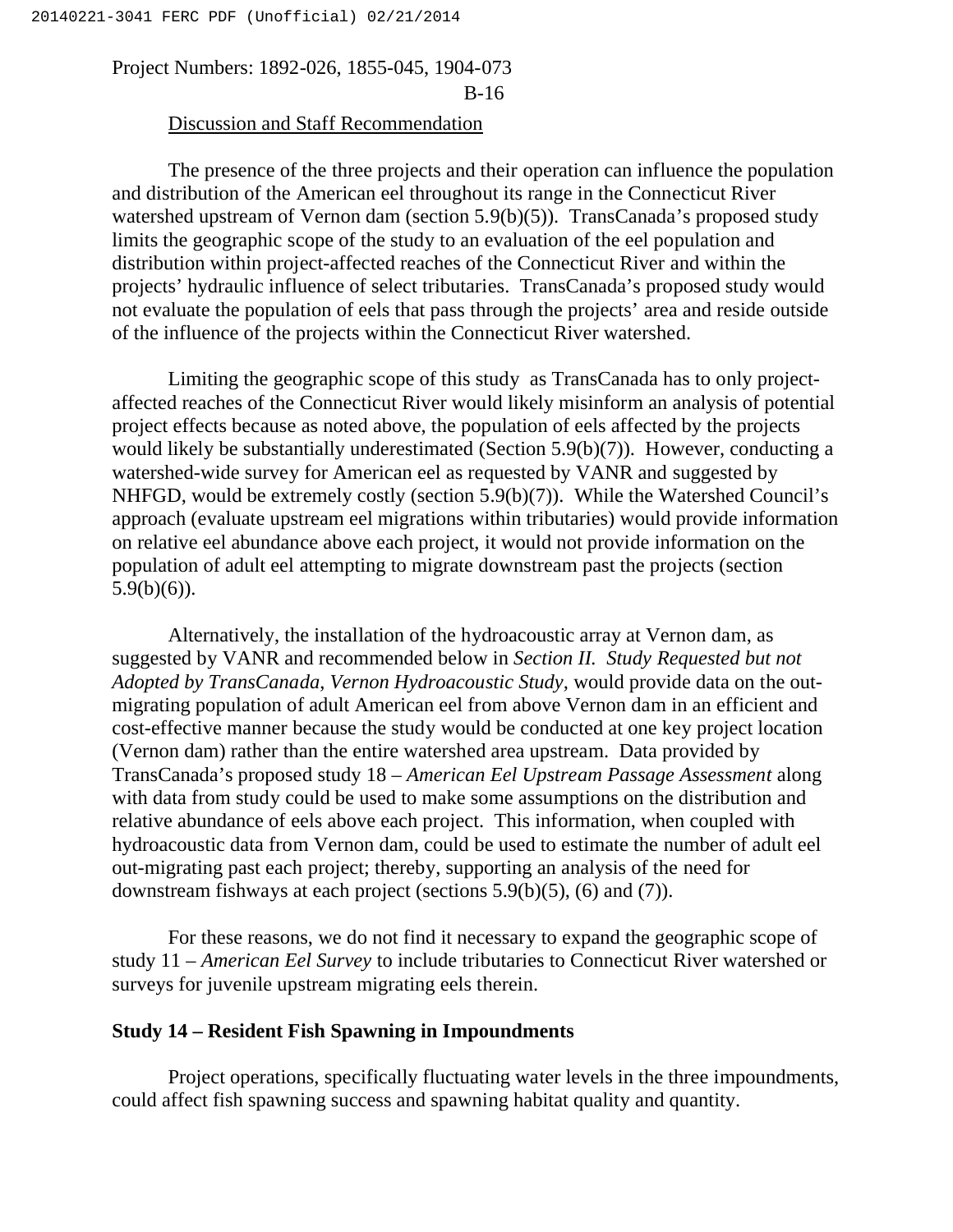## B-17

TransCanada proposes to assess the timing and location of fish spawning under existing conditions and evaluate the effects of reservoir fluctuations on various attributes of spawning habitat and spawning success.

### *Eastern Silvery Minnow*

## Applicant's Proposal

TransCanada proposes to conduct field studies to identify the timing and location of spawning for several target fish species. Target species include nest builders such as bluegill but also include golden and spottail shiner, which scatter eggs. TransCanada would assess potential effects of impoundment fluctuation on nest abandonment, spawning fish displacement, and egg dewatering, as applicable, for each target species.

#### **Comments**

 $\overline{a}$ 

FWS and NHFGD request that TransCanada add eastern silvery minnow (*Hybognathus regius*) to the list of target species and note that it uses backwater coves for spawning.

In its reply, TransCanada states that this fish would be difficult to locate and directly observe during spawning. TransCanada indicates that surveyors could find this fish during sampling for other target species in backwater coves and suggests that water level loggers in the sampling area could identify potential effects on eastern silvery minnow spawning. TransCanada also suggests the request to add this species does not meet the Commission's study criteria (section 5.9(b)(6) and (7)).

## Discussion and Staff Recommendation

The distribution of eastern silvery minnow in the Connecticut River is likely poorly understood or poorly documented, as the only occurrence record we've found is downstream of the projects in central Massachusetts.14 We also note that eastern silvery minnow was not found by Yoder et al. (2009) during a boat electrofishing survey in the project area.15 Further, this species is not listed under any New Hampshire, Vermont, or

<sup>&</sup>lt;sup>14</sup> Massachusetts Division of Fish and Wildlife. 2008. Eastern Silvery Minnow Fact Sheet. http://www.mass.gov/eea/docs/dfg/nhesp/species-andconservation/nhfacts/hybognathus-regius.pdf

<sup>&</sup>lt;sup>15</sup> Yoder, C.O., L.E. Hersha, and B. Appel. 2009. Fish Assemblage and Habitat Assessment of the Upper Connecticut River: A Preliminary Result and Data Presentation. Final Project Report. Submitted to U.S. Environmental Protection Agency, Region 1,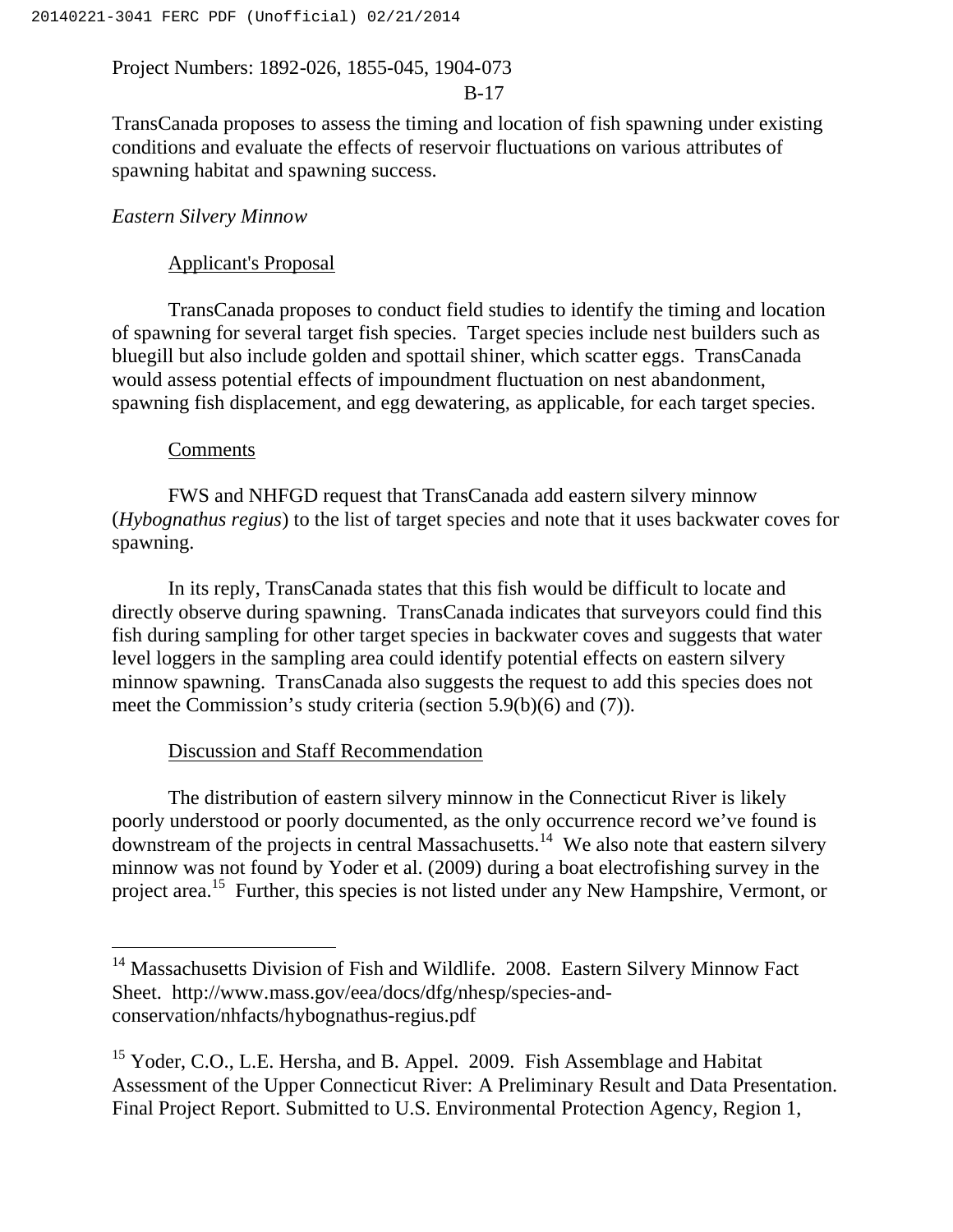#### B-18

federal law; although, eastern silvery minnow is listed as a species of special concern under the State of Massachusetts Endangered Species Act.

In addition, FWS and NHFGD did not provide any information as to why this species is expected to occur within the project area, nor did they recommend a methodology or provide justification for the additional sampling costs (section 5.9(b)(6) and (7)) that would be incurred. Since there is no designated habitat, applicable conservation status, or occurrence record for this species in the project area, adding it to the list of target species for this study is not warranted at this time (section 5.9(b)(5) and (7)). However, if this species is present, project operations could impact its spawning habitat and/or spawning success as backwater coves are potentially influenced by changes in water levels (section 5.9(b)(5)). Therefore, if this species is found during other target species surveys, we recommend TransCanada record any applicable target species data (spawning habitat presence, depth of spawning habitat, etc.) and evaluate project effects on eastern silvery minnow.

Including eastern silvery minnow in the analysis based on confirmed presence is consistent with TransCanada's response to the FWS and NHFGD; thus, we do not anticipate any significant additional costs as a result of this modification (section  $5.9(b)(7)$ ).

## *Cumulative Impacts on Fish Habitat*

#### Applicant's Proposal

TransCanada would map and qualitatively describe aquatic habitat types in the littoral zone of each impoundment and conduct surveys to document the timing and location of spawning fish, nest abandonment, spawning fish displacement, and egg dewatering.

#### Comments

 $\overline{a}$ 

NHFGD states that the impacts of water level fluctuations go beyond direct impacts to fish under current conditions. It states that water level fluctuations have a cumulative impact on fish habitat by preventing the establishment of aquatic plant communities and altering sediment deposition. NHFGD suggests that TransCanada map potential aquatic vegetation and substrate under a more natural flow regime to assess long-term effects of water level fluctuation on fish spawning habitat.

Boston, MA. Center for Applied Bioassessment & Biocriteria, Midwest Biodiversity Institute, Columbus, OH.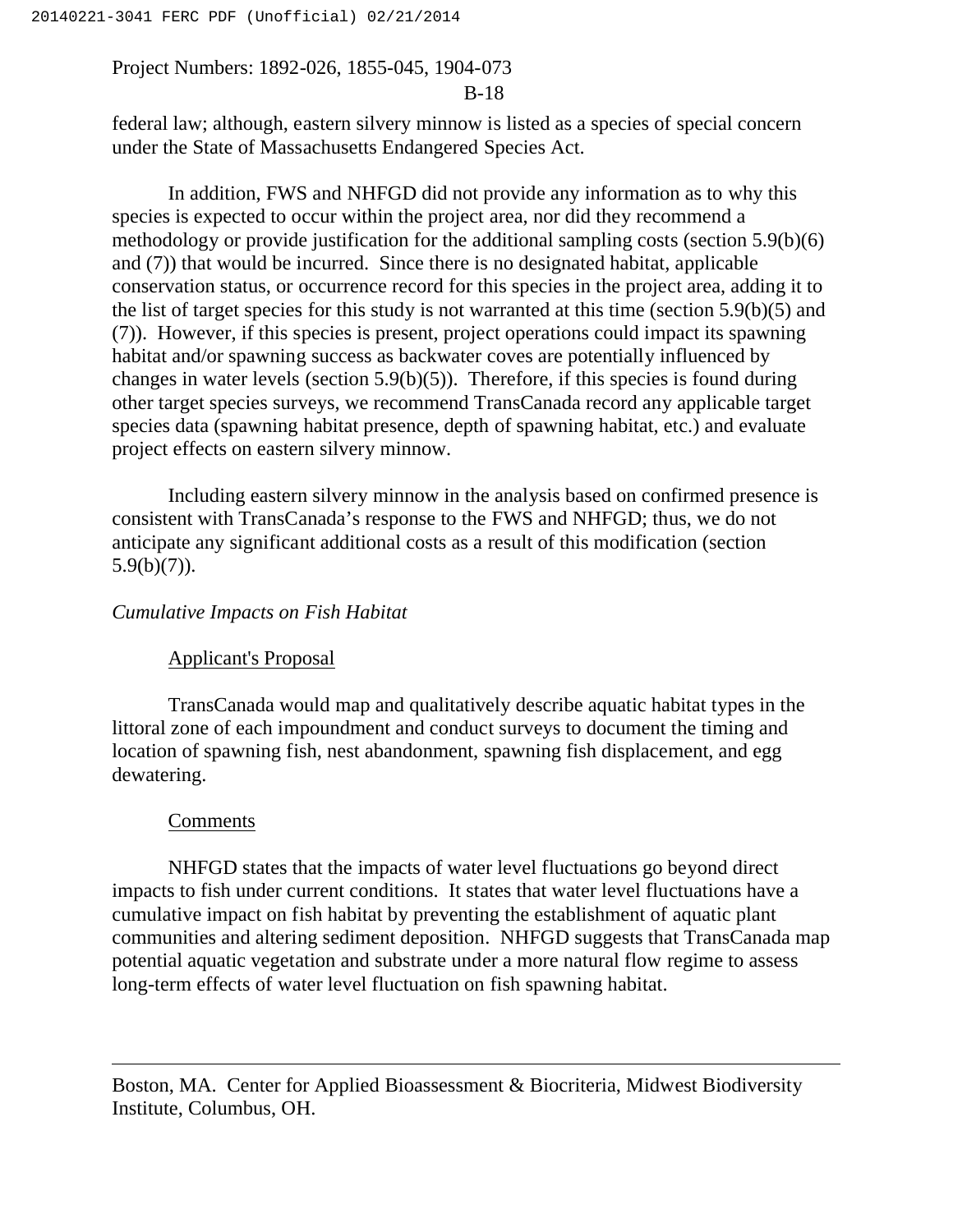#### B-19

TransCanada agrees that the presence or absence of aquatic plant communities and sediment can influence fish spawning, but notes that the goal of this study is to assess spawning under the current project operating regime. TransCanada states it would not be able to predict future distributions of plant communities or sediment, nor map potential habitat under a natural flow regime within the scope of this study.

#### Discussion and Staff Recommendation

TransCanada's proposed study would provide sufficient information to evaluate the effects of current project operation on resident fish spawning and respective habitat (section 5.9(b)(5)). Additional mapping of vegetation and substrate under a more natural flow regime is not needed to evaluate current project operational effects on fish spawning and respective habitat (section 5.9(b)(7)). NHFGD does not indicate that the current proposal is inadequate to meet the goals and objectives of this study, nor does it provide any framework to produce a map or model potential vegetation communities or substrate conditions under alternative flow regimes (section 5.9(b)(6)). In addition, ILP studies typically identify and describe direct and/or indirect effects of project operations to provide information for our environmental review including an analysis of cumulative effects. For example, if project operations affect spawning substrate, then we would use information from this study and other related studies from all nearby hydropower projects to assess cumulative effects on spawning substrate in the affected area.

#### *Sedimentation and Spawning Habitat*

#### Applicant's Proposal

In this study, TransCanada proposes to evaluate the effects of project-related water level fluctuations on nest abandonment, spawning fish displacement, and egg dewatering. To support this analysis, TransCanada would quantify silt, sediment, and scour in subsets of fish nests throughout the projects' reservoirs. Sampling would occur in successful nests after eggs hatch and larvae disperse as well as in abandoned nests identified during the study, which would help describe any relationship between spawning habitat and sedimentation.

#### Comments

The Watershed Council expresses concern about the lack of a provision to assess potential effects of sediment deposition on redds and other aquatic species. To address this concern, The Watershed Council requests that TransCanada record where newly deposited sediment covers suitable spawning habitat and assess whether sediment deposition is related to project-induced water level changes or other factors.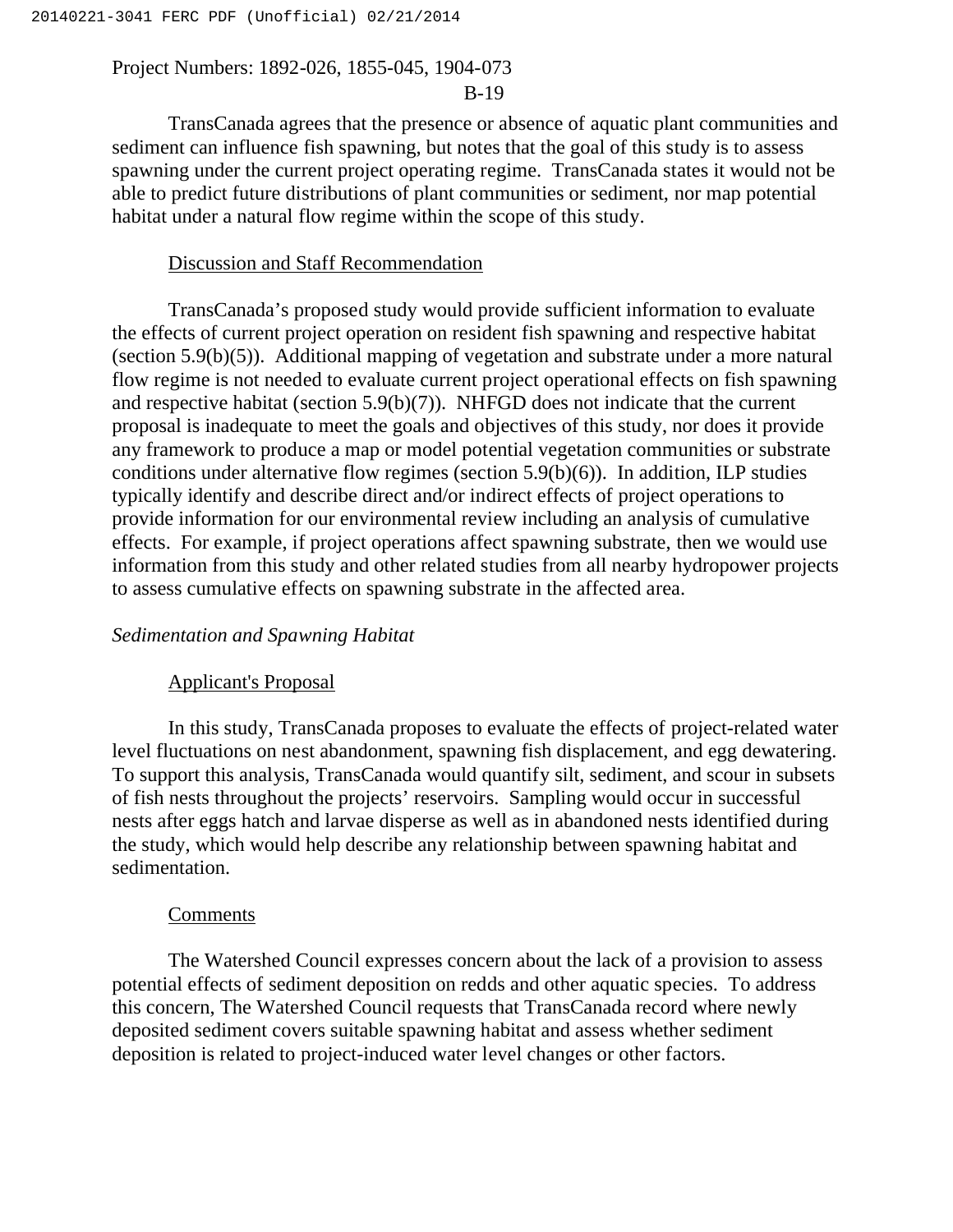B-20

TransCanada states that an attempt to assess the causes of deposition is beyond the scope of the proposed study but notes that the habitat, bathymetry, and erosion studies (studies 2, 3, and 7) would provide data on the location of sediment deposition in the study area.

## Discussion and Staff Recommendation

In this study, TransCanada would collect sediment data in both successful and abandoned nests, which will provide some data to assess sediment impacts on nests, and would identify some areas where newly deposited sediment covers spawning habitat as the Watershed Council requests. However, TransCanada would not be able to determine the cause of sediment deposition without significantly more data collection regarding the locations of erosion and deposition in relation to project facilities and operations. Peaking operations may affect erosion and sedimentation due to changes in water level and/or flow in the reservoirs, but a causal assessment of sediment deposition is outside the scope of this study and is not needed to accomplish the goal of evaluating potential effects of water level fluctuations on spawning fish and their habitat (section 5.9(b)(7)).

As noted by TransCanada, other studies would determine where erosion and sediment deposition occur in the project-affected area, which would help evaluate the relationship between project operation and sediment deposition.<sup>16</sup> If project effects on sedimentation and aquatic habitat are occurring, we expect TransCanada to include an analysis of the effects in the preliminary licensing proposal or draft license application. As such, there is no need to include a causal analysis of sedimentation in this study.

## **Study 15 – Resident Fish Spawning in Riverine Sections**

Project operations, specifically fluctuating water levels in riverine reaches downstream of the projects, may affect fish spawning success. Therefore, TransCanada proposes to assess the timing and location of fish spawning under existing conditions and assess the effects of water level fluctuations on target fish species and spawning habitat.

## *Sedimentation and Spawning Habitat*

#### Applicant's Proposal

 $\overline{a}$ 

TransCanada proposes to evaluate the effects of project-related water level fluctuations on nest abandonment, spawning fish displacement, and egg dewatering. To support this analysis, TransCanada would also quantify silt, sediment, and scour in

<sup>&</sup>lt;sup>16</sup> Based on our review, studies 1 through 5 and study 7 should provide adequate data on erosion, operations and sediment distribution throughout the project-affected area to describe the relationship between water level fluctuations and sediment.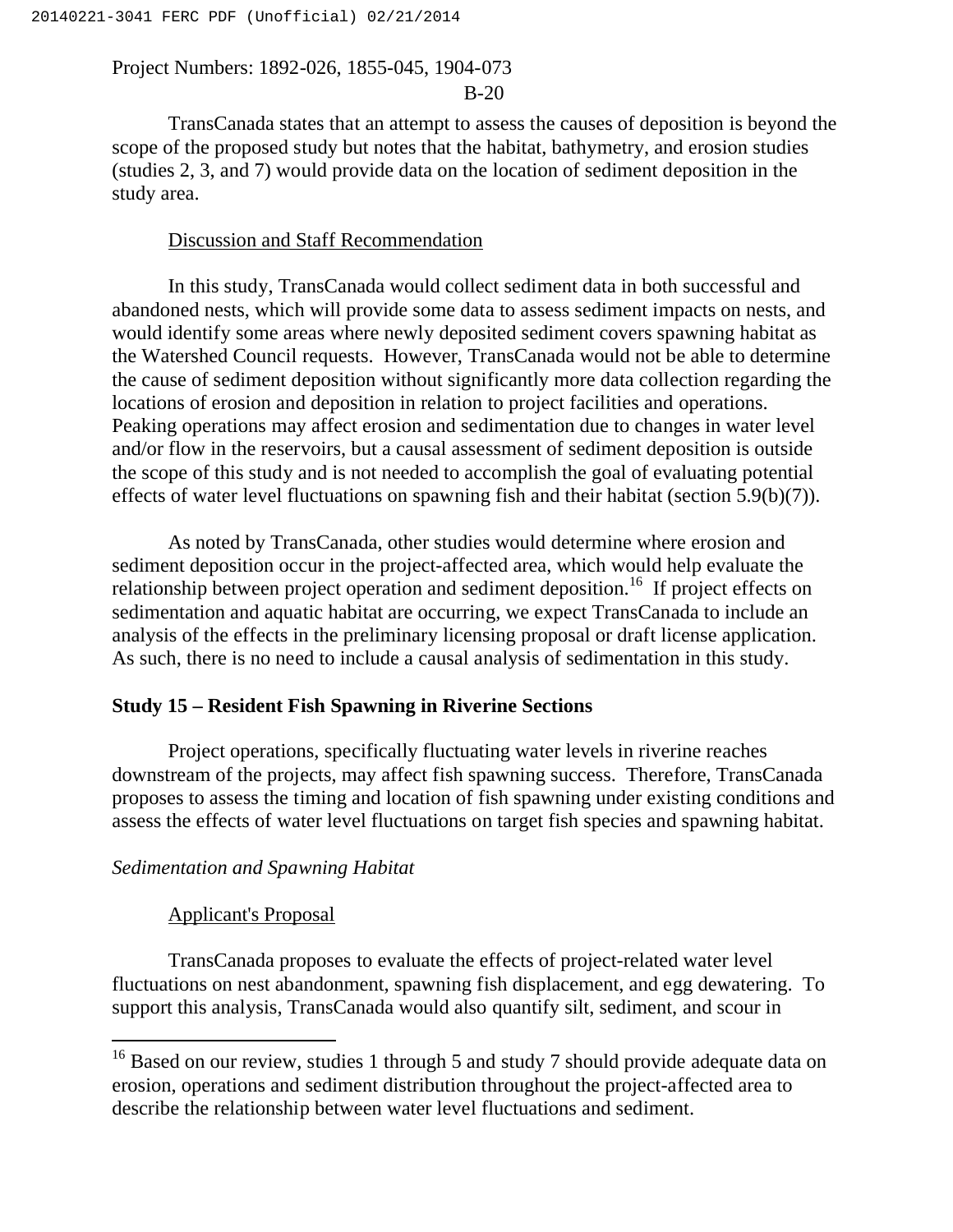## B-21

subsets of fish nests in the project-affected riverine reaches. Sampling would occur in successful nests after eggs hatch and larvae disperse as well as in abandoned nests identified during the study, which would help describe any relationship between spawning habitat and sedimentation. Nest building species in this study include smallmouth bass and fallfish.

#### Comments

Like its comments on study 14 above, the Watershed Council expresses concern about the lack of a provision to assess potential effects of sediment deposition on redds and other aquatic species. To address this concern, The Watershed Council requests that TransCanada record where newly deposited sediment covers suitable spawning habitat and assess whether sediment deposition is related to project-induced water level changes or other factors.

TransCanada states that an attempt to assess the causes of deposition is beyond the scope of the proposed study but notes that the habitat, bathymetry, and erosion studies (studies 2, 3, and 7) would provide data on the location of sediment deposition in the study area.

## Discussion and Staff Recommendation

As discussed above in study 14 – *Resident Fish Spawning in Impoundments*, TransCanada would collect some information to assess the effects of sedimentation on fish nests and identify areas of newly deposited sediment as requested by the Watershed Council. However, it is beyond the scope of this study to determine the cause of sedimentation, which would require much more data collection and analysis but is not necessary to achieve the goals of this study (section 5.9(b)(7)). TransCanada should collect information from several other studies to describe the relationship between project operations, water level changes, erosion, and sedimentation. As such, there is no need for a causal analysis of sedimentation in this study.

#### *Longnose Dace*

#### Applicant's Proposal

TransCanada proposes to evaluate potential effects of project-induced water level fluctuations on smallmouth bass, fallfish, walleye, and white sucker spawning. TransCanada would conduct field surveys to identify spawning areas and monitor water level fluctuations at spawning locations during the egg development period.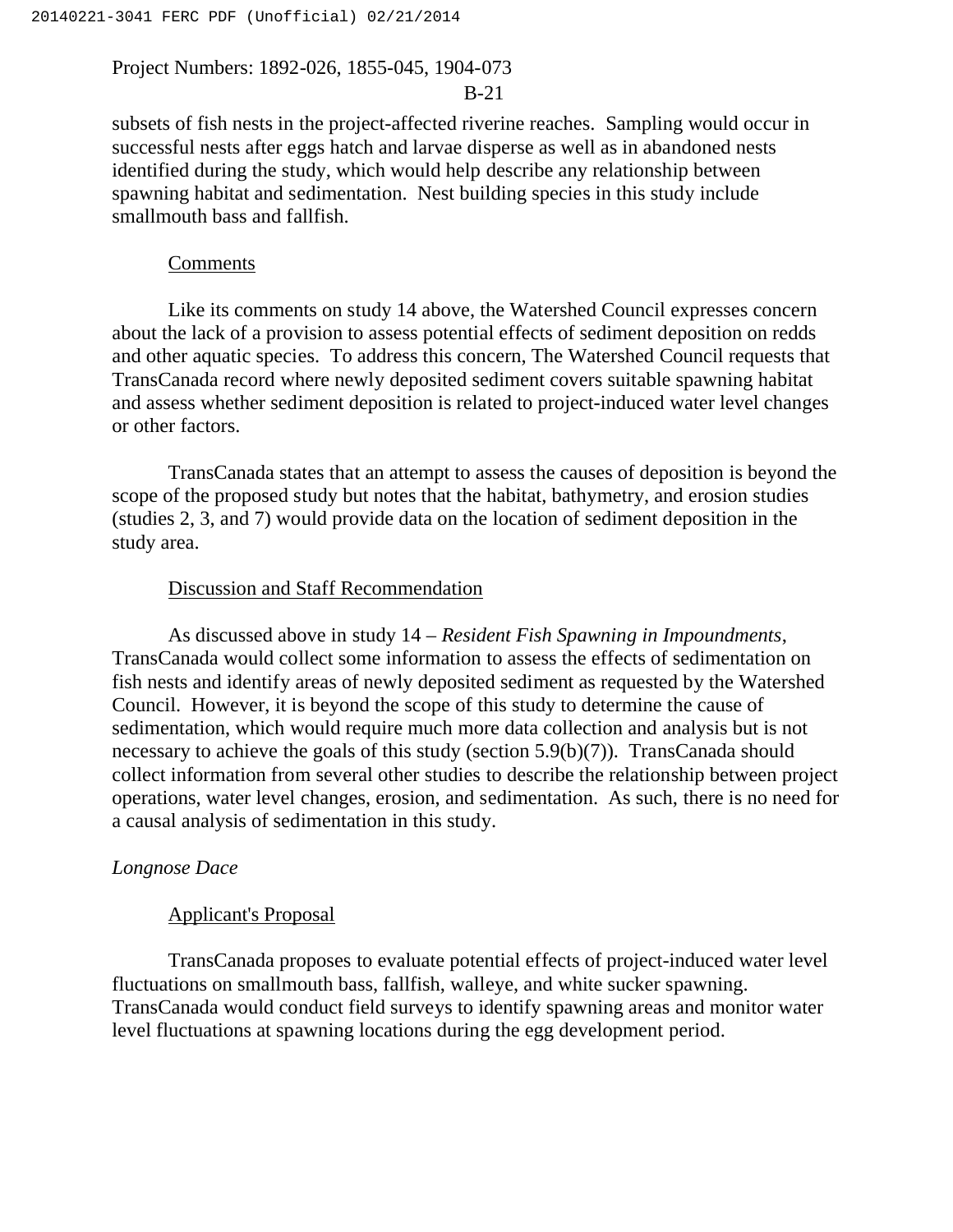B-22

## Comments

 $\overline{a}$ 

NHFGD requests the study consider longnose dace, a fluvial specialist, as a target species.

In its response, TransCanada states that it is difficult to observe spawning activity of longnose dace because this species spawns in swift flowing riffles and the eggs are hard to find in fast water. TransCanada also points out that this species may spawn over several months, which would increase the cost of field efforts to locate actively spawning fish. For the reasons above, TransCanada believes the request fails to meet the Commission's study criteria for acceptable methodology and level of effort/cost (section 5.9(b)(6) and (7)).

## Discussion and Staff Recommendation

According to a previous survey by Yoder et al.  $(2009)^{17}$ , longnose dace occur in the Connecticut River but no individuals of this species were observed downstream of Wilder dam. In addition, longnose dace made up less than 1% of the entire fish assemblage in Yoder et al. (2009).

In addition, NHFGD did not provide any occurrence information nor did it recommend any sampling methodology or justification for the additional sampling costs that would be incurred (section 5.9(b)(6) and (7)). However, if this species is present, project operations could impact this species spawning habitat and/or spawning success as riffle habitats downstream of the projects are potentially influenced by changes in water levels (section 5.9(b)(5)). Although we are not aware of any occurrence records for longnose dace in the project-affected area, this species is likely present as TransCanada includes longnose dace in study 9 – *Instream Flow*. TransCanada would examine the relationship between project flows and habitat suitability in study 9 – *Instream Flow Study*, which is sufficient for our environmental review (section 5.9(b)(5)). Considering the analysis that would occur in study 9, difficulties in identifying precise spawning locations, and lack of a rationale for directly evaluating impacts on this species, we do not recommend TransCanada include longnose dace as a target species in this study.

<sup>&</sup>lt;sup>17</sup> Yoder, C.O., L.E. Hersha, and B. Appel. 2009. Fish Assemblage and Habitat Assessment of the Upper Connecticut River: A Preliminary Result and Data Presentation. Final Project Report. Submitted to U.S. Environmental Protection Agency, Region 1, Boston, MA. Center for Applied Bioassessment & Biocriteria, Midwest Biodiversity Institute, Columbus, OH.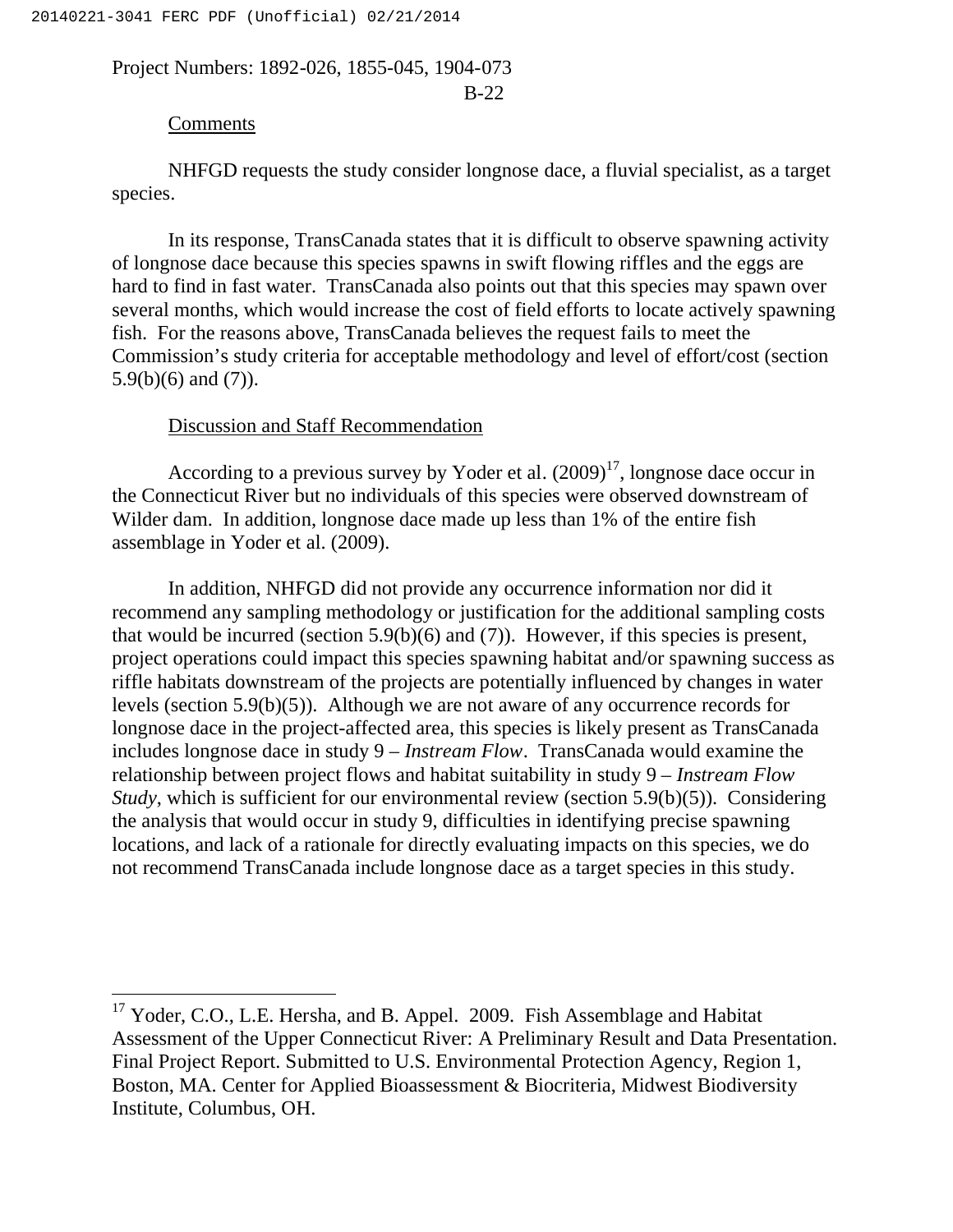## **Study 16 – Sea Lamprey Spawning Assessment**

Changes in water level and flows due to project peaking operations may affect sea lamprey spawning habitat throughout project-affected areas. TransCanada proposes to identify sea lamprey spawning habitat and assess whether or not project operations cause dewatering or scouring of lamprey redds.

## *Habitat-Based Assessment*

#### Applicant's Proposal

TransCanada proposes to radio tag up to 40 sea lamprey, 20 released upstream of Vernon dam and 20 upstream of Bellows Falls dam, and track them to spawning sites where other non-tagged lamprey would likely spawn. TransCanada would then characterize the spawning habitat and monitor redds throughout the egg incubation period. TransCanada would monitor depth, velocity, embeddedness, relative condition of redds, and other variables across a range of project operational flows to evaluate effects on sea lamprey redds. TransCanada would also note any sea lamprey redds encountered during other studies including the *Habitat Mapping*, *Instream Flow*, and the *Tributary/Backwater Habitat* studies (i.e., studies 7, 9, and 13, respectively) and monitor these redds if feasible. TransCanada indicates that studies 7, 9, and 13 along with study 4 – *Hydraulic Modeling* and study 5 – *Operations Modeling* would supplement the analysis of project effects in this study.

#### Comments

The FWS does not believe the proposed study is adequate to meet the goal of determining whether project operations affect sea lamprey spawning success. FWS expresses concern regarding the possibility for few or no tagged lamprey to spawn in project-affected areas, and that studies 7, 9, and 13 would not necessarily overlap with the spawning period. Therefore, the FWS requests additional habitat-based monitoring to identify sea lamprey spawning areas.

## Discussion and Staff Recommendation

TransCanada proposes to use observations during studies 7, 9, and 13 to identify additional lamprey spawning sites, but it is not clear how useful this strategy would be as study 7 is already completed and studies 9 and 13 would not necessarily overlap with the sea lamprey spawning migration period. In addition, TransCanada's proposed upper limit of tagged lamprey is 40 individuals, or up to 20 at each study site; thus, if the lamprey run is limited, TransCanada may not achieve its tagging goal. Further, even if TransCanada tags 40 lamprey, there is no guarantee these fish will spawn within the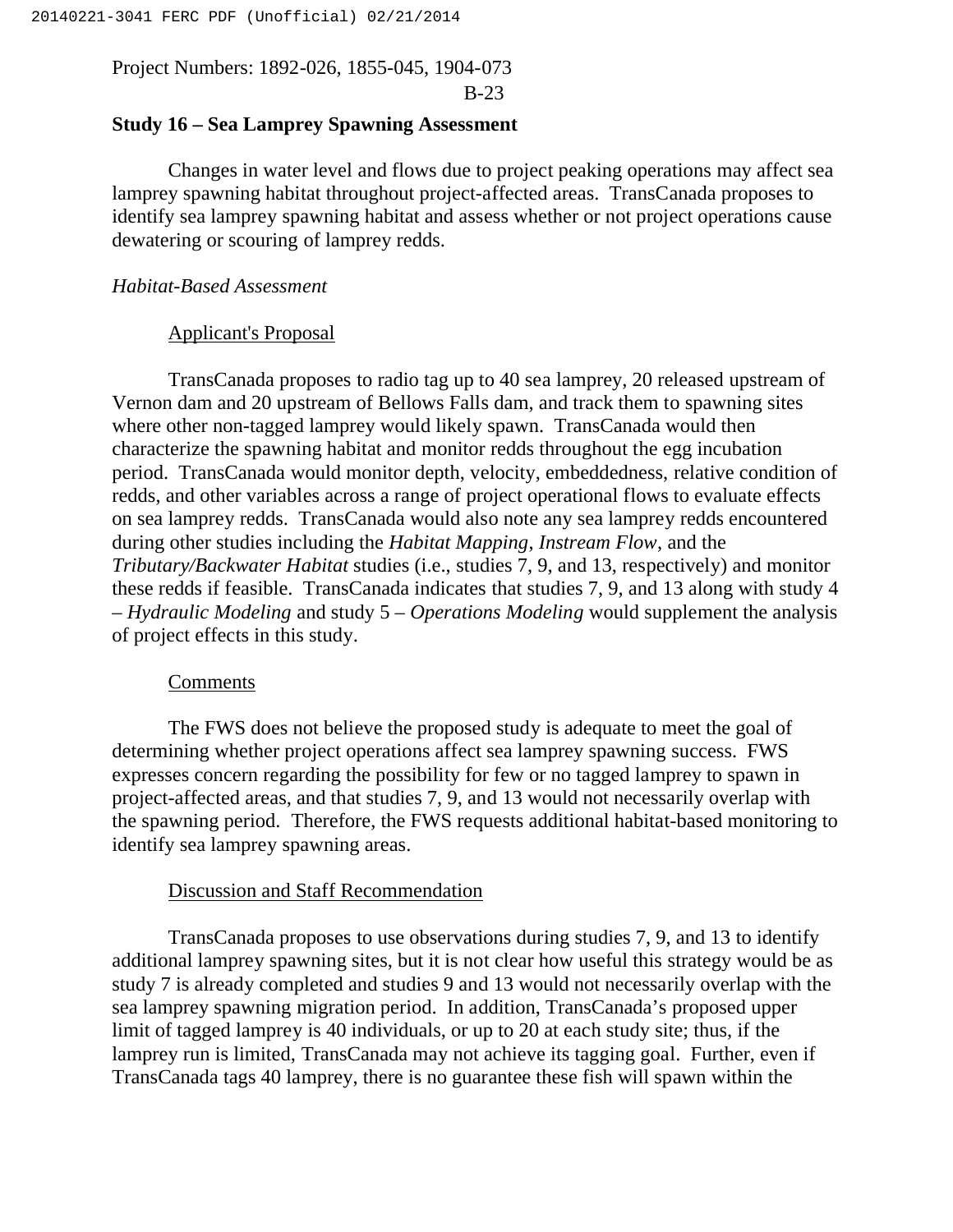B-24

project-affected areas, as lamprey could ascend several tributaries and leave the study area.

Considering the limitations above, TransCanada may not identify an adequate number of spawning sites throughout the large project-affected area to assess the effects of operational water level and flow changes on spawning habitat; thus, additional survey effort would be needed to inform our environmental analysis (section 5.9(b)(5) and (7)). A habitat-based survey, as recommended by FWS, is an accepted scientific approach that would assist with the identification of suitable spawning habitat and active spawning sites (section  $5.9(b)(6)$ ).

As such, we recommend TransCanada conduct habitat-based surveys to identify suitable spawning habitat and redds within the project-affected areas described in the proposal. TransCanada should use existing information in the Revised Study Plan and data from study 7 – *Aquatic Habitat Mapping* to focus field survey efforts on potential spawning habitat including shallow fast-moving water with gravel/cobble substrate typically found in riverine sections, tributary mouths, and near islands within the projectaffected areas. Habitat surveys should coincide with the tracking efforts and use the methodology described in the Revised Study Plan to characterize suitable habitat and monitor redds.<sup>18</sup> We estimate the cost of additional habitat-based surveys would be approximately  $$45,000$  (section  $5.9$ )(b)(7)).

## *Ammocoete Sampling*

#### Applicant's Proposal

To evaluate the effects of project-related water level fluctuations on sea lamprey spawning success, TransCanada would monitor sea lamprey redds for potential impacts related to dewatering, sedimentation, and scouring while directly evaluating spawning success by capping redds and enumerating emergent larvae.

#### Comments

NHFGD requests an electrofishing survey for ammocoetes<sup>19</sup> to assess sea lamprey spawning success. NHFGD suggests surveying downstream from identified spawning areas from late August to September and collecting length, weight, and maturity data.

 $18$  Specific methods are described in last paragraph on page 169 and first full paragraph on page 170 of the Revised Study Plan.

 $19$  An ammocoete is the larval form of lamprey species and live in burrows along the river bottom.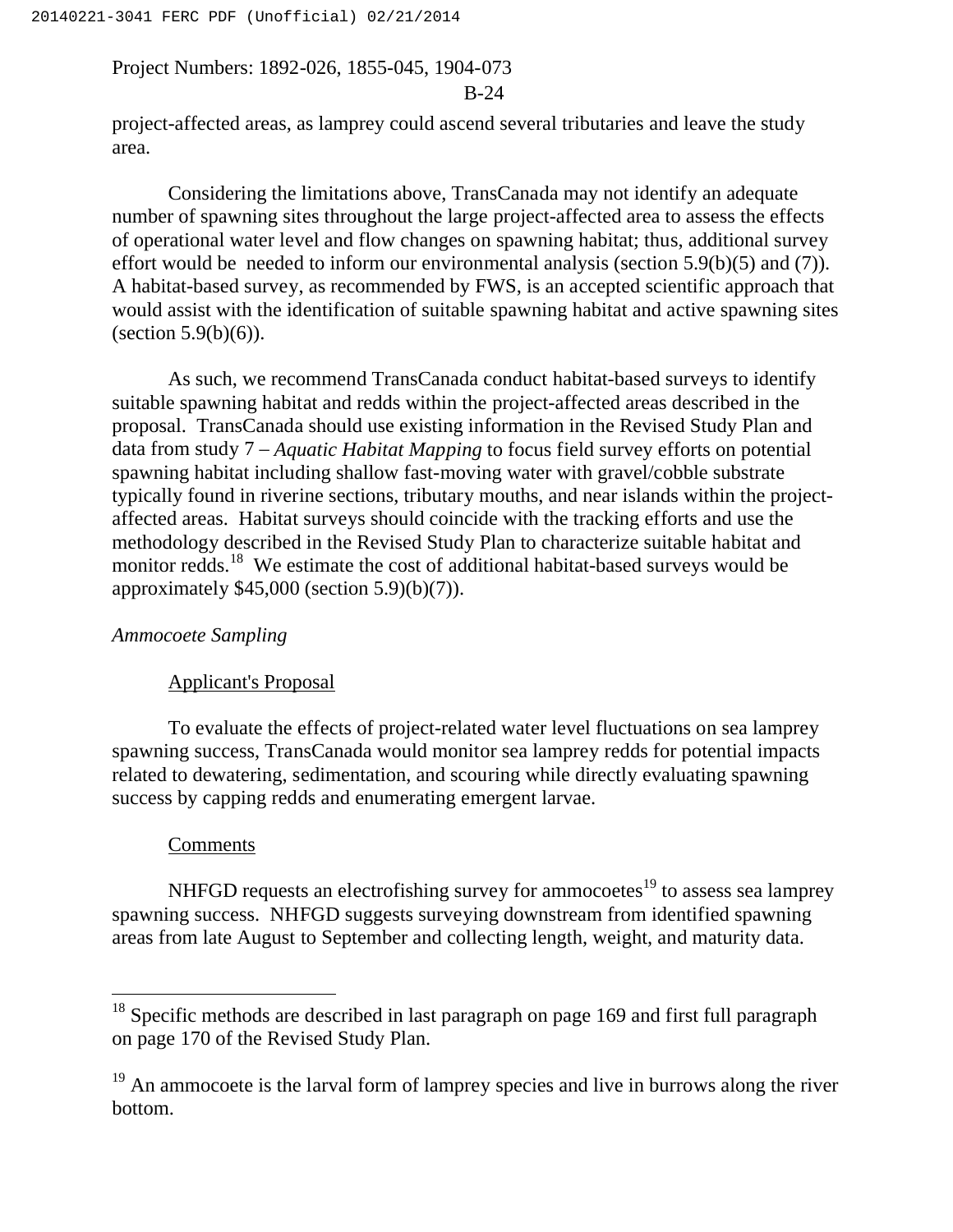## B-25

In its reply, TransCanada states that ammocoete sampling would not provide an indicator of spawning success because it is impossible to relate any observed ammocoetes to specific redds. TransCanada notes that study 10 - *Fish Assemblage* would record observations of ammocoetes collected through electrofishing.

## Discussion and Staff Recommendation

NHFGD does not indicate why TransCanada needs ammocoete surveys to meet the goals and objectives of this study (section 5.9(b)(7)). Although ammocoete surveys would likely identify the location of ammocoete habitat, it is unclear how data from ammocoete surveys would help evaluate spawning success because surveyors would not be able to relate ammocoetes to specific redds. TransCanada's proposal to monitor and cap redds should provide enough information to evaluate spawning success (section 5.9(b)(5)). In addition, TransCanada would likely capture ammocoetes during electrofishing surveys for study 10 which would identify ammocoete habitat and provide the length, weight, and condition data sought by NHFGD at no additional cost (section 5.9(b)(7)). As such, we do not believe ammocoete surveys are necessary.

## **Study 18 – American Eel Upstream Passage Assessment**

Project dams and fishways may affect the ability of eels to pass upstream thereby limiting their distribution and access to suitable habitat. TransCanada proposes to identify locations where eels concentrate near the base of project facilities and evaluate upstream passage options.

### *Condensed Study Schedule and Contingency Data Collection*

#### Applicant's Proposal

TransCanada proposes to conduct visual surveys downstream of each dam to identify areas where eels concentrate in an attempt to migrate upstream. Shortly after TransCanada identifies these areas, it will deploy eel trap passes to determine if eels could be passed upstream in substantial numbers. TransCanada proposes to conduct these surveys in study year  $2015.<sup>20</sup>$ 

<sup>&</sup>lt;sup>20</sup> In the Revised Study Plan, TransCanada proposed to conduct the study over a twostudy season period (2014 and 2015) with eels surveys conducted in 2014 to identity locations for eel traps in 2015. However, as result of the technical meeting held on November 26, 2013, TransCanada amended its revised study plan, on December 31, 2013, to incorporate both aspects of the study (surveys and trapping) during the 2015 study season.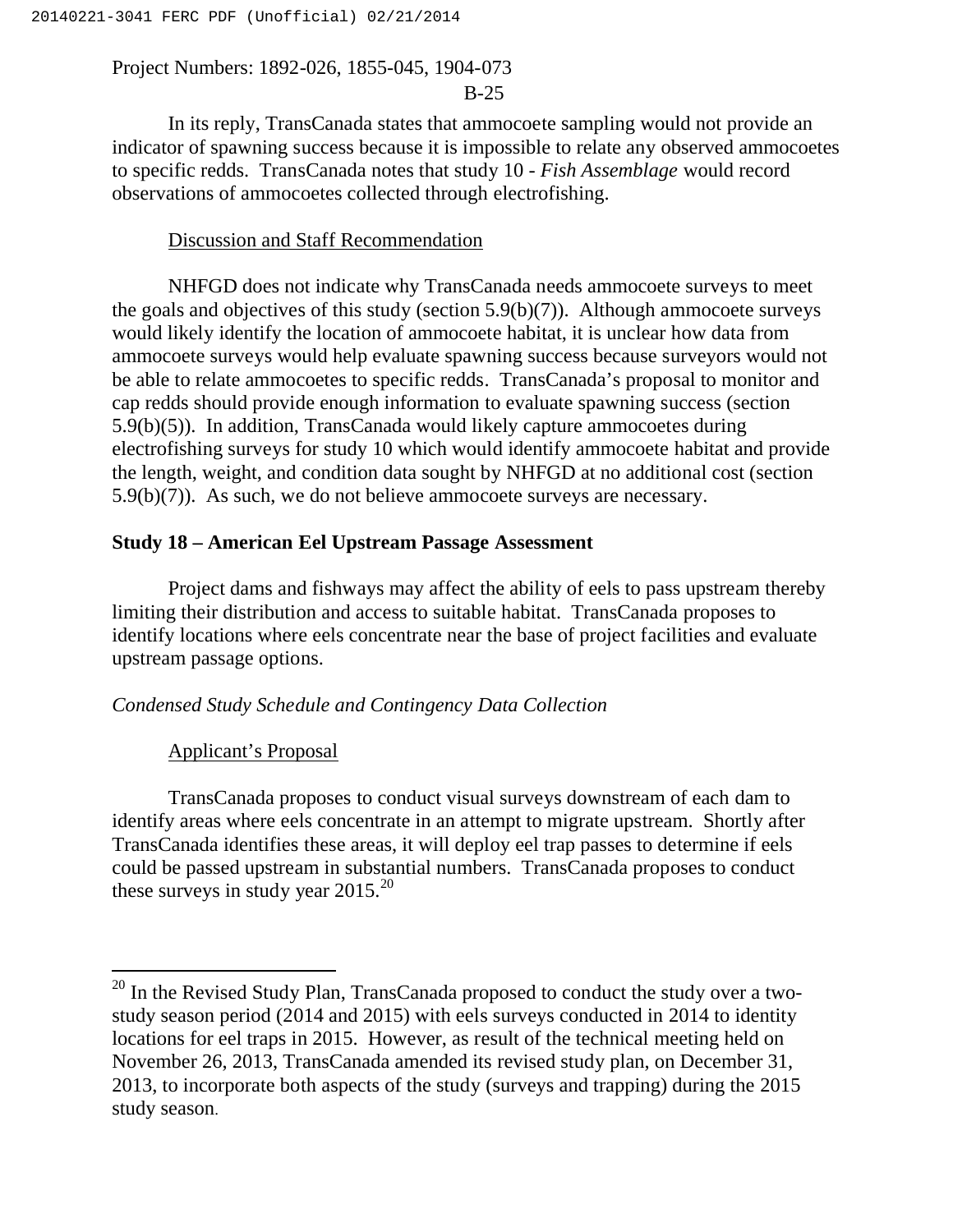## B-26

#### Comments

FWS, VANR, and NHFGD express concern regarding the amended and condensed study and indicated the data collection may be insufficient to meet the study goals and objectives. Specifically, FWS suggests that the location and number of eels may be highly variable within a single season and there is an increased risk that eel traps may not be placed in the proper locations to inform the environmental analysis and develop recommendations. However, the commenters generally supported TransCanada's amendment but desired specific language be added to the study plan to acknowledge their reservations with the amended approach. Specifically, to address concerns of insufficient data collection, all commenters request TransCanada include contingency language, which would require a second year of study if the initial study results are insufficient to meet the goals of this study.

In response, TransCanada notes that the methodology of study18 as amended on December 31, 2013, reduces potential effects of annual variability on eel trapping efforts and states that it is unclear what constitutes insufficient data. TransCanada acknowledges that that anomalous conditions or confounding data may warrant another year of study, depending on the outcome of the initial study review process currently in place, but it does not specifically include the contingency language requested by the agencies.

## Discussion and Staff Recommendation

The commenters express a legitimate concern regarding the amended study approach. Specifically, the location of eel concentrations may vary throughout the study season. As such, TransCanada may not place eel trap passes in adequate locations to study eel passage because a full study season of visual survey data would not be available to identify appropriate sites first.

If upon review of the initial study report, it appears that conditions occurred that support the need for additional data collection, the commenters could request that the study plan be modified to require the additional data collection and we would make this determination as required in section 5.15(c) of our regulations. Therefore, there is no need to include contingency language requiring additional data collection at this time.

#### **Study 20 – American Eel Downstream Migration Timing Assessment**

Project operations have the potential to affect the timing of American eels migrating downstream through the Connecticut River. TransCanada proposes to characterize the general migratory timing and presence of silver phase American eels in the Connecticut River compared to environmental factors including air and water temperature, turbidity, rainfall, river flow, lunar phase, and flow-related operations of the projects.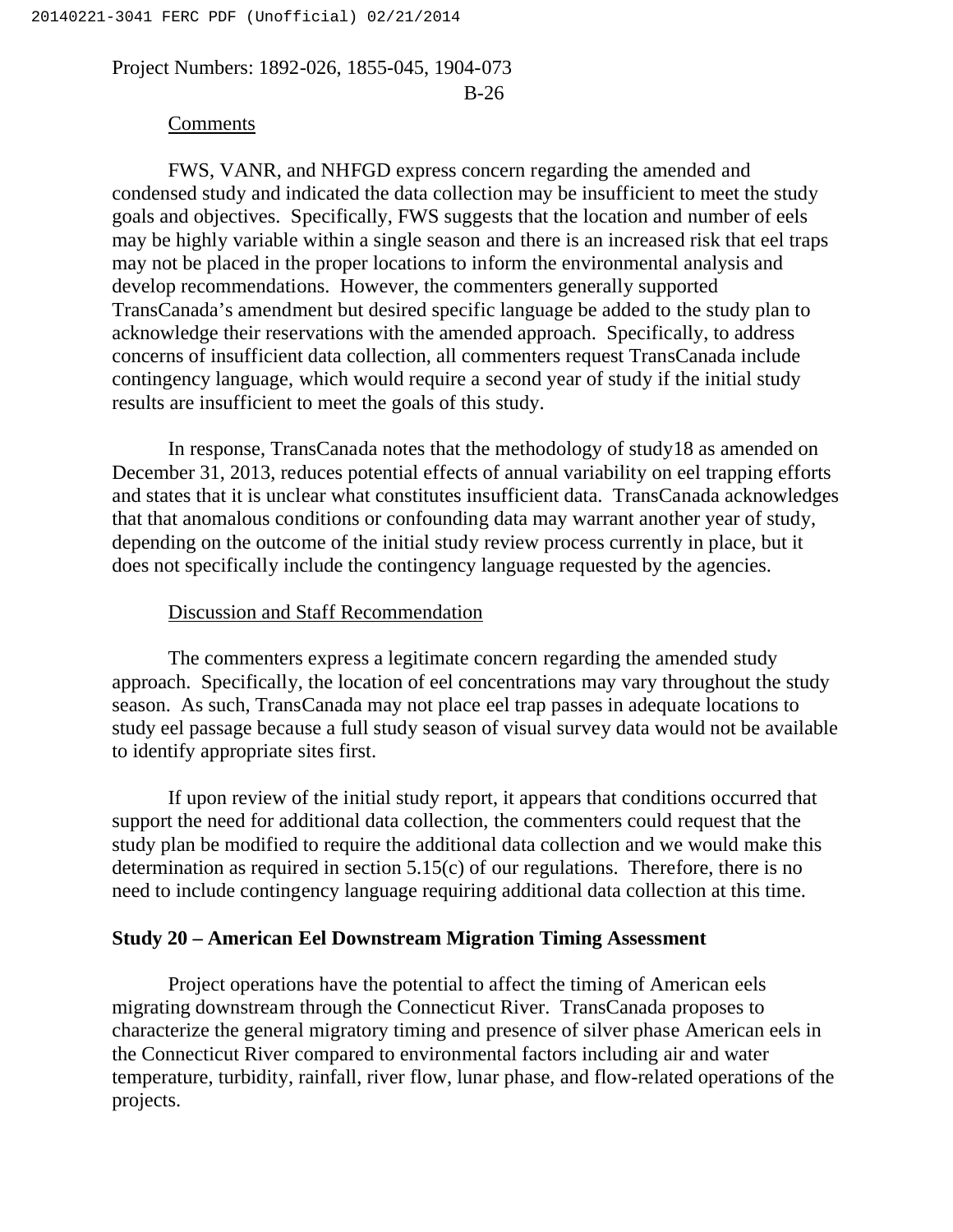B-27

## *Field Data Collection*

## Applicant's Proposal

TransCanada proposes to conduct this study through a review of available literature for the Connecticut River Basin and other rivers in the Northeast to characterize the general timing of the Connecticut River American eel downstream migration. TransCanada states that both peer-reviewed and other literature related to American eel downstream migration on the Connecticut River and other river systems in the Northeast and general eel migration biology will be reviewed to quantify and characterize the expected outmigration of American eels. TransCanada states that the review will focus on environmental cues that stimulate migration.

### Comments

NHFGD and VTANR expressed concerns regarding TransCanada's proposal stating that the study plan lacks a field component for determining the migration timing of silver phase American eels. NHFGD specifically requests that fyke nets or other sampling methods be used at the mouth of upstream tributaries to obtain data on the migration timing of American eels.

## Discussion and Staff Recommendation

Providing a field component to the study to sample out-migrating silver eels would provide empirical data for use in TransCanada's proposed analysis in study 20 (section 5.9(b)(6)). However, TransCanada states that there are few eel upstream of its projects "in the mainstem Connecticut River," and as such, the effort necessary to capture a "reasonable proportion" of the eels that migrate downstream through the projects would be cost prohibitive. We note, however, that American eels may reside in rivers, streams, lakes, and ponds throughout a watershed; therefore, drawing conclusions regarding the upstream population of eels based on limited data collected in the "mainstem" Connecticut River is not possible.

In Section II, *Study Requested but not Adopted by TransCanada, Vernon Hydroacoustic Study*, we recommend TransCanada develop and implement a hydroacoustic study at Vernon dam. The resulting hydroacoustic data should be used to quantify and characterize the outmigration of silver phase American eels within the Connecticut River basin upstream of Vernon dam and would provide the information on the timing and magnitude of downstream American eel migration necessary to evaluate potential project effects on American eel and the need for protective license conditions (section 5.9(b)(5) without the need for the requested and potentially costly fyke netting.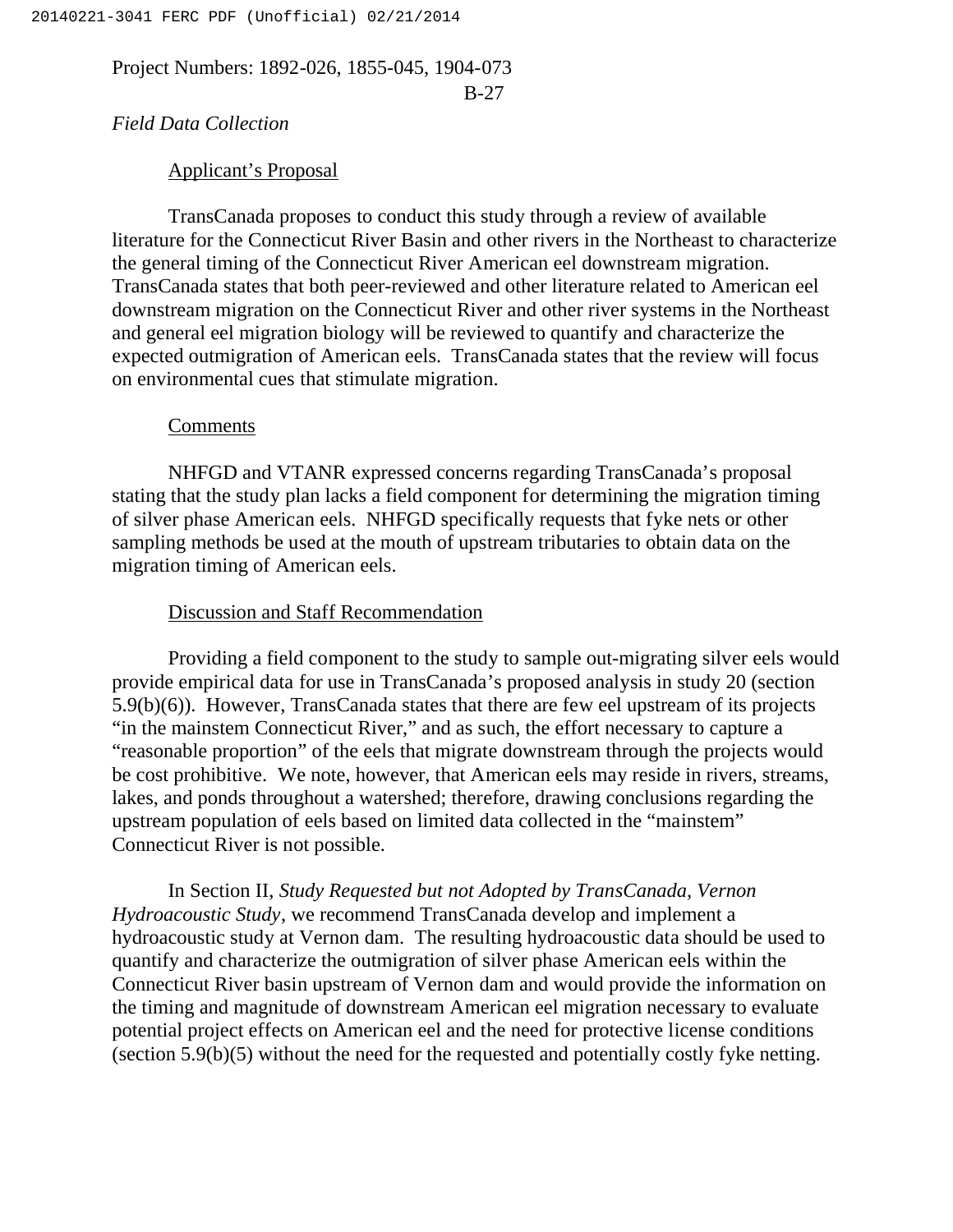## B-28

Therefore, we recommend that the analysis of study 20 – *American Eel Downstream Migration Timing Assessment* incorporate the results of the *Vernon Hydroacoustic Study.* Because TransCanada proposes to utilize data from other on-going relicensing studies, it is unlikely this recommendation would result in any significant increase in cost to study 20 (section 5.9(b)(7)). We further discuss the *Vernon Hydroacoustic Study* in Section II below.

#### **Study 22 – Downstream Migration of Juvenile American Shad - Vernon**

Project operations may affect the downstream passage of juvenile American shad (e.g., timing, passage route selection, and mortality). TransCanada proposes to conduct a study to evaluate whether turbine passage adversely affects juvenile American shad survival and provide information to evaluate migration timing and forebay residency time. Monitoring methods to be used by TransCanada for this study include radio telemetry, balloon mortality tags, and hydroacoustic monitoring in the downstream fish bypass at Vernon dam.

#### *Hydroacoustic Monitoring*

#### Applicant's Proposal

TransCanada proposes to utilize a single-beam hydroacoustic transducer to monitor the Vernon Project forebay in the immediate vicinity of the downstream fish bypass pipe.

#### **Comments**

FWS, NHFGD, and VANR have requested the use of hydroacoustics for monitoring the downstream passage timing, duration, and population of juvenile American shad at the Vernon project and note that this monitoring would benefit the migration studies focused on American eels. Specifically, the commenters request a comprehensive hydroacoustic system that would provide complete project coverage within the Vernon Project forebay.

## Discussion and Recommendation

The request for the installation of a comprehensive hydroacoustic system at Vernon dam is also related to studies 11- *American Eel Survey*, 19 – *American Eel Downstream Passage Assessment*, and 20 – *American Eel Downstream Migration Timing Assessment*; as a result, we consider the requested study modification to be tantamount to a study request that was not adopted by TransCanada. Therefore, we address this comment and the need for a hydroacoustic study below in Section II, *Vernon Hydroacoustic Study.*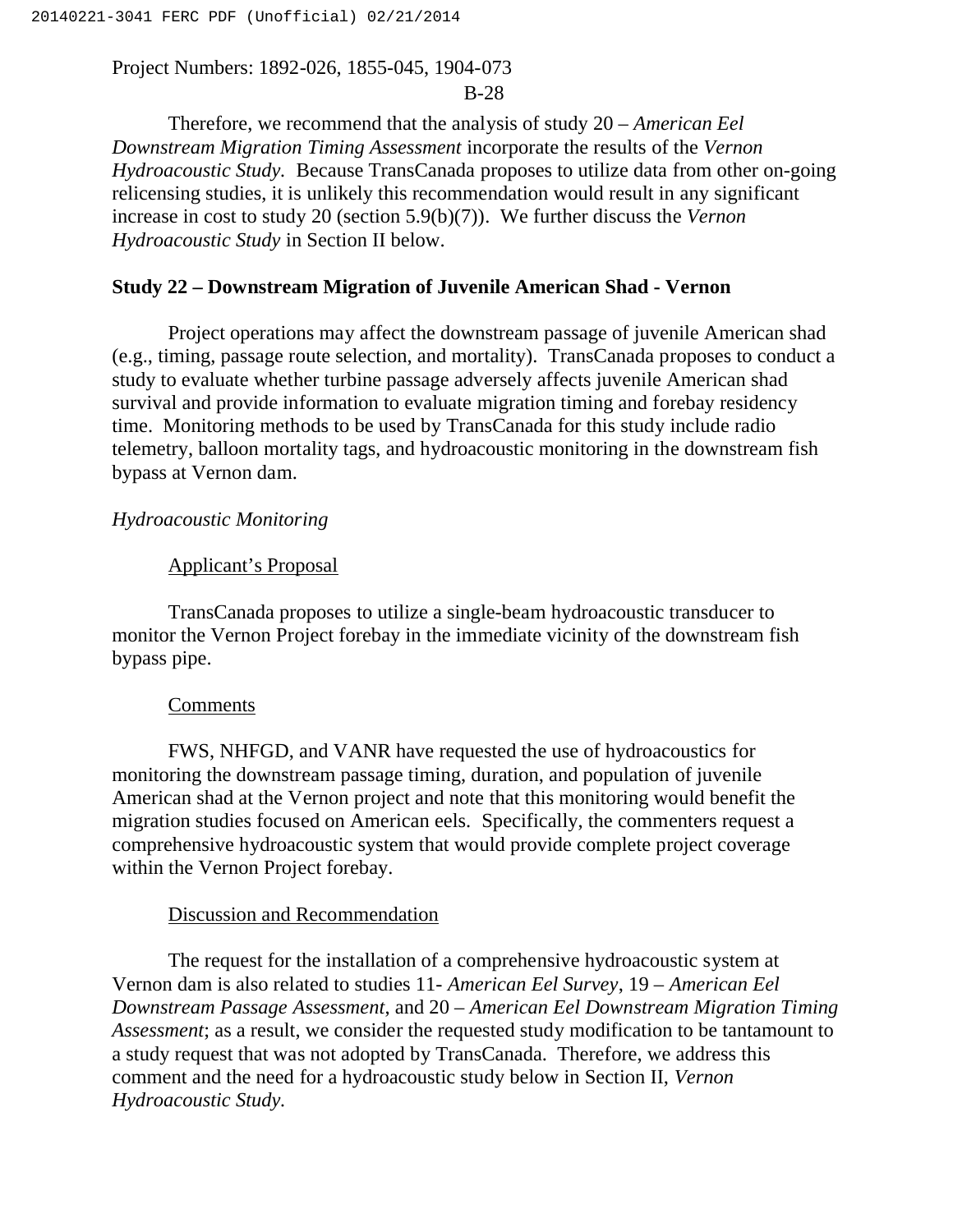B-29

## **Study 23 - Fish Impingement, Entrainment, and Survival Study**

Project operations can affect fish populations due through impingement, entrainment, and turbine mortality. TransCanada proposes to assess the adequacy of the intakes at the projects to minimize fish mortality resulting from impingement and entrainment of fishes residing in the Connecticut River. The potential for impingement or entrainment will be characterized based on the relationships between site-specific intake characteristics, swim speed and the life history characteristics of target fish species and guilds.

## *Study Timing*

## Applicant's Proposal

TransCanada proposes to conduct a qualitative study to model impingement and entrainment risk for resident fish species at the Vernon, Bellows Falls, and Wilder projects, while also estimating turbine survival for American shad (*Alosa sapidissima*) and American eel (*Anguilla rostrata*). The results of these survival estimates will be compared to empirical American eel and American shad entrainment and turbine survival estimates from the following studies:

- American Eel Downstream Passage Assessment (study 19),
- American Eel Downstream Migration Timing Assessment (study 20),
- American Shad Telemetry Study Vernon (study 21), and
- Downstream Migration of Juvenile American Shad Vernon (study 22).

TransCanada proposes to complete the study report in 2015 after the results of the studies above are available.

## Comments

The Watershed Council requests that TransCanada file a draft report for stakeholder review in 2014 of the desktop model prior to incorporating the results from the empirical studies.

## Discussion and Staff Recommendation

TransCanada is required to follow the established ILP study reporting regulations, which requires that progress reports for all ILP studies be filed with the Commission each study year (section 5.1.5). Additionally, we note that relicensing participants may comment on both the initial study report meeting as well as the initial study report document. As such, we see no need to recommend an additional requirement to report and review interim results of the proposed study.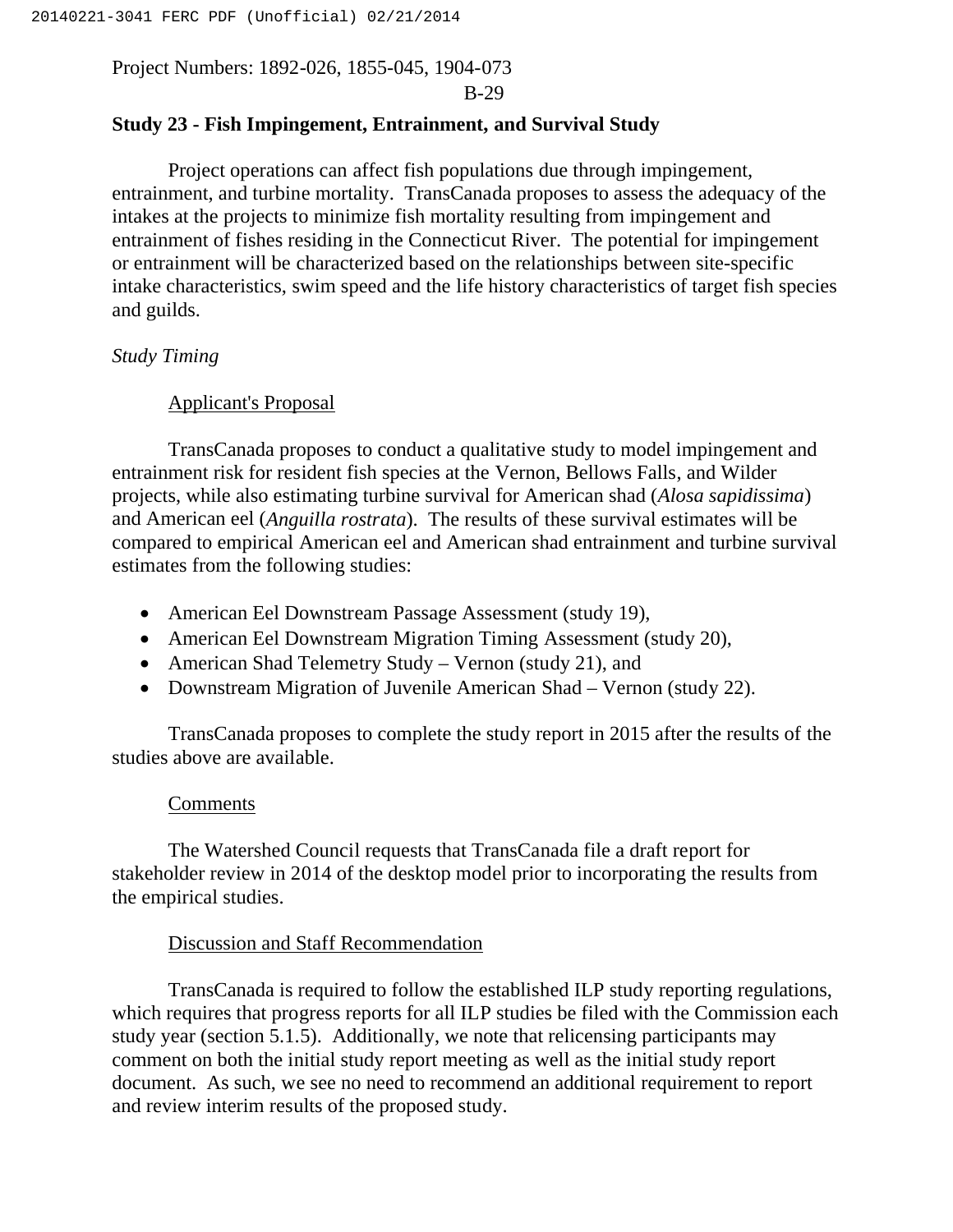B-30

## **Study 25 – Dragonfly and Damselfly Inventory and Assessment**

Operational water level fluctuations may influence odonate assemblages in both reservoir and riverine habitats throughout the Wilder, Bellows Falls, and Vernon projects. Specifically, frequent changes in water level may decrease odonate habitat suitability or directly affect odonate survival as rising water level drown emerging odonate larvae. Therefore, TransCanada proposes to conduct a baseline inventory of odonate populations, collect field data on emergence and eclosure<sup>21</sup> behavior, and combine this information with data from other studies, including *Operations* and *Hydraulic Modeling* (4 and 5), to evaluate project effects.

## *Sampling Frequency*

## Applicant's Proposal

TransCanada proposes to conduct three odonate sampling events (mid-June, mid-July, and early August), with a focus on Vermont's special status odonate species, at 11 locations distributed throughout the three projects.

### **Comments**

 $\overline{a}$ 

NHFGD expresses concern that three sampling events would not be sufficient to describe the distribution and behavior of the focal odonate species. NHFGD suggests the rarity and variability of these species through time and space could result in completely missing the peak emergence of some species, thus limiting the data available to evaluate project effects.

In response, TransCanada claims the proposed three sampling events are based in part on existing odonate studies<sup>22</sup> and should provide a representative estimate of species, diversity, and distribution of all riverine odonates.

Morrison, F., D. McLain, and L. Sanders. 2006. A Survey of Dragonfly Emergence Patterns Based on Exuvia Counts and the Results of River Bottom Transects at Selected Sites in the Turners Falls Pool of the Connecticut River. Submitted to New England

 $21$  Emergence is defined here as the event in which a mature larval insect leaves the water, travels up the river bank, and initiates eclosure. Eclosure is the process in which a larva sheds its exoskeleton and transforms into an adult.

 $22$  Hunt, P.D., M. Blust, and F. Morrison. 2010. Lotic Odonata of the Connecticut River in New Hampshire and Vermont. Northeastern Naturalist 17(2):175–188.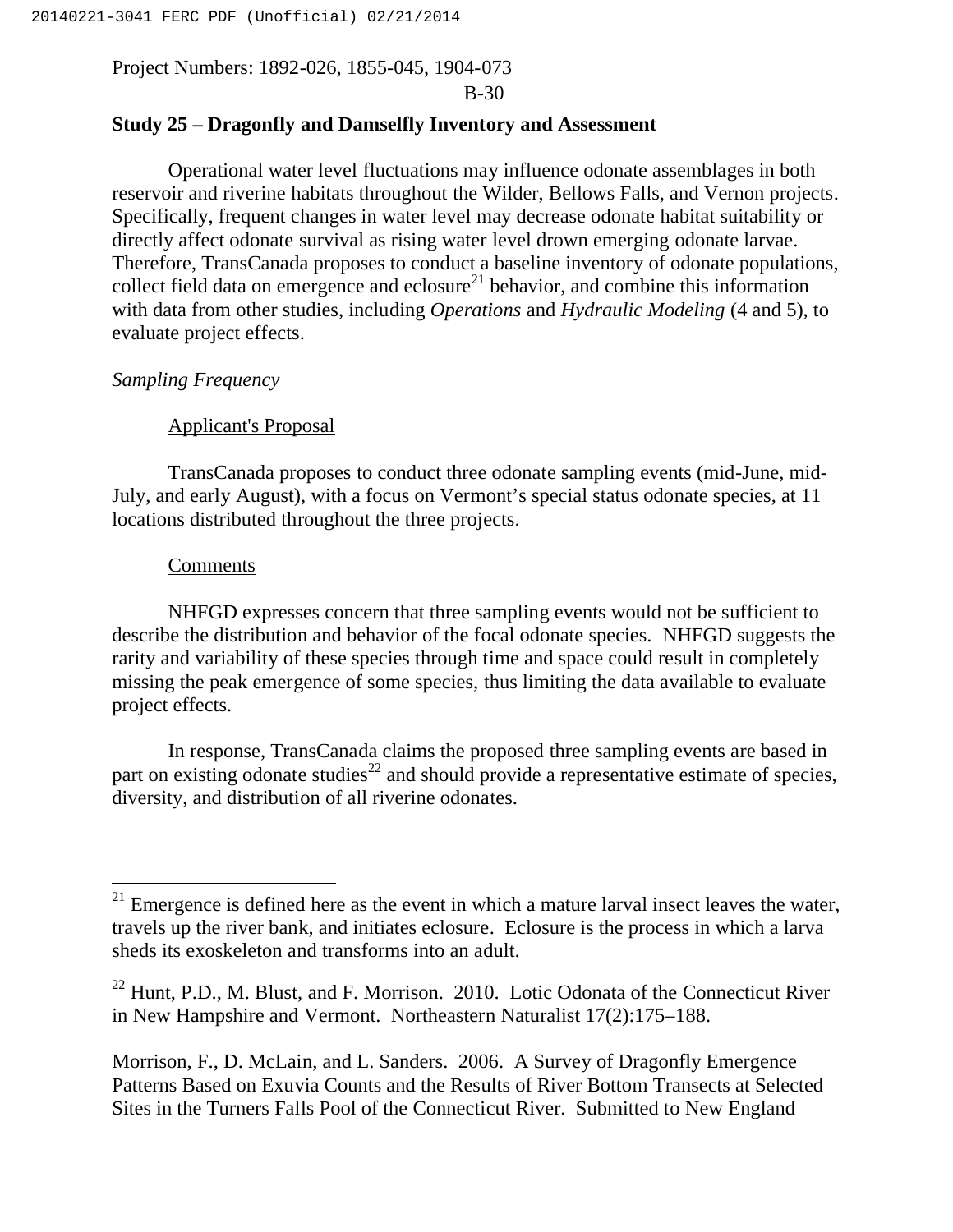$\overline{a}$ 

Project Numbers: 1892-026, 1855-045, 1904-073 B-31

## Discussion and Staff Recommendation

TransCanada states that the proposed sampling effort is based on Hunt et al. 2010 and Morrison et al. 2006, but does not discuss the goals of these studies. Based on our review of the literature, the objective of Hunt et al. (2010) was to establish a general baseline inventory of species occurrence. As such, the methods and frequency of sampling from one to four times during the emergence season were successful at describing species occurrence. In Morrison et al. 2006, surveys were conducted more frequently (twice per week throughout the summer) to evaluate the effect of bank stabilization on odonate habitat use and emergence.

In other studies similar to Morrison et al. (2006), odonate sampling occurred relatively frequently, often twice per week, and typically reported very high variability in species emergence times and relative abundance.<sup>23</sup> The results of these studies support NHFGD's assertion that sampling only three times during the odonate emergence season is likely to miss the peak emergence of some rare species, thus compromising the data set needed to meet study objectives and evaluate project effects (section 5.9(b)(4) and (5)).

Environmental, Inc., Energy Capital Partners, The Massachusetts Environmental Trust, and Franklin Land Trust.

 $23$  Martin, K. 2006. Impact of bank stabilization technique, boat wake, water level rise, and predation on the mortality rate, and eclosure success of odonate nymphs in Gill, MA: Results of the 2006 field season. Unpublished report (MA Natural Heritage and Endangered Species Program, New England Environmental, Inc.)

Martin, K. 2008. Impact of bank stabilization technique, boat wake, water level rise, and predation on the mortality rate, and eclosure success of odonate nymphs in Gill, MA: Results of the 2008 field season. Unpublished report (New England Environmental, Inc.)

Martin, K. 2010. The transition zone: impact of riverbanks on emergent dragonfly nymphs. Implications for riverbank restoration and management. Ph.D. Dissertation, Antioch College.

McLain, D. 2008. Dragonfly population dynamics and bank stabilization in the Turners Falls Pool of the Connecticut River: Results of the 2008 field season. Unpublished report to New England Environmental, Inc., and Energy Capital Partners.

McLain, D., Morrison, F., and Sanders, L. 2004. Dragonfly population dynamics, effects of bank stabilization, and ecology of nymphs in the Turners Falls Pool of the Connecticut River, 2004 field season. Unpublished report to The Massachusetts Environmental Trust, Franklin Land Trust, and Northeast Generation Services.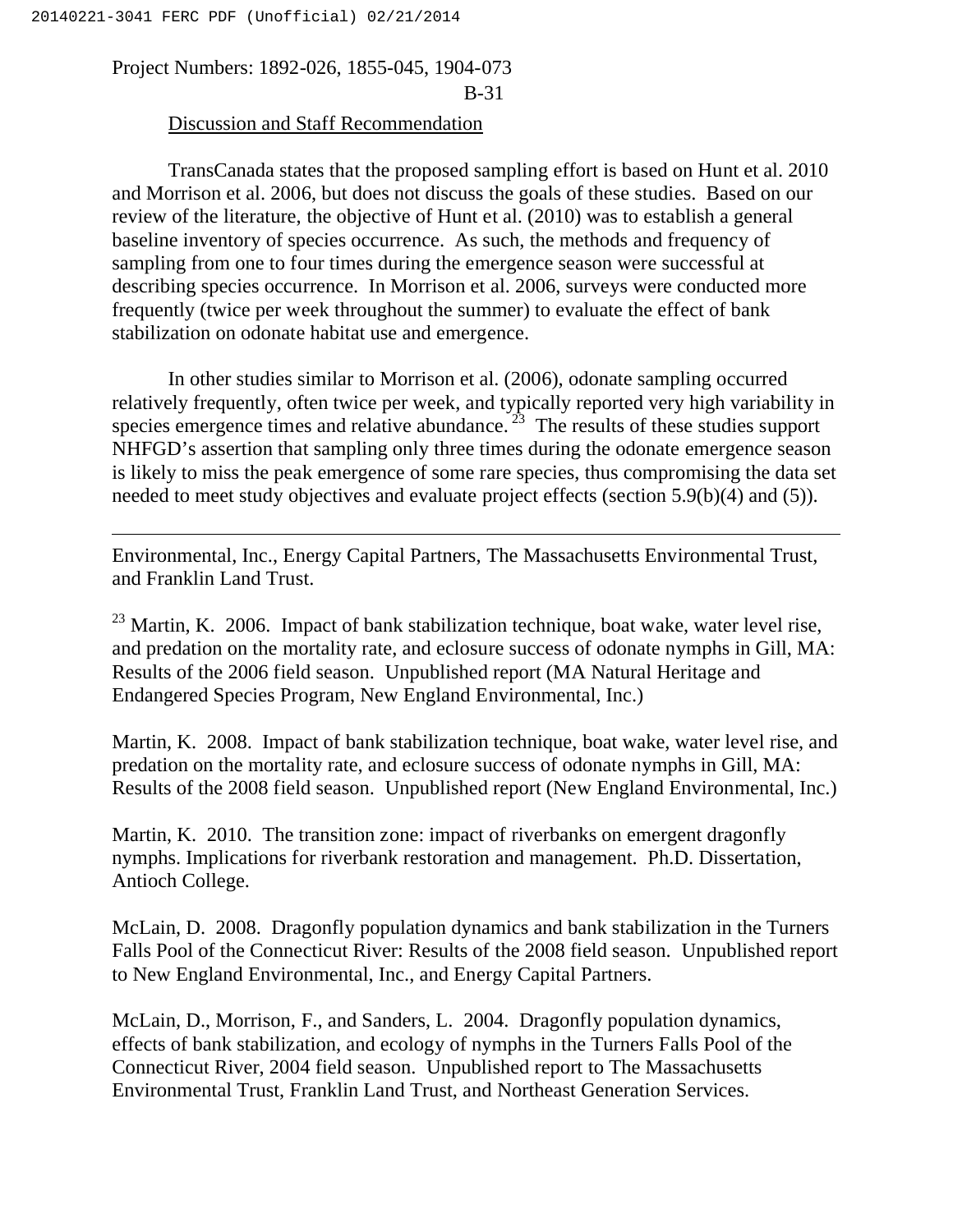## B-32

While it is not practical to survey twice-per week at all 11 sites, increasing the field survey effort to once every two weeks from June through August would improve the chances of capturing target species. A bi-monthly survey would increase the quality of data needed to evaluate project effects and is a reasonable approach considering the goals of this study (section  $5.9(b)(5)$  and  $(7)$ ).

We recommend that TransCanada increase the odonate survey frequency to twice per month from June through August resulting in a minimum of six sampling events at each site. We estimate the cost of this additional field survey effort and assessment will increase study costs from the estimated \$101,000 to approximately \$200,000 (section  $5.9(b)(7)$ ).

## *Water Surface Elevation Data*

## Applicant's Proposal

TransCanada proposes to collect emergence and eclosure data including distance of larvae from the edge of water, emergence speed, various physical habitat parameters, time of observation, and water level at every sampling station. To the extent possible, TransCanada would coordinate field work with operations to sample during low water levels in an attempt to standardize survey conditions.

## Comments

 $\overline{a}$ 

VANR expresses concern that the proposed surveys would not account for water level at the time of data collection and requests that TransCanada standardize field surveys to water level at the time of the survey. Specifically, the height or elevation of exuviae<sup>24</sup> and tenerals<sup>25</sup> should correspond to water levels at the sample site. VANR recommends that TransCanada record elevation or project flows at the beginning and end of each survey to adequately standardize field data.

In its reply, TransCanada indicates that surveyors would note water level data during the surveys, but does not provide any details regarding how surveyors would collect this data.

 $24$  An exuvia is the shed exoskeleton of an insect.

 $25$  A teneral is a soft-bodied adult dragonfly (or other insect). The teneral life stage is very short and occurs immediately after eclosure.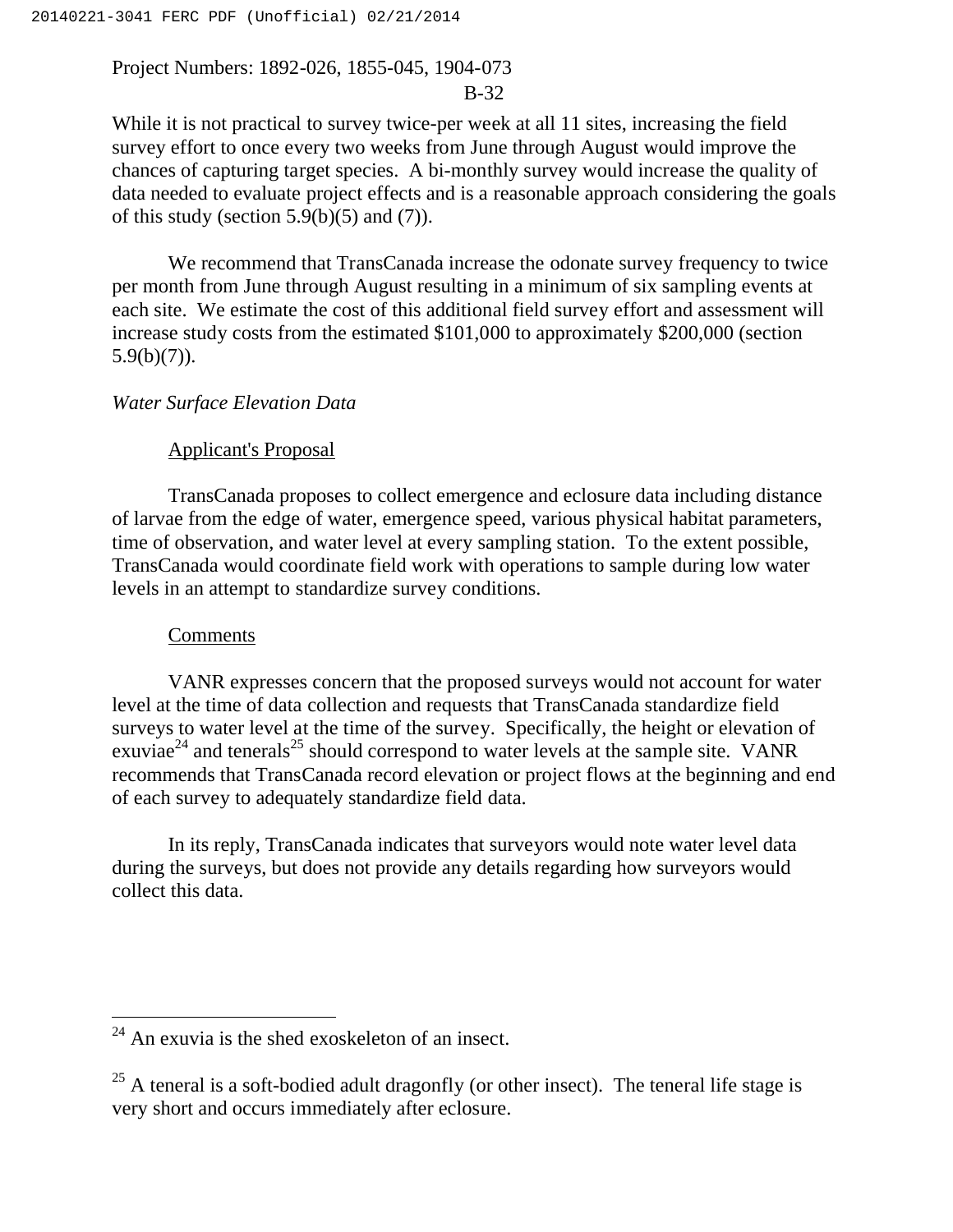$\overline{a}$ 

# Project Numbers: 1892-026, 1855-045, 1904-073 B-33

## **Discussion and Staff Recommendation**

In order to evaluate project effects on odonates, TransCanada must be able to accurately identify the position of odonate larvae relative to water level at a particular survey site (section  $5.9(b)(5)$ ). Without accurate position data, it may be impossible to describe how water level fluctuations affect odonate survival. TransCanada would attempt to conduct surveys during low-flow or low-pool conditions in an attempt to standardize water levels, but some degree of water level fluctuation between sampling dates or during the survey would occur. Although TransCanada indicates that surveyors would collect water level data, the study plan provides no methodology. To accurately describe odonate position, TransCanada should standardize measurements by sitespecific water surface elevation at the time of the survey.

Deploying water level loggers at each survey site would be an acceptable and costeffective method to determine water levels at each site throughout the sampling season (section 5.9(6) and (7)). Water level data would provide a means to standardize field measurements and describe water level conditions prior to the survey. This information, in combination with data from study 4 – *Hydraulic Modeling* and study 5 – O*perations Modeling*, would provide adequate detail to describe effects of water level fluctuations on odonate habitat and survival (section 5.9(b)(5)).

Therefore, we recommend TransCanada deploy a water level logger at each survey site throughout the entire study period. All loggers should record on 15-minute intervals and reference a common vertical datum such as  $\overline{\text{NGVD}}^{26}$  to ensure accuracy and utility of the data. If water level loggers for other studies are within or immediately adjacent to the odonate survey sites, TransCanada could use existing loggers as long as accurate data for this study is collected. We estimate the cost of this additional effort and assessment to be \$10,500.

 $^{26}$  NGVD (National Geodetic Vertical Datum) is a vertical control datum used to measure the elevation above or below mean sea level.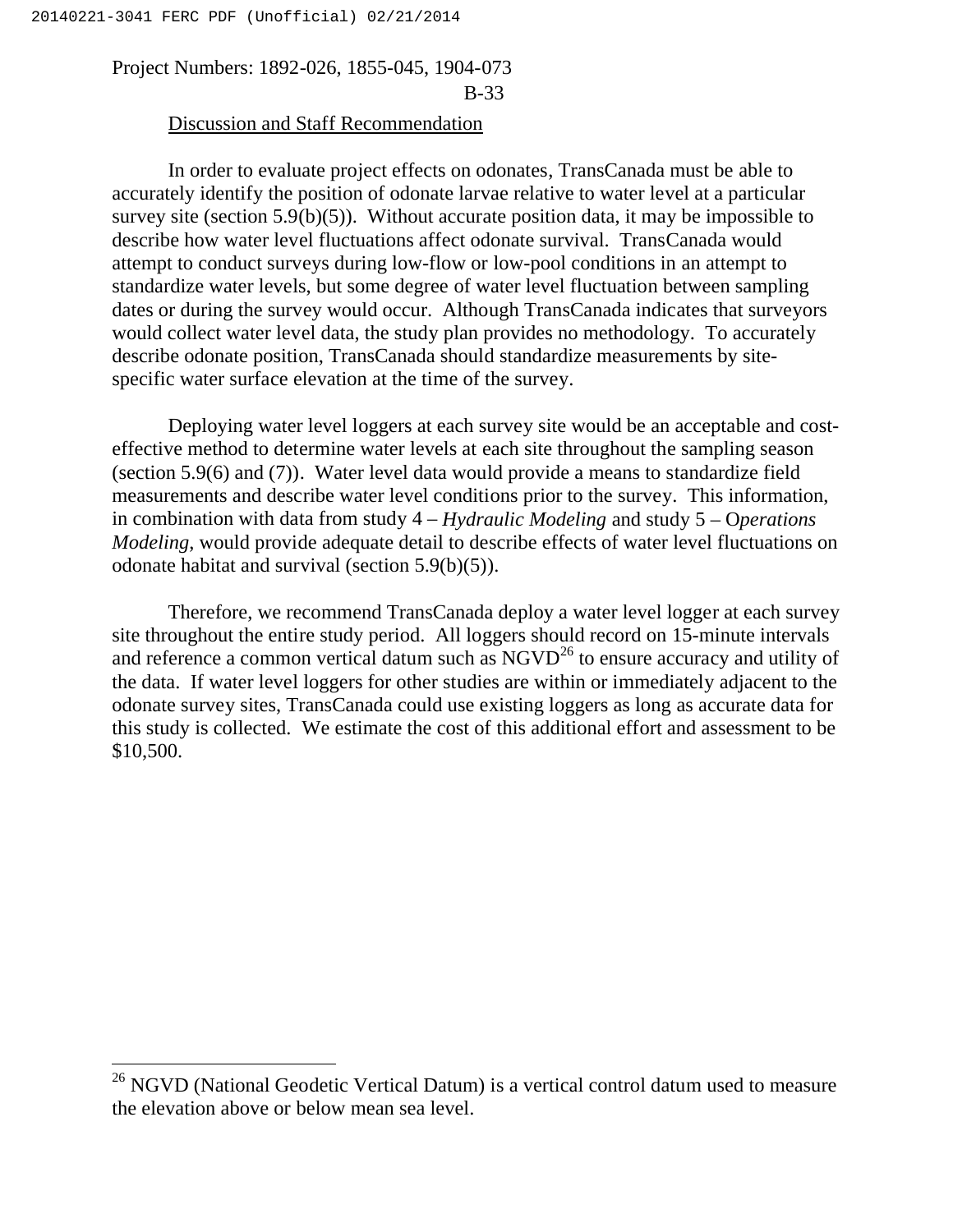B-34

# **II. Study Requested but not Adopted by TransCanada**

In this section, we discuss our findings on the study requested by stakeholders that was not adopted by TransCanada. We base our findings on the study criteria outlined in the Commission's regulations [18 C.F.R. section 5.9(b)(1)-(7)].

## **Vernon Hydroacoustic Study**

## Study Request

Project operations and facilities may affect downstream migrating silver phase American eel and adult and juvenile American shad populations in the Connecticut River. These potential effects include entrainment and turbine mortality, migratory delay, and passage route selection (section 5.9(b)(5)). FWS, NHFGD, VANR, and Trout Unlimited filed the same study request (*Impact of Vernon Project Operations on Downstream Migration of Juvenile American Shad* ) to utilize hydroacoustic monitoring of the juvenile shad outmigration, at the Vernon dam. As discussed above in section I, VANR also notes that the implementation of hydroacoustic monitoring could inform study 11- *American Eel Survey*, and VANR and NHFGD recommended a field component to support study 20 – *American Eel Downstream Migration Timing Assessment.*

## Applicant's Proposal

In response to the requested studies and comments on the proposed study plan, TransCanada proposes to evaluate (using radio telemetry), run timing and route selection of juvenile shad and out-migrating American eels at the Vernon Project in studies 22 and 19, respectively. TransCanada also proposes to evaluate the duration, timing, and the relative number (its interpretation of magnitude or frequency) of juvenile shad migrating past the dam with a single-beam hydroacoustic transducer near the downstream fish bypass in study 22.

## *FWS Response to TransCanada's Proposed Study 22*

Throughout the study plan development process, FWS has consistently requested a comprehensive hydroacoustic array at Vernon dam to evaluate juvenile shad downstream migrations. With regard to study 22, FWS raises concerns with relying solely on radiotagged juvenile shad to represent their wild out-migrating counterparts. In response to TransCanada's proposal to include a single-beam hydroacoustic transducer near the downstream fish bypass, FWS notes this approach may provide information on the timing, duration, and relative abundance but the proposed approach would not allow for an assessment of delays to downstream migration at the project. As such, FWS requests the installation of a hydroacoustic transducer array at all possible passage routes (e.g.,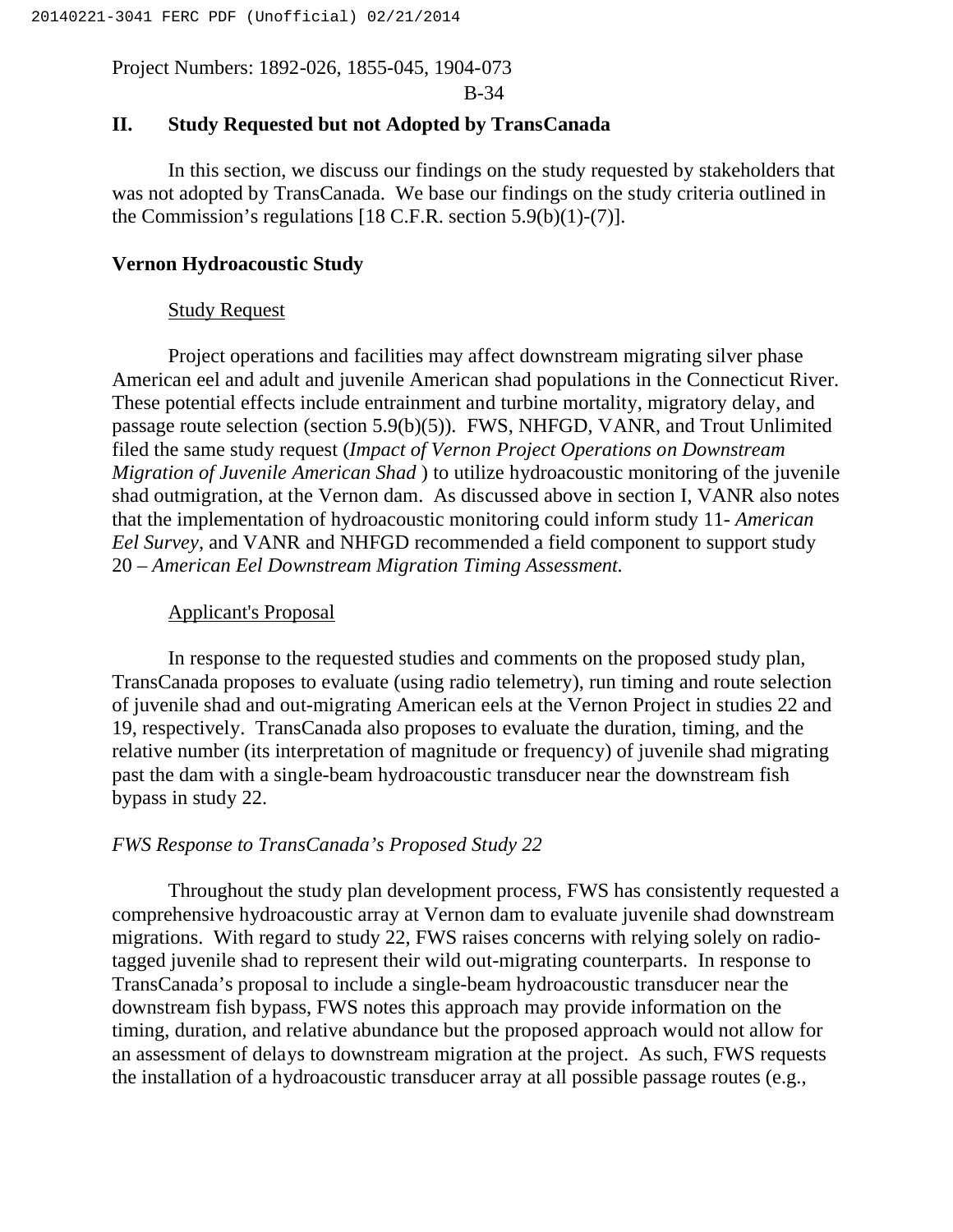### B-35

turbine intakes, fish bypass, spillway gates) to assess migratory delays cause by the Vernon Project.

### *TransCanada's Response*

 $\overline{a}$ 

TransCanada acknowledges that installing a hydroacoustic array as requested by FWS would be the most comprehensive approach to evaluating the downstream migration of, and project effects on, juvenile out-migrating shad. However, TransCanada asserted that a costly comprehensive hydroacoustic array is not needed to accomplish the goals and objectives of the study.<sup>27</sup> In response to FWS' specific concern with assessing migratory delays at the project, TransCanada notes that it has conducted passage delay assessments utilizing radio-telemetry methods at Vernon dam for more than 20 years (We note, however, that TransCanada did not indicate for which species these assessments were conducted - Atlantic salmon or American shad or other).

### Discussion and Staff Recommendation

TransCanada's proposed study 22 to monitor juvenile shad out-migration would provide nearly all the information FWS requested with one exception: the project's effect on downstream migratory delay. Because the source of the radio-tagged shad is unknown and stresses associated with tagging, holding, and transport will occur, the radio-tagged shad may not be representative of their wild, untagged counterparts, and, therefore, may not be suitable to evaluate migratory delay as TransCanada asserts (section 5.9(b)(7)).

Hydroacoustic data could also quantify and characterize the outmigration of silver phase American eels residing within the Connecticut River watershed upstream of the Vernon Project (sections 5.9(b)(6) and (7)).

To provide a more comprehensive approach to evaluating the downstream migration of, and related project effects on, juvenile out-migrating shad including migratory delays at the Vernon Project, and for reasons discussed above in Section I, study 11 – *American Eel Survey,* and study 20 – *American Eel Downstream Migration Timing Assessment,* we recommend that TransCanada develop a comprehensive hydroacoustic study for the Vernon Hydroelectric Project.

Additionally, because downstream migrations of adult American eel are strongly influenced by environmental conditions which can vary significantly from year to year, implementation of the hydroacoustic study for a single study season would not be

 $27$  TransCanada estimates the cost of FWS' request would add between \$530,000 and \$600,000 to the cost of study 22.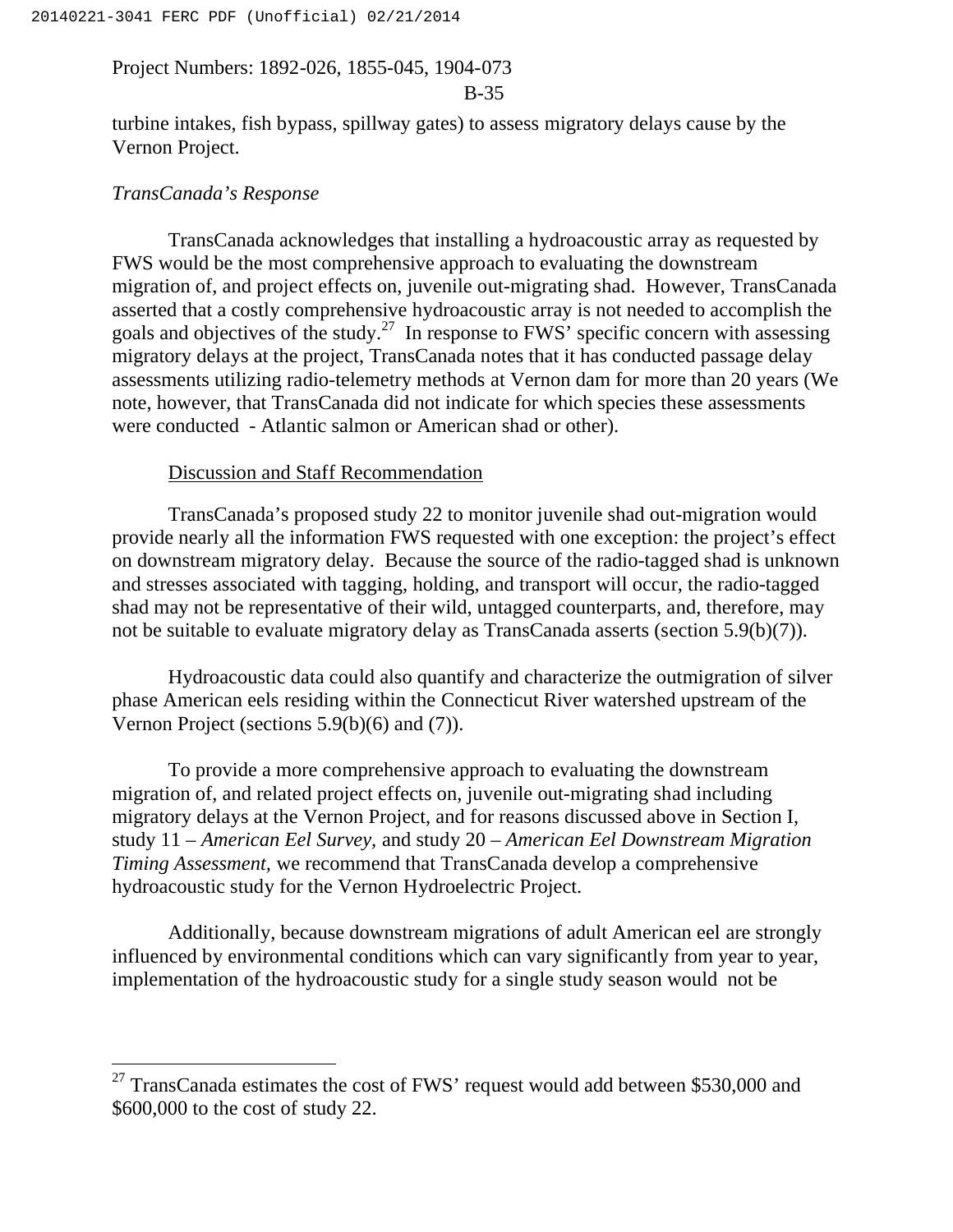#### B-36

sufficient to address the magnitude of the out-migrating adult American eel population (section 5.9(b)(6)).<sup>28</sup>

Therefore, TransCanada should develop a two-year hydroacoustic study through consultation with FWS, VANR, NHFGD, and Commission staff to determine the timing, duration, and magnitude of the downstream migration of juvenile American shad and adult silver American eels at the Vernon Project for implementation during the 2015 and 2016 field seasons. Following consultation, TransCanada should file with the Commission for approval, the *Vernon Hydroacoustic Study* when it files its initial study report in September 2014. The study plan should document TransCanada's consultation efforts, consider comments received, and if recommendations are not adopted, provide TransCanada's reasons based on project-specific information.

We also recommend that the data generated from the *Vernon Hydroacoustic Study* be utilized in the analysis of the following four studies:

Study 11 - *American Eel Survey*

 $\overline{a}$ 

- o Provide American eel passage data in the Connecticut River through observation of downstream migrating silver eels.
- Study 19 *American Eel Downstream Passage Assessment*
	- o Provide information on the timing, duration, magnitude, and passage route selection of downstream migrating American eels.
- Study 20 *American Eel Downstream Migration Timing Assessment*
	- o Provide information on the timing, duration, and magnitude of downstream migrating American eels.
- Study 22- *Downstream Migration of Juvenile American Shad Study Vernon*
	- o Provide information on the timing, duration, and magnitude and passage route selection of downstream migrating juvenile American shad.

Based on TransCanada's estimate, the development and implementation of this study would increase the cost of TransCanada's study plan by \$530,000 to \$600,000 but would provide significantly greater information on American eel population and their downstream migrations in the Connecticut River and on potential juvenile shad migration delays in the Vernon Project forebay (section 5.9(b)(7)).

<sup>&</sup>lt;sup>28</sup> Haro, A. 2003. Downstream migration of silver-phase anguillid eels. Pages 215-222 in: Aida, K., K. Tsukamoto, and K. Yamauchi, eds. Eel Biology. Springer, Tokyo.